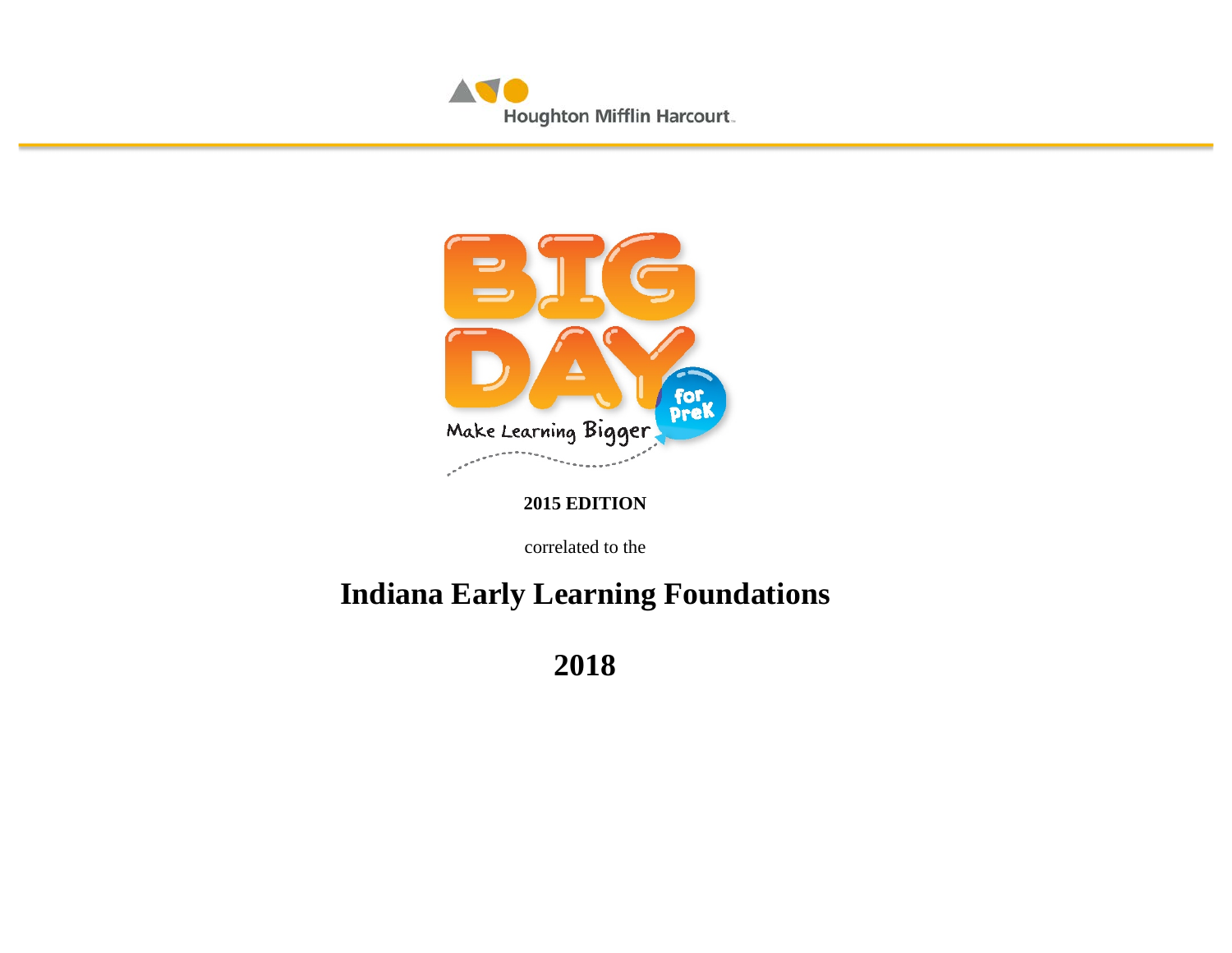*Big Day for PreK* is a proven-effective comprehensive early learning program that embraces children's natural curiosity and encourages them to explore and connect to the world around them.

*Big Day for PreK* includes five BIG elements of success:

- 1. Big Experiences: each day is organized around three big experiences—whole group, circle time and story time lessons—that provide an anchor for conversation, play and learning.
- 2. Meaningful Conversations: oral language is at the heart of Big Day instruction and the program provides opportunities for children to hear language modeled and use language in rich and varied contexts.
- 3. The Best Children's Literature and Nonfiction texts: the program surrounds children with a diverse collection of authentic literature and nonfiction: big books, lap books, little books, eBooks, video storybooks, audiobooks, take-home books, and downloadable books.
- 4. Innovative Technology: the program features a robust collection of online preschool resources and tools that support teachers and extend early learning into the home and community. Teacher Space supports the teacher by providing anytime, anywhere access to innovative resources that simplify planning and managing the PreK classroom. BookFlix is an online literacy resource that pairs video storybooks with nonfiction eBooks in English and Spanish. Family Space is a bilingual website that enables families to extend early learning at home.
- 5. Comprehensive Program: Big Day for PreK is developed around eight developmentally appropriate themes with all content areas integrated within the curriculum. Both English and Spanish resources and materials support instruction.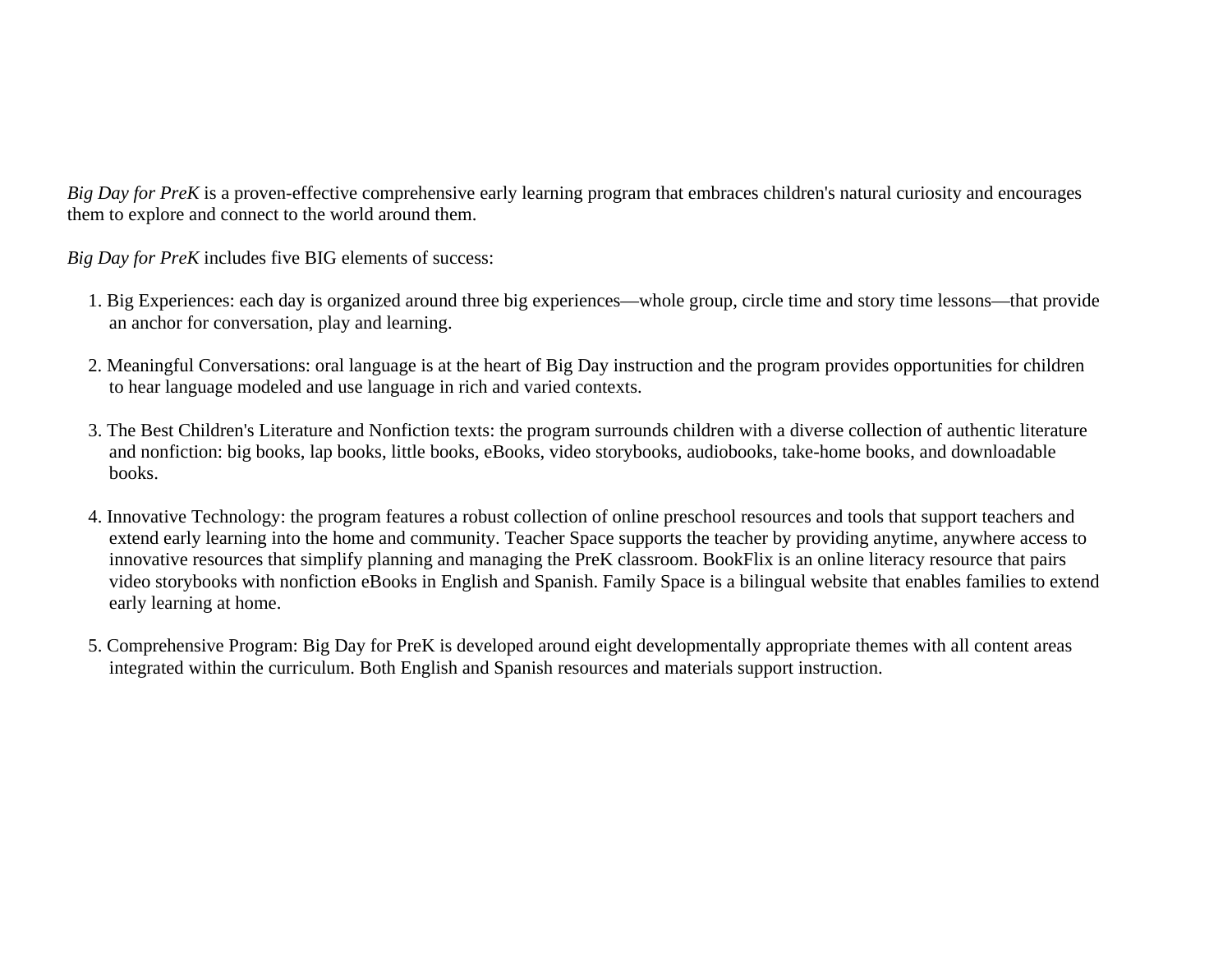| <b>Indiana Early</b><br><b>Learning Foundations</b>                                 | Theme 1                                                                                                                                                              | Theme 2                                                                   | Theme 3                                                                                                                               | <b>Theme 4</b>                                                                  | Theme 5                                                | Theme 6                                                                          | Theme 7                                                                                                | <b>Theme 8</b>                                                |
|-------------------------------------------------------------------------------------|----------------------------------------------------------------------------------------------------------------------------------------------------------------------|---------------------------------------------------------------------------|---------------------------------------------------------------------------------------------------------------------------------------|---------------------------------------------------------------------------------|--------------------------------------------------------|----------------------------------------------------------------------------------|--------------------------------------------------------------------------------------------------------|---------------------------------------------------------------|
| <b>English/Language Arts Foundations</b>                                            |                                                                                                                                                                      |                                                                           |                                                                                                                                       |                                                                                 |                                                        |                                                                                  |                                                                                                        |                                                               |
| English/Language Arts Foundation 1: Communication Process                           |                                                                                                                                                                      |                                                                           |                                                                                                                                       |                                                                                 |                                                        |                                                                                  |                                                                                                        |                                                               |
| ELA1.1: Demonstrate receptive communication                                         |                                                                                                                                                                      |                                                                           |                                                                                                                                       |                                                                                 |                                                        |                                                                                  |                                                                                                        |                                                               |
| Respond to complex                                                                  |                                                                                                                                                                      |                                                                           |                                                                                                                                       |                                                                                 |                                                        |                                                                                  |                                                                                                        |                                                               |
| gestures and/or actions                                                             | 4, 5, 6, 7, 34-35,                                                                                                                                                   | 38-39, 60-61,<br>70-71, 124-125,                                          |                                                                                                                                       |                                                                                 |                                                        | 32-33, 70-71,                                                                    |                                                                                                        |                                                               |
| to communicate (such                                                                | 96-97, 176-177                                                                                                                                                       | 132-133, 142-                                                             |                                                                                                                                       | 184-185                                                                         | 72-73                                                  |                                                                                  |                                                                                                        |                                                               |
| as comforting others                                                                |                                                                                                                                                                      | 143, 160-161                                                              |                                                                                                                                       |                                                                                 |                                                        |                                                                                  |                                                                                                        |                                                               |
| who are crying)                                                                     |                                                                                                                                                                      |                                                                           |                                                                                                                                       |                                                                                 |                                                        |                                                                                  |                                                                                                        |                                                               |
| Listen to and follow<br>multi-step directions                                       | $4, 5, 6, 7, 14-15,$<br>30-31, 32-33, 42-<br>43, 46-47, 50-51,<br>80-81, 84-85, 86-<br>87, 94-95, 106-<br>107, 108-109,<br>138-139, 140-<br>141, 142-143,<br>168-169 | 26-27, 48-49,<br>62-63, 68-69,<br>94-95, 118-119,<br>156-157, 168-<br>169 | 4, 5, 6, 7, 18<br>19, 26-27, 32-<br>33, 92-93, 94-<br>95, 106-107,<br>108-109, 118-<br>119, 134-135,<br>152-153, 172-<br>173, 178-179 | 4, 5, 6, 7, 40<br>41, 62-63, 72-<br>73, 88-89, 126-<br>127, 162-163,<br>188-189 | 4, 5, 6, 7, 70<br>71, 138-139,<br>152-153, 186-<br>187 | 4, 5, 6, 7, 106<br>107, 116-117,<br>122-123, 142-<br>143, 156-157,<br>160-161    | 4, 5, 6, 7, 48-49,<br>50-51, 86-87,<br>114-115, 142-<br>143, 152-153,<br>162-163, 172-<br>173, 178-179 | $30-31, 68-$<br>69, 94-95,<br>96-97, 106-<br>107, 130-<br>131 |
| ELA1.2: Demonstrate expressive communication                                        |                                                                                                                                                                      |                                                                           |                                                                                                                                       |                                                                                 |                                                        |                                                                                  |                                                                                                        |                                                               |
| Demonstrate continual<br>growth in increasingly<br>varied and complex<br>vocabulary |                                                                                                                                                                      | 30-31, 42-43                                                              | $46-47, 118-$<br>119, 122-123,<br>164-165                                                                                             | 130-131                                                                         |                                                        | 30-31, 38-39,<br>46-47, 60-61,<br>62-63, 78-79,<br>118-119, 130-<br>131, 134-135 | 32-33, 62-63,<br>80-81, 86-87,<br>108-109, 124-<br>125, 156-157                                        | 70-71, 88-<br>89, 108-109                                     |
| Use complex gestures                                                                |                                                                                                                                                                      |                                                                           |                                                                                                                                       |                                                                                 |                                                        |                                                                                  |                                                                                                        |                                                               |
| and actions to                                                                      |                                                                                                                                                                      |                                                                           |                                                                                                                                       |                                                                                 |                                                        |                                                                                  |                                                                                                        |                                                               |
| communicate                                                                         |                                                                                                                                                                      |                                                                           |                                                                                                                                       |                                                                                 |                                                        |                                                                                  |                                                                                                        |                                                               |
| Use complex sentences                                                               | 32-33, 40-41, 50-<br>51, 68-69, 70-71,<br>76-77, 86-87, 92-<br>93, 118-119, 152-<br>153, 170-171                                                                     | 14-15, 124-125,<br>142-143, 160-<br>161                                   | 24-25, 68-69,<br>86-87, 88-89,<br>114-115, 138-<br>139                                                                                | 22-23, 116-117                                                                  | 72-73, 152-<br>153, 154-155,<br>164-165, 180-<br>181   | 162-163                                                                          | 78-79, 84-85,<br>124-125, 130-<br>131, 178-179                                                         | 32-33                                                         |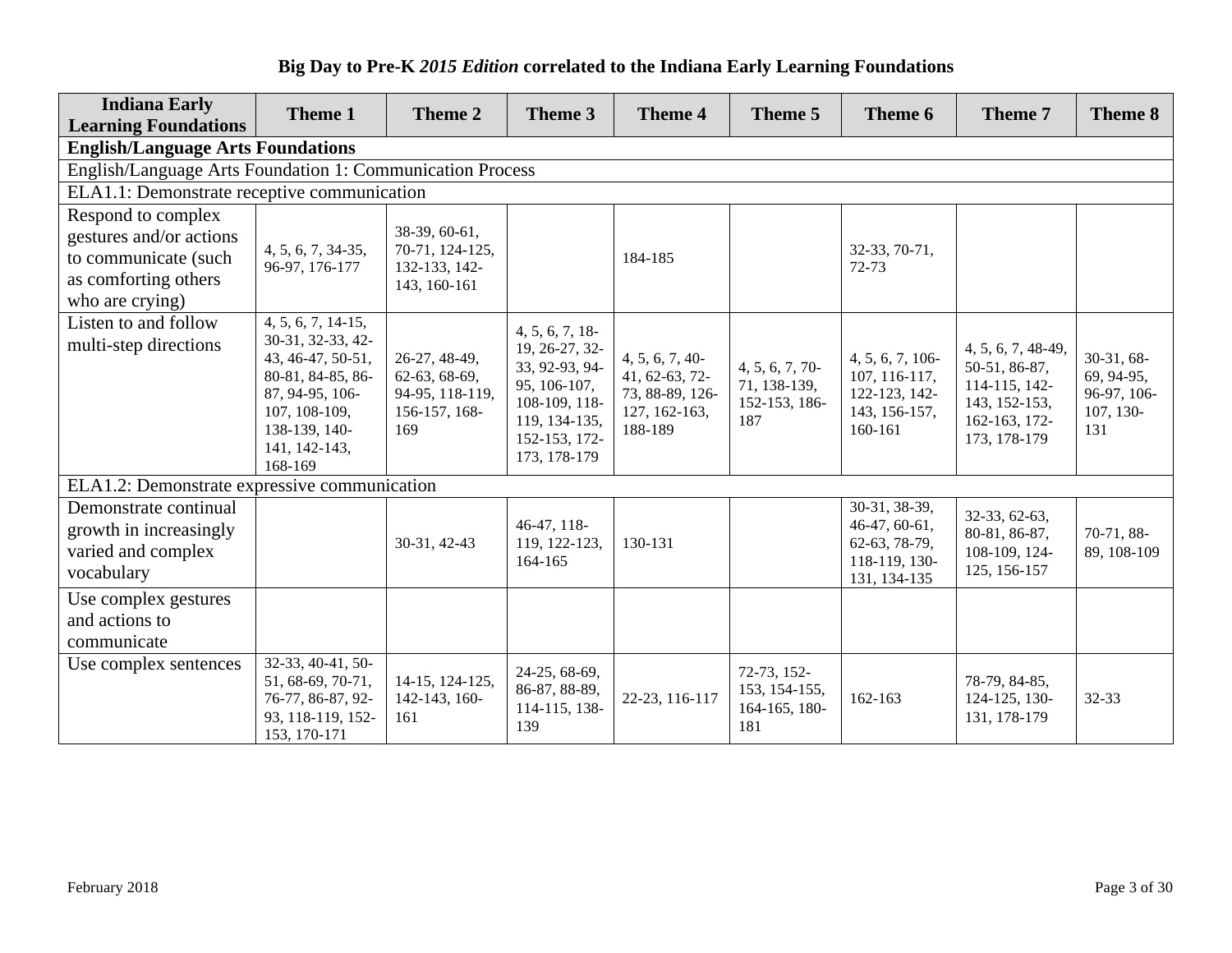| <b>Indiana Early</b><br><b>Learning Foundations</b>                       | Theme 1                                        | Theme 2                                     | Theme 3                                                         | <b>Theme 4</b>                                                                 | Theme 5                                                           | Theme 6                                                                                                           | Theme 7                                                                                                                                              | Theme 8                                                                                          |  |  |
|---------------------------------------------------------------------------|------------------------------------------------|---------------------------------------------|-----------------------------------------------------------------|--------------------------------------------------------------------------------|-------------------------------------------------------------------|-------------------------------------------------------------------------------------------------------------------|------------------------------------------------------------------------------------------------------------------------------------------------------|--------------------------------------------------------------------------------------------------|--|--|
| Describe activities,<br>experiences, and stories<br>with expanded detail  | 34-35, 72-73,<br>138-139                       | 38-39, 88-89,<br>96-97, 170-171,<br>180-181 | 16-17, 22-23,<br>50-51, 70-71,<br>108-109, 142-<br>143, 184-185 | 22-23, 32-33,<br>118-119, 168-<br>169                                          | 80-81, 118-<br>119, 122-123,<br>162-163, 178-<br>179, 180-181     | 24-25, 32-33,<br>40-41, 60-61,<br>70-71, 96-97,<br>106-107, 114-<br>115, 118-119,<br>132-133, 140-<br>141 184-185 | 42-43, 70-71,<br>76-77, 88-89,<br>94-95, 124-125,<br>130-131, 142-<br>143, 152-153,<br>154-155, 160-<br>161, 168-169,<br>170-171, 176-<br>177180-181 | $14-15, 26-$<br>27, 46-47,<br>$60-61, 78-$<br>79, 92-93,<br>$122 - 123$ ,<br>134-135,<br>138-139 |  |  |
| Change word tense to<br>indicate time                                     |                                                | 88-89, 180-181                              |                                                                 | 22-23, 64-65,<br>78-79, 110-<br>111, 142-143,<br>156-157, 172-<br>173, 176-177 | 184-185                                                           |                                                                                                                   |                                                                                                                                                      | $24 - 25$                                                                                        |  |  |
| ELA1.3: Demonstrate ability to engage in conversations                    |                                                |                                             |                                                                 |                                                                                |                                                                   |                                                                                                                   |                                                                                                                                                      |                                                                                                  |  |  |
| Answer questions<br>posed by adults or<br>peers                           | 170-171                                        | 188-189                                     | 62-63, 134-<br>135, 164-165                                     | 24-25, 40-41,<br>42-43, 88-89,<br>122-123                                      | 70-71, 88-89,<br>124-125, 180-<br>181, 184-185                    | $62 - 63$                                                                                                         | 154-155                                                                                                                                              | 76-77, 86-87                                                                                     |  |  |
| Ask questions for<br>understanding and<br>clarity                         | 32-33, 62-63, 68-<br>69, 170-171               | 188-189                                     | 62-63, 134-<br>135, 164-165                                     | 24-25, 40-41,<br>42-43, 88-89,<br>122-123                                      | 70-71, 88-89,<br>124-125, 180-<br>181, 184-185                    | $62 - 63$                                                                                                         | 154-155                                                                                                                                              | 76-77, 86-87                                                                                     |  |  |
| Make on topic<br>comments                                                 | 86-87, 88-89                                   |                                             | 96-97                                                           | 30-31, 68-69,<br>78-79, 126-<br>127, 132-133                                   | $106-107, 126-$<br>127, 132-133,<br>134-135, 170-<br>171, 184-185 |                                                                                                                   | 50-51, 60-61,<br>184-185                                                                                                                             | 116-117                                                                                          |  |  |
| Stay on topic in two-<br>way conversation that<br>involves multiple turns | 48-49, 50-51,<br>134-135, 142-<br>143, 188-189 | 162-163, 180-<br>181                        |                                                                 | 22-23, 184-<br>185, 188-189                                                    | 30-31, 88-89,<br>94-95                                            | 156-157                                                                                                           | 110-111, 134-<br>135, 186-187                                                                                                                        | 118-119                                                                                          |  |  |
| Communicate actively<br>in group activities                               | 142-143, 184-185                               | $62 - 63$                                   |                                                                 |                                                                                | 14-15, 124-<br>125                                                |                                                                                                                   | $46-47, 50-51,$<br>96-97, 134-135,<br>142-143, 178-<br>179                                                                                           | 4, 5, 6, 7                                                                                       |  |  |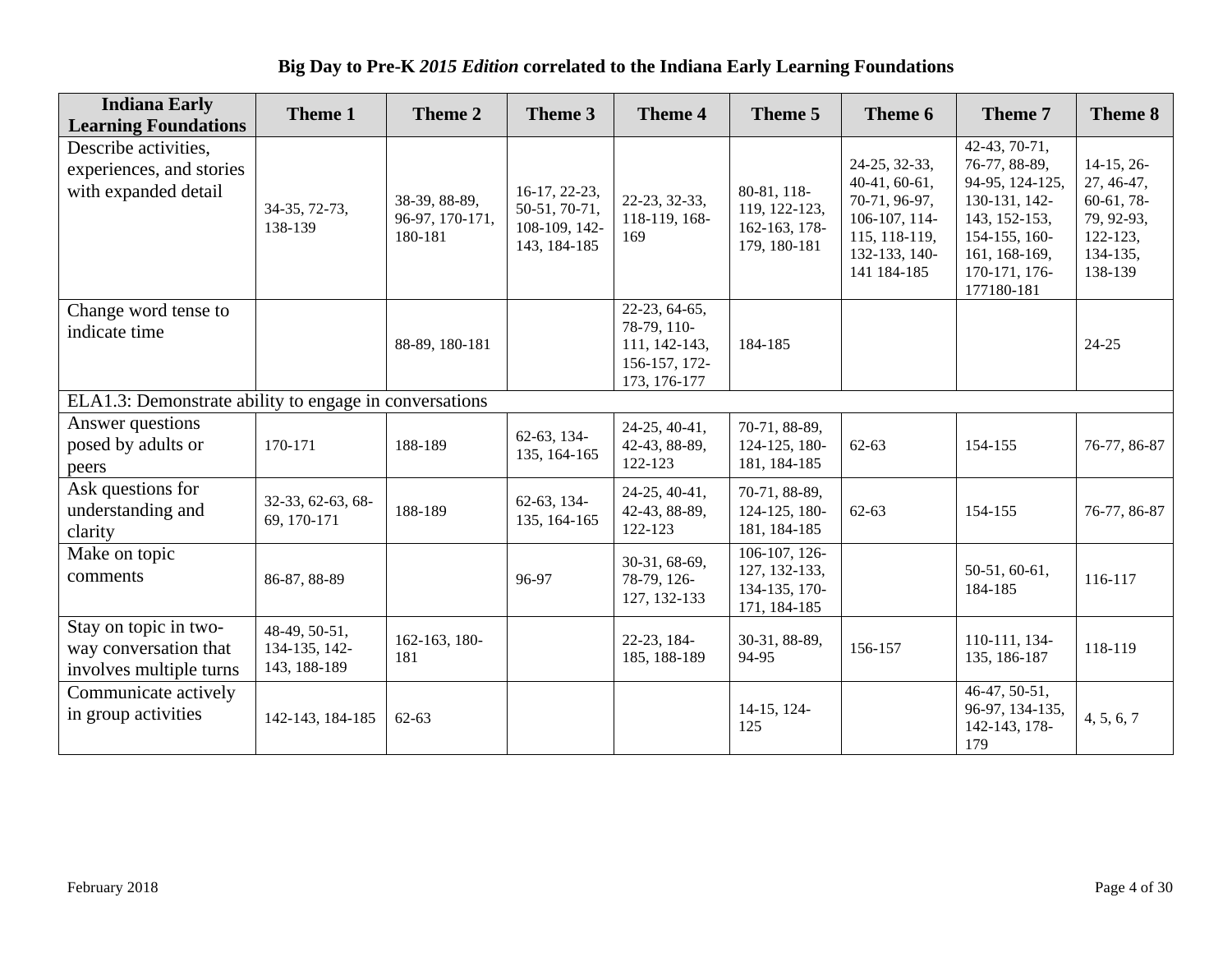|  |  |  |  |  |  |  |  |  |  |  | Big Day to Pre-K 2015 Edition correlated to the Indiana Early Learning Foundations |
|--|--|--|--|--|--|--|--|--|--|--|------------------------------------------------------------------------------------|
|--|--|--|--|--|--|--|--|--|--|--|------------------------------------------------------------------------------------|

| <b>Indiana Early</b><br><b>Learning Foundations</b>                                                         | Theme 1                                                                                                                                                          | Theme 2                                                                                                                                                            | Theme 3                                                                                                                                              | <b>Theme 4</b>                                                                                                                                     | Theme 5                                                                                                                                                             | Theme 6                                                                                                                                                                                      | Theme 7                                                                                                                                                                                  | Theme 8                                                                                                             |  |  |
|-------------------------------------------------------------------------------------------------------------|------------------------------------------------------------------------------------------------------------------------------------------------------------------|--------------------------------------------------------------------------------------------------------------------------------------------------------------------|------------------------------------------------------------------------------------------------------------------------------------------------------|----------------------------------------------------------------------------------------------------------------------------------------------------|---------------------------------------------------------------------------------------------------------------------------------------------------------------------|----------------------------------------------------------------------------------------------------------------------------------------------------------------------------------------------|------------------------------------------------------------------------------------------------------------------------------------------------------------------------------------------|---------------------------------------------------------------------------------------------------------------------|--|--|
| English/Language Arts Foundation 2: Early Reading                                                           |                                                                                                                                                                  |                                                                                                                                                                    |                                                                                                                                                      |                                                                                                                                                    |                                                                                                                                                                     |                                                                                                                                                                                              |                                                                                                                                                                                          |                                                                                                                     |  |  |
| ELA2.1: Demonstrate awareness of the alphabet                                                               |                                                                                                                                                                  |                                                                                                                                                                    |                                                                                                                                                      |                                                                                                                                                    |                                                                                                                                                                     |                                                                                                                                                                                              |                                                                                                                                                                                          |                                                                                                                     |  |  |
| Recognize and identify<br>most uppercase and<br>some lowercase letters                                      | $46-47, 60-61, 68-$<br>69, 76-77, 84-85,<br>92-93, 106-107,<br>118-119, 124-<br>125, 130-131,<br>132-133, 134-<br>135, 160-161,<br>176-177, 180-<br>181, 188-189 | 42-43, 68-69,<br>84-85, 92-93,<br>108-109, 114-<br>115, 130-131,<br>138-139, 164-<br>165, 170-171,<br>176-177                                                      | 18-19, 38-39,<br>68-69, 84-85,<br>92-93, 96-97,<br>114-115, 130-<br>131, 152-153,<br>160-161, 162-<br>163, 168-169,<br>172-173, 176-<br>177, 188-189 | 26-27, 32-33,<br>38-39, 42-43,<br>72-73, 84-85,<br>92-93, 130-<br>131, 138-139,<br>160-161, 176-<br>177                                            | 26-27, 38-39,<br>72-73, 84-85,<br>92-93, 110-<br>111, 122-123,<br>130-131, 138-<br>139, 140-141,<br>170-171                                                         | 26-27, 84-85,<br>96-97, 118-<br>119, 130-131,<br>140-141, 160-<br>161, 168-169,<br>176-177, 184-<br>185                                                                                      | 24-25, 38-39,<br>70-71, 84-85,<br>94-95, 118-119,<br>162-163, 176-<br>177                                                                                                                | 18-19, 22-<br>23, 32-33,<br>38-39, 48-<br>49, 70-71,<br>80-81, 84-<br>85, 132-133,<br>138-139                       |  |  |
| Recognize own name in<br>print                                                                              | 6, 7, 62-63, 88-<br>89, 134-135                                                                                                                                  | 26-27, 32-33,<br>40-41, 70-71,<br>96-97, 134-135,<br>142-143, 152-<br>153, 160-161,<br>162-163, 178-<br>178, 180-181                                               | 5, 6, 7, 42-43,<br>96-97, 134-<br>135, 154-155,<br>180-181, 184-<br>185                                                                              | 4, 7, 30-31, 46-<br>47, 50-51, 134-<br>135, 142-143,<br>188-189                                                                                    | 4, 7, 48-49,<br>96-97, 114-<br>115, 168-169,<br>178-179, 180-<br>181, 186-187,<br>188-189                                                                           | $6, 7, 48-49, 62-$<br>63, 94-95, 134-<br>135, 154-155,<br>184-185                                                                                                                            | 62-63, 64-65,<br>72-73, 80-81,<br>122-123, 186-<br>187                                                                                                                                   | 4, 5, 7, 48<br>49, 60-61,<br>96-97                                                                                  |  |  |
| ELA2.2: Demonstrate phonological awareness                                                                  |                                                                                                                                                                  |                                                                                                                                                                    |                                                                                                                                                      |                                                                                                                                                    |                                                                                                                                                                     |                                                                                                                                                                                              |                                                                                                                                                                                          |                                                                                                                     |  |  |
| Demonstrate basic<br>knowledge of letter-<br>sound correspondence                                           | 46-47, 50-51, 68-<br>69, 114-115, 130-<br>131, 160-161,<br>168-169, 180-<br>181, 188-189                                                                         | 16-17, 22-23,<br>30-31, 42-43,<br>46-47, 64-65,<br>68-69, 76-77,<br>84-85, 108-109,<br>114-115, 122-<br>123, 130-131,<br>138-139, 154-<br>155, 164-165,<br>176-177 | 18-19, 22-23,<br>38-39, 64-65,<br>68-69, 80-81,<br>84-85, 92-93,<br>108-109, 114-<br>115, 126-127,<br>130-131, 138-<br>139, 142-143,<br>176-177      | 26-27, 38-39,<br>50-51, 60-61,<br>72-73, 84-85,<br>92-93, 106-<br>107, 114-115,<br>126-127, 142-<br>143, 152-153,<br>160-161, 170-<br>171, 176-177 | 18-19, 26-27,<br>32-33, 38-39,<br>64-65, 72-73,<br>80-81, 84-85,<br>92-93, 106-<br>107, 114-115,<br>130-131, 156-<br>157, 164-165,<br>176-177, 184-<br>185, 188-189 | 14-15, 26-27,<br>30-31, 38-39,<br>42-43, 64-65,<br>68-69, 84-85,<br>96-97, 110-<br>111, 118-119,<br>122-123, 130-<br>131, 142-143,<br>154-155, 160-<br>161, 168-169,<br>176-177, 180-<br>181 | 14-15, 24-25,<br>34-35, 38-39,<br>46-47, 60-61,<br>70-71, 86-87,<br>94-95, 118-119,<br>122-123, 132-<br>133, 140-141,<br>152-153, 162-<br>163, 164-165,<br>170-171, 176-<br>177, 184-185 | 18-19, 22-<br>23, 32-33,<br>38-39, 62-<br>63, 70-71,<br>80-81, 84-<br>85, 96-97,<br>106-107,<br>114-115,<br>142-143 |  |  |
| Engage in rhyming<br>games and songs; can<br>complete a familiar<br>rhyme<br>Make rhymes to simple<br>words |                                                                                                                                                                  |                                                                                                                                                                    | 108-109                                                                                                                                              | 116-117                                                                                                                                            | $24-25, 40-41,$<br>46-47, 62-63,<br>72-73, 76-77,<br>88-89, 94-95,<br>108-109, 118-<br>119, 126-127,<br>134-135, 140-<br>141, 176-177,<br>186-187                   | 18-19, 40-41,<br>114-115, 160-<br>161, 162-163,<br>176-177                                                                                                                                   | 168-169                                                                                                                                                                                  | 72-73                                                                                                               |  |  |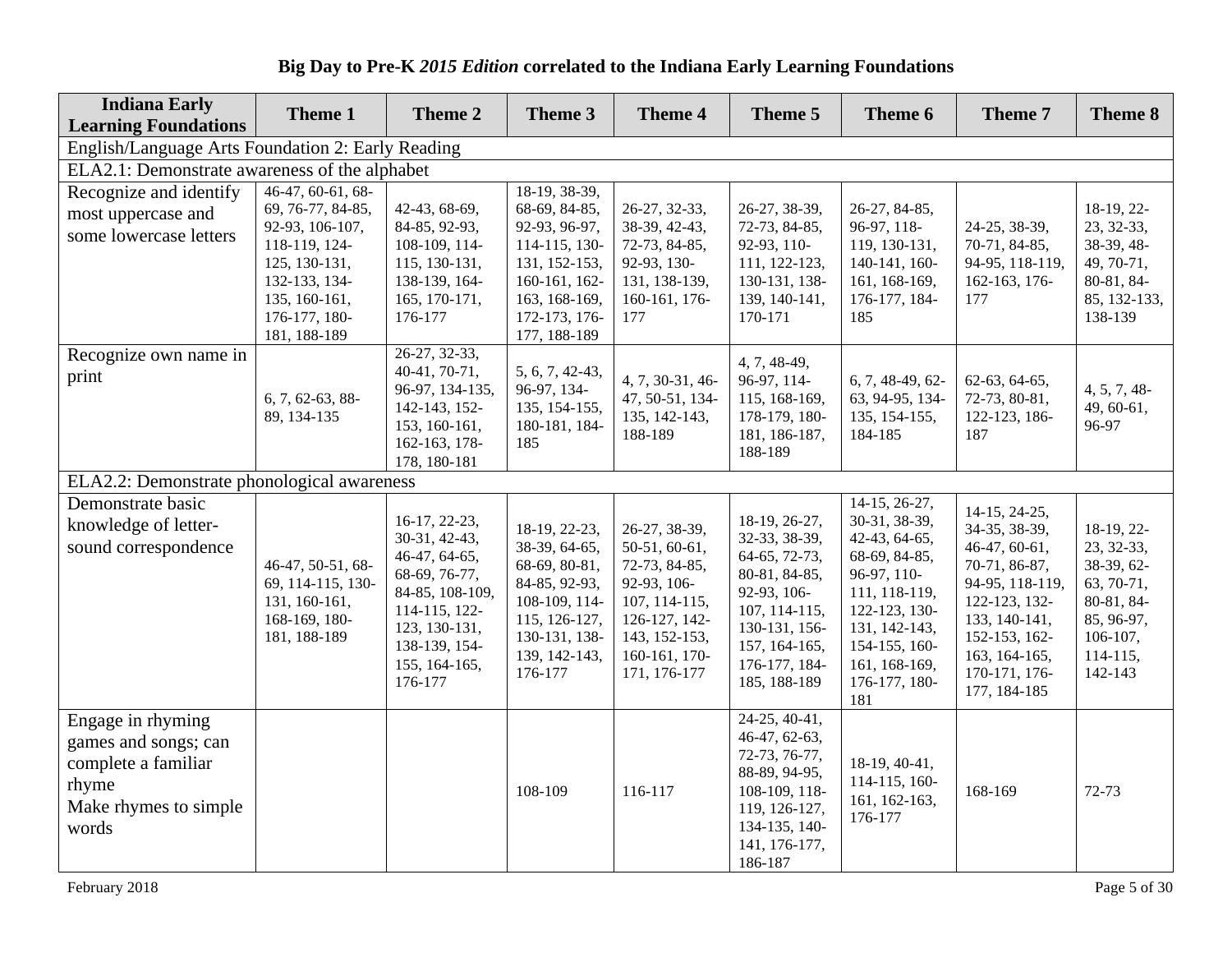| <b>Indiana Early</b><br><b>Learning Foundations</b>                                                   | Theme 1                                                      | Theme 2                                                                                                                                                            | Theme 3                                                                                        | <b>Theme 4</b>                                                                                                      | Theme 5                                        | Theme 6                                                                                                                | Theme 7                                                           | Theme 8                                                                                    |
|-------------------------------------------------------------------------------------------------------|--------------------------------------------------------------|--------------------------------------------------------------------------------------------------------------------------------------------------------------------|------------------------------------------------------------------------------------------------|---------------------------------------------------------------------------------------------------------------------|------------------------------------------------|------------------------------------------------------------------------------------------------------------------------|-------------------------------------------------------------------|--------------------------------------------------------------------------------------------|
| Identify, blend, and<br>segment syllables in<br>spoken words with<br>modeling and support             |                                                              | 24-25, 32-33,<br>40-41, 50-51,<br>62-63, 68-69,<br>78-79, 84-85,<br>92-93, 106-107,<br>114-115, 124-<br>125, 130-131,<br>138-139, 164-<br>165, 176-177,<br>188-189 | 154-155, 164-<br>165                                                                           | 130-131                                                                                                             |                                                |                                                                                                                        | 22-23, 160-161                                                    |                                                                                            |
| Isolate the initial sound<br>in some words                                                            |                                                              |                                                                                                                                                                    | 48-49, 84-85                                                                                   | 186-187                                                                                                             |                                                | 30-31, 46-47,<br>154-155                                                                                               | 176-177                                                           |                                                                                            |
| ELA2.3: Demonstrate awareness and understanding of concepts of print                                  |                                                              |                                                                                                                                                                    |                                                                                                |                                                                                                                     |                                                |                                                                                                                        |                                                                   |                                                                                            |
| Know features of books<br>such as title, author,<br>and illustrator                                   |                                                              | 32-33, 162-163                                                                                                                                                     |                                                                                                | 76-77, 164-165                                                                                                      | 32-33                                          | 140-141                                                                                                                | $30 - 31$                                                         | 48-49, 92-93                                                                               |
| Understand that print<br>carries meaning                                                              | $16-17, 40-41,$<br>170-171, 180-181                          | 178-178                                                                                                                                                            |                                                                                                |                                                                                                                     | 16-17, 22-23                                   | 24-25, 38-39                                                                                                           | $30 - 31$                                                         |                                                                                            |
| Track words in a book<br>from left to right, top to<br>bottom, and page to<br>page with adult support |                                                              | 70-71                                                                                                                                                              | 162-163                                                                                        |                                                                                                                     |                                                |                                                                                                                        | $22 - 23$                                                         | 116-117                                                                                    |
| ELA2.4: Demonstrate comprehension                                                                     |                                                              |                                                                                                                                                                    |                                                                                                |                                                                                                                     |                                                |                                                                                                                        |                                                                   |                                                                                            |
| Respond and interact<br>with stories (fictional<br>and nonfictional)                                  | 76-77, 108-109,<br>122-123, 138-<br>139, 156-157,<br>178-179 | 86-87, 96-97,<br>116-117, 134-<br>135, 170-171,<br>178-178, 184-<br>185                                                                                            | 5, 6, 7, 34-35,<br>40-41, 46-47,<br>76-77, 88-89,<br>116-117, 138-<br>139, 170-171,<br>180-181 | 4, 5, 6, 7, 16<br>17, 24-25, 70-<br>71, 108-109,<br>116-117, 118-<br>119, 134-135,<br>170-171, 178-<br>179, 184-185 | 4, 5, 6, 7, 24<br>25, 62-63, 88-<br>89         | $6, 16-17, 22-$<br>23, 24-25, 30-<br>31, 40-41, 46-<br>47, 70-71, 86-<br>87, 122-123,<br>126-127, 170-<br>171, 184-185 | 46-47, 62-63,<br>92-93, 108-109,<br>130-131, 170-<br>171, 178-179 | 5, 6, 7, 16<br>$17, 30-31,$<br>48-49, 62-<br>63, 72-73,<br>86-87, 118-<br>119, 130-<br>131 |
| Answer questions about<br>a story                                                                     | 170-171                                                      | 188-189                                                                                                                                                            | 62-63, 134-<br>135, 164-165                                                                    | 24-25, 40-41,<br>42-43, 88-89,<br>122-123                                                                           | 70-71, 88-89,<br>124-125, 180-<br>181, 184-185 | $62 - 63$                                                                                                              | 154-155                                                           | 76-77, 86-87                                                                               |
| Retell familiar stories                                                                               | 16-17, 30-31, 42-<br>43, 154-155, 164-<br>165                | 24-25, 26-27,<br>38-39, 70-71                                                                                                                                      | 40-41, 76-77,<br>132-133, 154-<br>155                                                          | 62-63, 88-89,<br>162-163                                                                                            | 46-47, 78-79,<br>86-87, 116-<br>117, 122-123   | 106-107, 116-<br>117                                                                                                   |                                                                   | 24-25, 92-<br>93, 116-117,<br>138-139                                                      |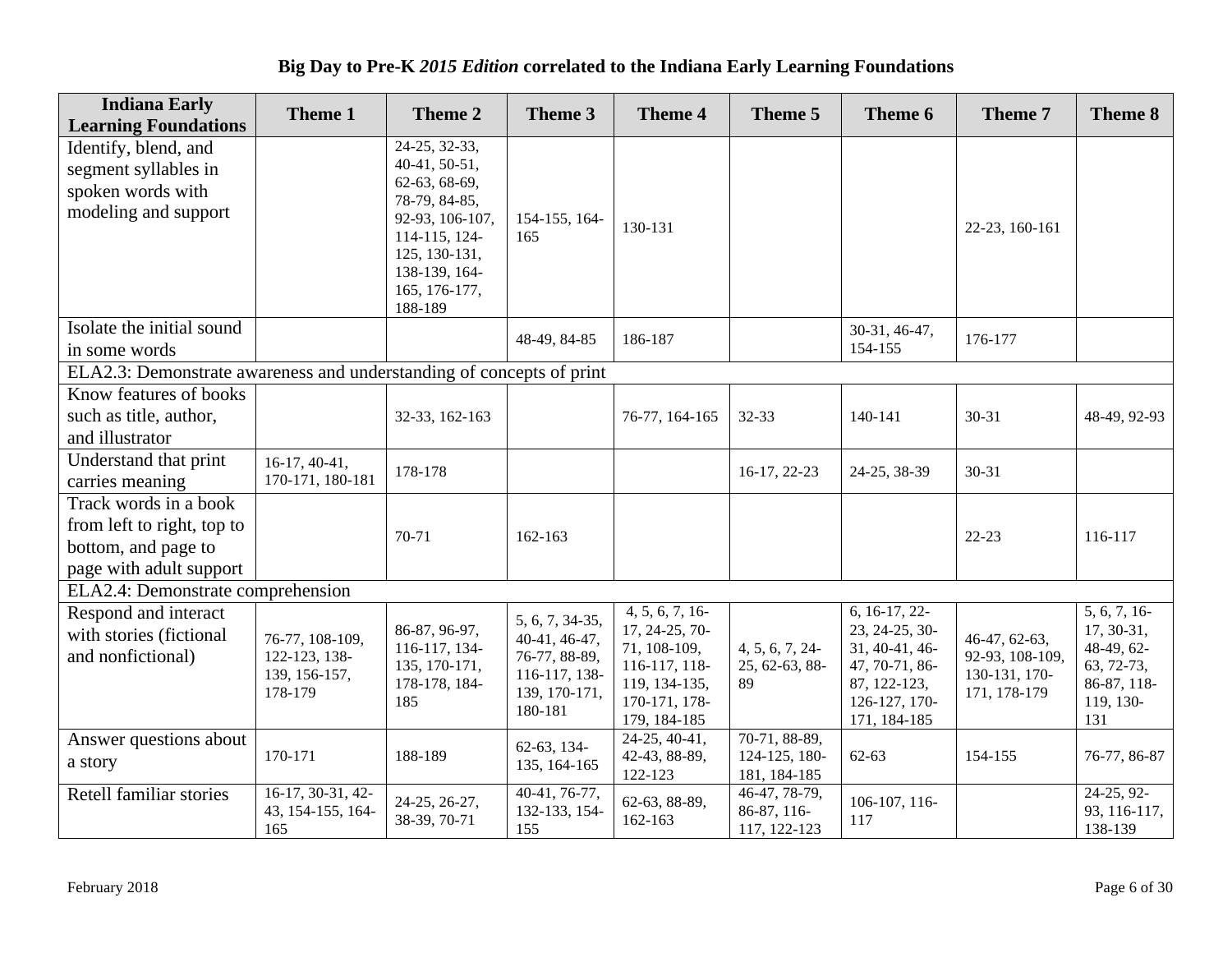| <b>Indiana Early</b><br><b>Learning Foundations</b>                                       | <b>Theme 1</b>                      | <b>Theme 2</b>                                                                   | Theme 3                                                                     | <b>Theme 4</b>                                                                  | Theme 5                                                    | Theme 6                                                                          | <b>Theme 7</b>                                                                                                 | Theme 8                                                             |
|-------------------------------------------------------------------------------------------|-------------------------------------|----------------------------------------------------------------------------------|-----------------------------------------------------------------------------|---------------------------------------------------------------------------------|------------------------------------------------------------|----------------------------------------------------------------------------------|----------------------------------------------------------------------------------------------------------------|---------------------------------------------------------------------|
| English/Language Arts Foundation 3: Early Writing                                         |                                     |                                                                                  |                                                                             |                                                                                 |                                                            |                                                                                  |                                                                                                                |                                                                     |
| ELA3.1: Demonstrate mechanics of writing                                                  |                                     |                                                                                  |                                                                             |                                                                                 |                                                            |                                                                                  |                                                                                                                |                                                                     |
| Create letter like<br>shapes, symbols,<br>letters, and words with<br>modeling and support | 5, 6, 7, 26-27, 96-<br>97, 122-123, | 4, 5, 6, 7, 116-<br>117, 122-123                                                 | 42-43, 78-79,<br>134-135, 138-<br>139, 168-169,<br>180-181                  | 4, 5, 6, 7, 70<br>71, 78-79, 180-<br>181, 188-189                               | 50-51, 164-<br>165                                         | 72-73, 78-79,<br>118-119, 142-<br>143, 180-181                                   | 32-33, 88-89,<br>116-117, 172-<br>173, 184-185                                                                 | 4, 5, 6, 7,<br>72-73, 88-<br>89, 132-133,<br>140-141                |
| Copy more complex<br>lines, shapes, and some<br>letters                                   | 180-181                             | 4, 5, 6, 7                                                                       | 22-23, 116-<br>117, 118-119,<br>176-177                                     | 4, 5, 7, 38-39,<br>84-85, 114-<br>115, 118-119,<br>160-161                      | 26-27, 84-85,<br>86-87, 114-<br>115, 118-119,<br>122-123   | 84-85, 106-107                                                                   | 42-43, 106-107,<br>132-133, 134-<br>135, 154-155,<br>162-163                                                   | $22-23, 30-$<br>$31, 42-43,$<br>$60-61, 70-$<br>71, 84-85,<br>96-97 |
| Use writing tools                                                                         |                                     |                                                                                  |                                                                             |                                                                                 |                                                            |                                                                                  |                                                                                                                |                                                                     |
| ELA3.2: Demonstrate ability to communicate a story                                        |                                     |                                                                                  |                                                                             |                                                                                 |                                                            |                                                                                  |                                                                                                                |                                                                     |
| Create writing with the<br>intent of<br>communicating                                     | 88-89, 126-127                      | 14-15, 24-25,<br>34-35, 40-41,<br>50-51, 88-89,<br>110-111, 134-<br>135, 178-178 | 24-25, 32-33,<br>42-43, 88-89,<br>116-117, 124-<br>125, 156-157,<br>180-181 | 24-25, 40-41,<br>96-97, 134-135                                                 | 14-15, 24-25,<br>60-61                                     | 16-17, 24-25,<br>30-31, 42-43,<br>46-47, 62-63,<br>114-115, 164-<br>165, 178-179 | 16-17, 22-23,<br>94-95, 116-117,<br>126-127, 140-<br>141                                                       | $62-63, 68-$<br>69, 88-89,<br>$126 - 127$ ,<br>130-131              |
| Dictate a story that<br>demonstrates simple<br>details and narrative<br>structure         | 188-189                             | 62-63, 184-185                                                                   |                                                                             | 80-81                                                                           | 78-79                                                      | 72-73, 94-95                                                                     | 164-165                                                                                                        | $14 - 15$                                                           |
| Use letters, symbols,<br>and words to share an<br>idea with someone                       | 34-35, 60-61                        | $26 - 27$                                                                        |                                                                             | 142-143                                                                         | 180-181                                                    |                                                                                  |                                                                                                                | 42-43, 118-<br>119                                                  |
| Use writing to label<br>drawings                                                          | 6, 7, 38-39, 156-<br>157, 172-173   | 76-77, 162-163                                                                   | 4, 5, 6, 7, 50<br>51, 162-163,<br>180-181                                   | $4, 5, 7, 16-17,$<br>48-49, 62-63,<br>106-107, 164-<br>165, 168-169,<br>180-181 | $4, 6, 7, 16-17,$<br>32-33, 40-41,<br>122-123, 156-<br>157 | 4, 5, 16-17, 38-<br>39, 80-81, 122-<br>123, 134-135,<br>178-179, 186-<br>187     | $6, 7, 26-27, 48-$<br>49, 80-81, 84-<br>85, 108-109,<br>122-123, 134-<br>135, 140-141,<br>156-157, 180-<br>181 | $14-15, 24-$<br>25, 38-39,<br>48-49, 78-<br>79, 106-107,<br>118-119 |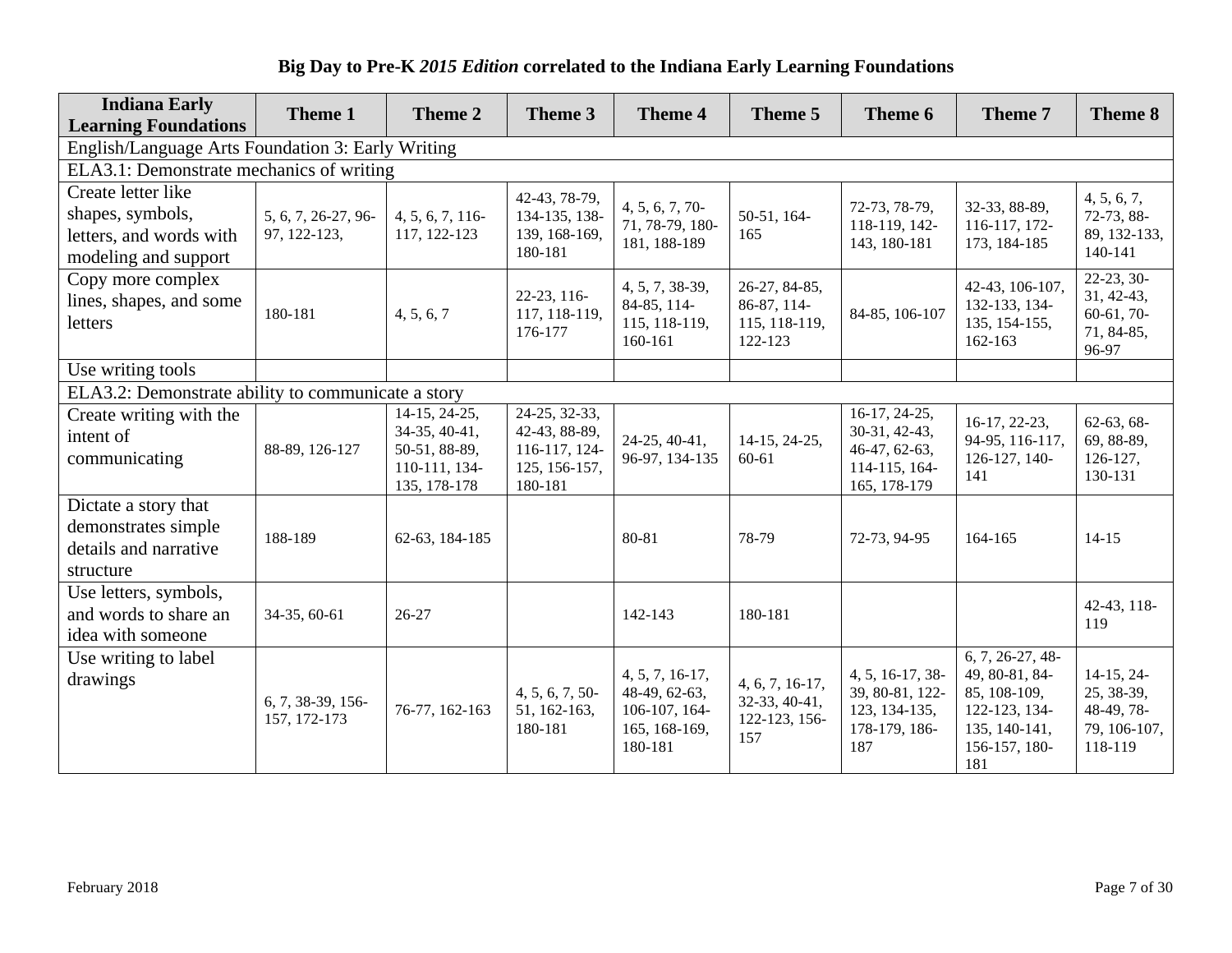| <b>Indiana Early</b>                                                                                                                  | Theme 1                                                                                                         | Theme 2                                                                                                                                                                                                             | Theme 3                                                                                         | <b>Theme 4</b>                                                                                                                            | Theme 5                                                         | Theme 6                                                                 | Theme 7                                                                                             | Theme 8                               |
|---------------------------------------------------------------------------------------------------------------------------------------|-----------------------------------------------------------------------------------------------------------------|---------------------------------------------------------------------------------------------------------------------------------------------------------------------------------------------------------------------|-------------------------------------------------------------------------------------------------|-------------------------------------------------------------------------------------------------------------------------------------------|-----------------------------------------------------------------|-------------------------------------------------------------------------|-----------------------------------------------------------------------------------------------------|---------------------------------------|
| <b>Learning Foundations</b>                                                                                                           |                                                                                                                 |                                                                                                                                                                                                                     |                                                                                                 |                                                                                                                                           |                                                                 |                                                                         |                                                                                                     |                                       |
| <b>Mathematics</b>                                                                                                                    |                                                                                                                 |                                                                                                                                                                                                                     |                                                                                                 |                                                                                                                                           |                                                                 |                                                                         |                                                                                                     |                                       |
| <b>Mathematics Foundation 1: Numeracy</b>                                                                                             |                                                                                                                 |                                                                                                                                                                                                                     |                                                                                                 |                                                                                                                                           |                                                                 |                                                                         |                                                                                                     |                                       |
| M1.1: Demonstrate strong sense of counting                                                                                            |                                                                                                                 |                                                                                                                                                                                                                     |                                                                                                 |                                                                                                                                           |                                                                 |                                                                         |                                                                                                     |                                       |
| Count the number<br>sequence 1-20                                                                                                     | 4, 5, 116-117,<br>156-157, 172-<br>173, 186-187                                                                 | $4, 5, 6, 40-41,$<br>80-81, 106-107                                                                                                                                                                                 | 116-117, 156-<br>157                                                                            | 5, 14-15, 22-<br>23, 60-61, 88-<br>89, 168-169                                                                                            | 5, 18-19, 48-<br>49                                             | 110-111, 126-<br>127, 152-153                                           | 34-35, 72-73,<br>96-97, 118-119                                                                     | 76-77, 132-<br>133                    |
| Count backward from<br>10                                                                                                             |                                                                                                                 |                                                                                                                                                                                                                     |                                                                                                 |                                                                                                                                           |                                                                 |                                                                         |                                                                                                     |                                       |
| Recognize the last<br>number said tells the<br>number of objects<br>counted                                                           | 24-25, 38-39, 42-<br>43, 70-71, 72-73,<br>84-85, 116-117,<br>130-131, 140-<br>141, 160-161,<br>172-173, 178-179 | 4, 5, 6, 24-25,<br>42-43, 46-47,<br>64-65, 70-71,<br>78-79, 86-87,<br>88-89, 110-111,<br>114-115, 122-<br>123, 126-127,<br>132-133, 140-<br>141, 142-143,<br>164-165, 172-<br>173, 180-181,<br>186-187, 188-<br>189 | 22-23, 34-35,<br>42-43, 70-71,<br>88-89, 116-<br>117, 156-157,<br>162-163, 172-<br>173, 178-179 | 38-39, 48-49,<br>64-65, 72-73,<br>88-89, 94-95,<br>96-97, 118-<br>119, 124-125,<br>138-139, 162-<br>163, 170-171,<br>176-177, 188-<br>189 | 18-19, 34-35,<br>68-69, 96-97,<br>118-119, 156-<br>157, 168-169 | 5, 30-31, 64-<br>65, 70-71, 86-<br>87, 138-139,<br>140-141, 156-<br>157 | 18-19, 24-25,<br>34-35, 38-39,<br>48-49, 50-51,<br>88-89, 116-117,<br>118-119, 154-<br>155, 164-165 | $14-15$ , 110-<br>111                 |
| Draw pictures,<br>symbols, or use<br>manipulatives to<br>represent spoken<br>number 0-10                                              |                                                                                                                 |                                                                                                                                                                                                                     | 5, 156-157,<br>186-187                                                                          | $30 - 31$                                                                                                                                 | 48-49, 86-87                                                    |                                                                         | 24-25                                                                                               | 70-71                                 |
| Identify, without<br>counting, small<br>quantities of items (1-4)<br>presented in an<br>irregular or unfamiliar<br>pattern (subitize) |                                                                                                                 |                                                                                                                                                                                                                     |                                                                                                 |                                                                                                                                           | 18-19, 34-35,<br>48-49, 86-87,<br>88-89                         | 24-25, 116-117                                                          | 68-69, 134-135                                                                                      | 22-23, 86-<br>87, 110-111,<br>114-115 |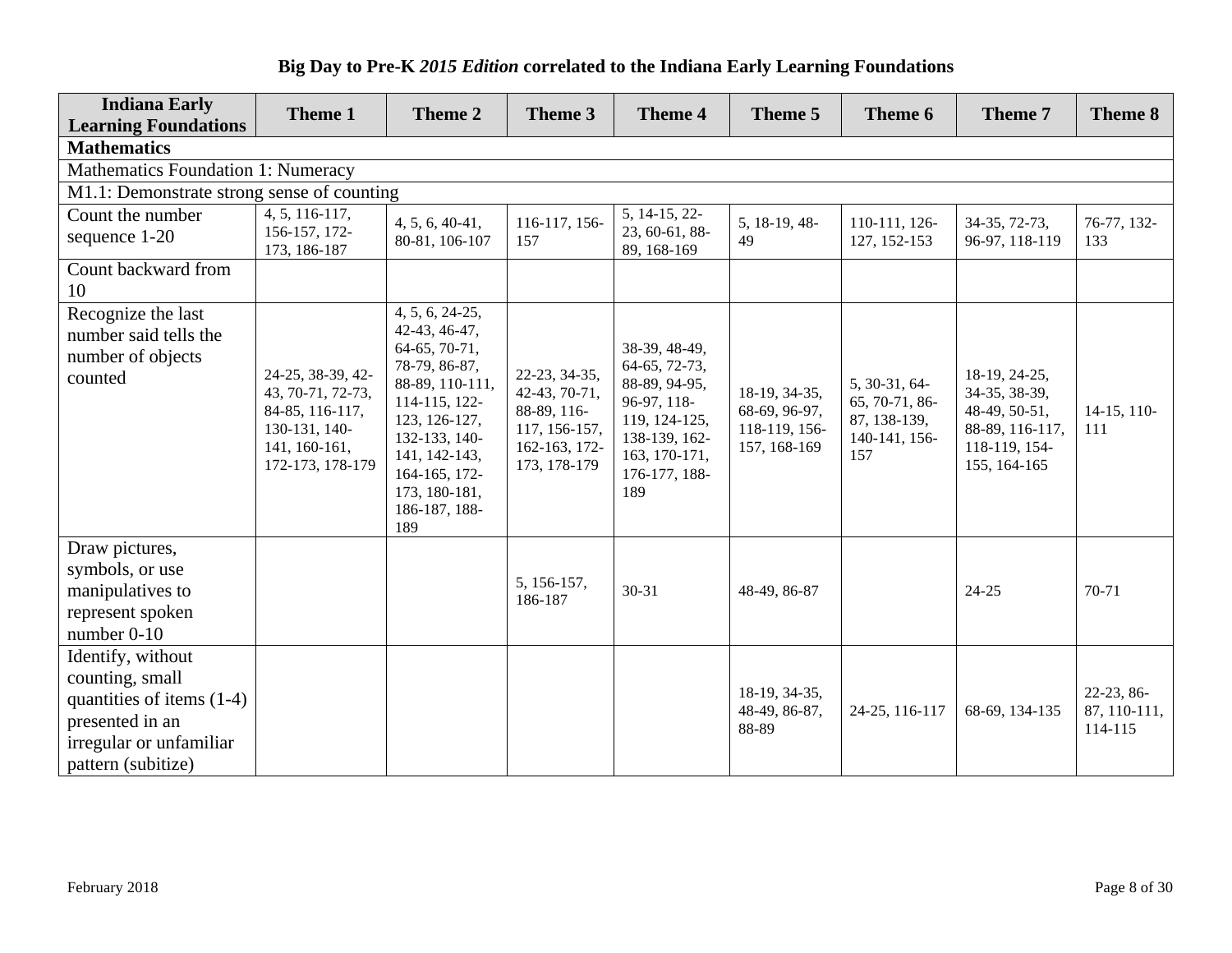| <b>Indiana Early</b><br><b>Learning Foundations</b>                                                                                                                              | Theme 1                                                     | Theme 2                       | Theme 3                                         | <b>Theme 4</b>                | Theme 5                               | Theme 6                                                    | Theme 7                               | Theme 8                                                  |
|----------------------------------------------------------------------------------------------------------------------------------------------------------------------------------|-------------------------------------------------------------|-------------------------------|-------------------------------------------------|-------------------------------|---------------------------------------|------------------------------------------------------------|---------------------------------------|----------------------------------------------------------|
| M1.2: Demonstrate understanding of written numerals                                                                                                                              |                                                             |                               |                                                 |                               |                                       |                                                            |                                       |                                                          |
| Match number symbols<br>with amounts 1-10                                                                                                                                        |                                                             |                               | 5, 156-157,<br>186-187                          | $30 - 31$                     | 48-49, 86-87                          |                                                            | 24-25                                 | 70-71                                                    |
| Name written numerals<br>from $0-10$                                                                                                                                             |                                                             | 110-111, 126-<br>127, 140-141 |                                                 | 188-189                       | 5, 18-19, 34-<br>35, 46-47, 48-<br>49 | 164-165                                                    | 38-39, 88-89,<br>118-119, 160-<br>161 | $114 - 115$ ,<br>132-133                                 |
| Write numerals 1-10                                                                                                                                                              |                                                             |                               |                                                 |                               |                                       |                                                            |                                       |                                                          |
| M1.3: Recognition of number relations                                                                                                                                            |                                                             |                               |                                                 |                               |                                       |                                                            |                                       |                                                          |
| Identify when 2 sets are<br>equal using matching<br>and counting strategies<br>provides opportunities                                                                            | 4, 5, 156-157,<br>160-161, 170-<br>171, 172-173,<br>186-187 | 110-111, 126-<br>127, 132-133 | 142-143                                         | 154-155                       | 22-23, 162-<br>163, 178-179           | 40-41, 70-71,<br>86-87                                     | 124-125                               |                                                          |
| Correctly use the words<br>for position                                                                                                                                          | 4, 5, 64-65, 70-<br>71, 80-81, 94-95,<br>126-127            | 76-77, 116-117                | $4, 5, 18-19,$<br>26-27, 32-33,<br>48-49, 60-61 | 92-93                         |                                       |                                                            |                                       | 5, 18-19, 24-<br>25, 34-35,<br>$46-47, 50-$<br>51, 68-69 |
| Compare the values of<br>two numbers from 1 to<br>10 presented as written<br>numerals provides<br>opportunities                                                                  | 4, 5, 156-157,<br>160-161, 170-<br>171, 172-173,<br>186-187 | 110-111, 126-<br>127, 132-133 | 142-143                                         | 154-155                       | 22-23, 162-<br>163, 178-179           | 40-41, 70-71,<br>86-87                                     | 124-125                               |                                                          |
| Demonstrate the<br>understanding of the<br>concept of before                                                                                                                     |                                                             |                               |                                                 | 18-19, 34-35,<br>48-49        |                                       |                                                            |                                       |                                                          |
| Mathematics Foundation 2: Computation and Algebraic Thinking                                                                                                                     |                                                             |                               |                                                 |                               |                                       |                                                            |                                       |                                                          |
| M2.1: Exhibit understanding of mathematic structure                                                                                                                              |                                                             |                               |                                                 |                               |                                       |                                                            |                                       |                                                          |
| Using understanding<br>that numbers can be<br>composed and<br>decomposed to create<br>new numbers in solving<br>problems with<br>quantities under five<br>provides opportunities |                                                             |                               |                                                 | 110-111, 126-<br>127, 140-141 | $24 - 25$                             | 34-35, 48-49,<br>134-135, 162-<br>163, 172-173,<br>178-179 | 5, 34-35, 64-65,<br>80-81, 92-93      | 5                                                        |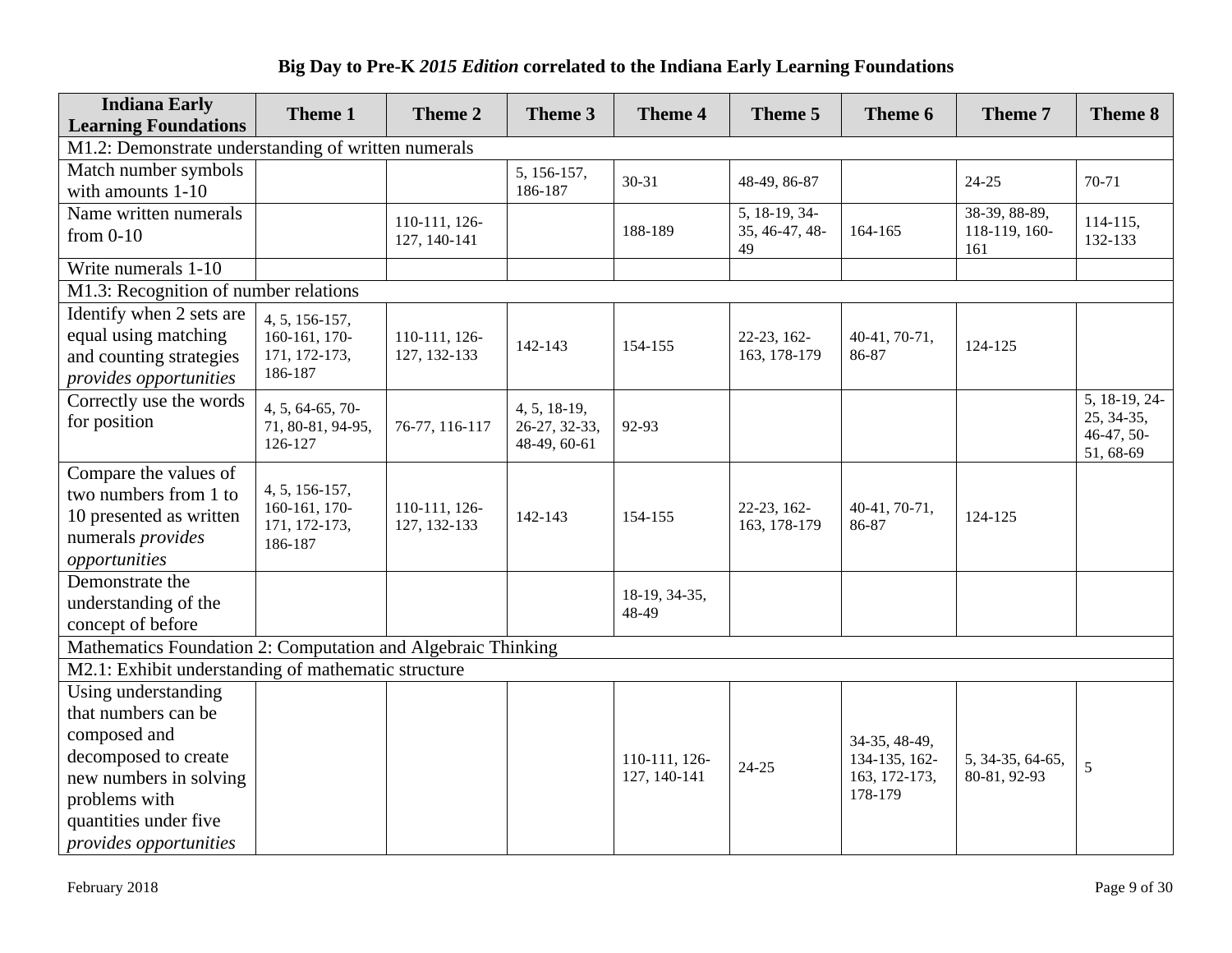| <b>Indiana Early</b><br><b>Learning Foundations</b>                         | <b>Theme 1</b>                                   | <b>Theme 2</b>                                     | Theme 3                                                | <b>Theme 4</b>             | Theme 5                                                                 | Theme 6                                   | Theme 7                                      | <b>Theme 8</b>                                           |
|-----------------------------------------------------------------------------|--------------------------------------------------|----------------------------------------------------|--------------------------------------------------------|----------------------------|-------------------------------------------------------------------------|-------------------------------------------|----------------------------------------------|----------------------------------------------------------|
| M2.2: Demonstrate awareness of patterning                                   |                                                  |                                                    |                                                        |                            |                                                                         |                                           |                                              |                                                          |
| Begin to create and<br>extend a new simple<br>pattern                       | 5, 18-19, 32-33,<br>48-49, 142-143,<br>178-179   |                                                    | 110-111, 124-<br>125, 126-127,<br>132-133, 140-<br>141 |                            | 5, 30-31, 60-<br>$61, 64-65, 80-$<br>81, 94-95,<br>152-153, 176-<br>177 | 46-47                                     | 5, 138-139,<br>156-157, 172-<br>173, 186-187 | 5, 24-25, 64-<br>65, 72-73,<br>80-81, 94-<br>95, 118-119 |
| Understand sequence of<br>events when clearly<br>explained                  | $42 - 43$                                        | 138-139                                            | $16-17, 164-$<br>165                                   |                            | 46-47                                                                   | 116-117                                   | 116-117, 154-<br>155                         | 138-139                                                  |
| Mathematics Foundation 3: Data Analysis                                     |                                                  |                                                    |                                                        |                            |                                                                         |                                           |                                              |                                                          |
| M3.1: Demonstrate understanding of classifying                              |                                                  |                                                    |                                                        |                            |                                                                         |                                           |                                              |                                                          |
| Explain simple sorting<br>or classifying strategies                         |                                                  |                                                    |                                                        | $22 - 23$                  |                                                                         | 110-111, 126-<br>127, 138-139             |                                              |                                                          |
| Sort a group of objects<br>in multiple ways                                 |                                                  | 4, 5, 6, 156-157,<br>160-161, 172-<br>173, 186-187 | 22-23, 160-<br>161, 178-179                            | 4, 5, 6, 24-25,<br>140-141 | 50-51, 162-<br>163, 176-177                                             | 40-41, 70-71,<br>94-95                    | 26-27, 124-125,<br>140-141                   |                                                          |
| Create and describe<br>simple graphs                                        | 186-187                                          |                                                    |                                                        |                            |                                                                         | 110-111, 126-<br>127, 138-139,<br>140-141 | 108-109                                      | 46-47                                                    |
| <b>Mathematics Foundation 4: Geometry</b>                                   |                                                  |                                                    |                                                        |                            |                                                                         |                                           |                                              |                                                          |
| M4.1: Understanding of spatial relationships                                |                                                  |                                                    |                                                        |                            |                                                                         |                                           |                                              |                                                          |
| Complete lined<br>tangram or pattern<br>block puzzles using<br>basic shapes |                                                  | 48-49, 88-89                                       | 4,5                                                    |                            | 4, 5, 18-19,<br>34-35, 110-<br>111, 126-127,<br>132-133, 140-<br>141    | 62-63, 92-93,<br>168-169, 186-<br>187     | 62-63, 92-93                                 | 116-117                                                  |
| Use position terms such<br>as above, below,<br>beside, and between          | 4, 5, 64-65, 70-<br>71, 80-81, 94-95,<br>126-127 | 76-77, 116-117                                     | 4, 5, 18-19,<br>26-27, 32-33,<br>48-49, 60-61          | 92-93                      |                                                                         |                                           |                                              | 5, 18-19, 24-<br>25, 34-35,<br>$46-47, 50-$<br>51, 68-69 |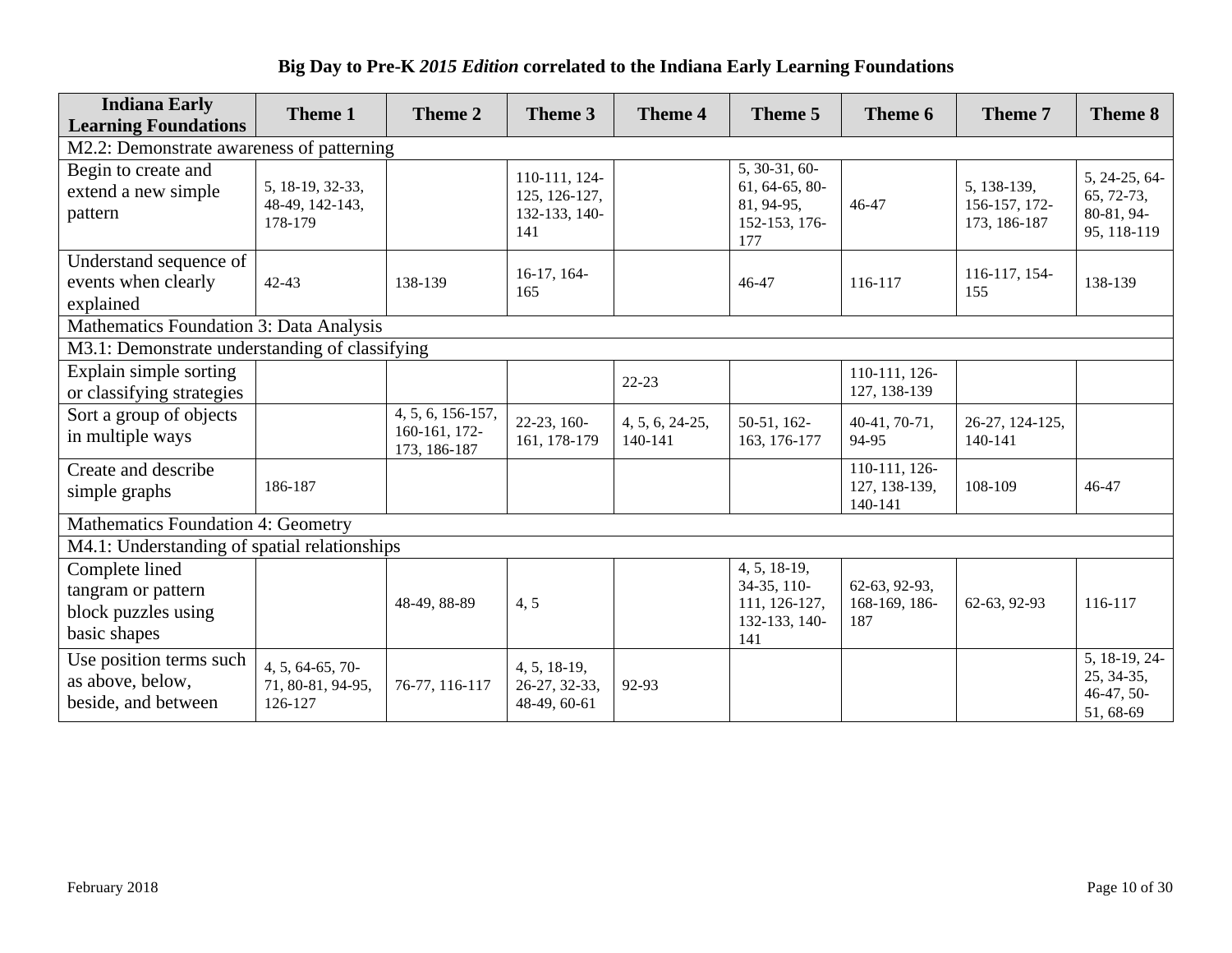| <b>Indiana Early</b><br><b>Learning Foundations</b>                                                      | Theme 1                                           | Theme 2                                         | Theme 3                                      | Theme 4                             | Theme 5                                                | Theme 6                                                 | Theme 7                                     | Theme 8                           |
|----------------------------------------------------------------------------------------------------------|---------------------------------------------------|-------------------------------------------------|----------------------------------------------|-------------------------------------|--------------------------------------------------------|---------------------------------------------------------|---------------------------------------------|-----------------------------------|
| M4.2: Exhibit ability to identify, describe, analyze, compare, and create shapes                         |                                                   |                                                 |                                              |                                     |                                                        |                                                         |                                             |                                   |
| Use the attributes of<br>shapes to distinguish<br>between shapes                                         |                                                   | 5, 18-19, 32-33,<br>48-49, 96-97,<br>180-181    | 94-95                                        | 5, 114-115,<br>132-133, 140-<br>141 | 22-23, 30-31,<br>42-43, 70-71,<br>156-157, 172-<br>173 | 5, 18-19, 32-<br>33, 34-35, 46-<br>47, 48-49, 92-<br>93 | $60-61, 64-65,$<br>80-81, 92-93,<br>138-139 |                                   |
| Differentiate two- and<br>three-dimensional<br>shapes (e.g., squares<br>from cubes)                      |                                                   | 18-19                                           |                                              | 116-117, 140-<br>141                | 16-17, 24-25,<br>38-39                                 | 46-47                                                   | 76-77, 80-81                                |                                   |
| <b>Mathematics Foundation 5: Measurement</b>                                                             |                                                   |                                                 |                                              |                                     |                                                        |                                                         |                                             |                                   |
| M5.2: Understand measurement through description and comparison                                          |                                                   |                                                 |                                              |                                     |                                                        |                                                         |                                             |                                   |
| Directly compare and<br>describe two or more<br>objects with a<br>measurable attribute                   | $4, 5, 110-111,$<br>126-127, 152-<br>153, 186-187 | 5, 6, 60-61, 64-<br>65, 80-81, 88-<br>89, 94-95 |                                              | 18-19, 108-109                      | 114-115                                                |                                                         | $14 - 15$                                   |                                   |
| Measure length and<br>volume (capacity)<br>using a standard<br>measurement tool                          | $64 - 65$                                         | 80-81, 94-95                                    | 46-47                                        | 34-35                               |                                                        | 130-131                                                 | 110-111                                     | 142-143                           |
| <b>Social Emotional</b>                                                                                  |                                                   |                                                 |                                              |                                     |                                                        |                                                         |                                             |                                   |
| Social Emotional Foundation 1: Sense of Self                                                             |                                                   |                                                 |                                              |                                     |                                                        |                                                         |                                             |                                   |
| SE1.1: Demonstrate self awareness and confidence                                                         |                                                   |                                                 |                                              |                                     |                                                        |                                                         |                                             |                                   |
| Identify self as a unique<br>member of a group that<br>fits into a larger world<br>picture               | 60-61, 92-93                                      | 94-95                                           | 46-47, 72-73,<br>84-85, 106-<br>107, 124-125 |                                     | 138-139                                                |                                                         |                                             |                                   |
| Show confidence in a<br>range of abilities and<br>the capacity to take on<br>and accomplish new<br>tasks | 132-133, 162-163                                  | 14-15, 34-35                                    | $62 - 63$                                    | 180-181                             | 170-171                                                | $60 - 61$                                               | 94-95, 118-119                              | 134-135,<br>$140-141,$<br>142-143 |
| Show independence in<br>own choices                                                                      | 154-155                                           | 4, 5, 6                                         | 4, 5, 6, 7                                   | 4, 5, 6, 7                          | 4, 5, 6, 7                                             | 4, 5                                                    | 4, 5, 6                                     | 4, 5, 6                           |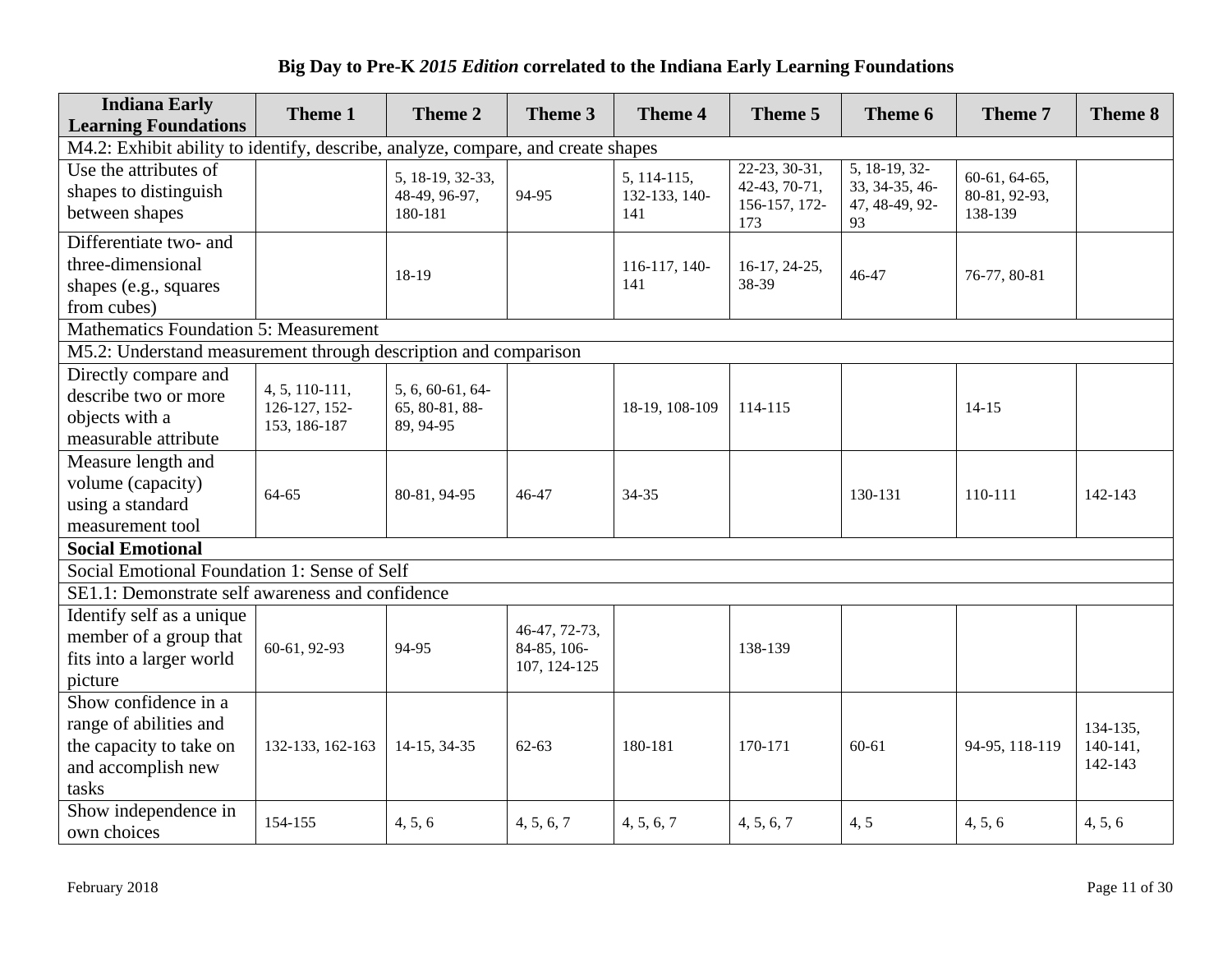| <b>Indiana Early</b><br><b>Learning Foundations</b>                                      | <b>Theme 1</b>                                                                                                            | Theme 2                                                                                                           | Theme 3   | <b>Theme 4</b> | Theme 5      | Theme 6                       | Theme 7              | Theme 8                               |  |  |  |
|------------------------------------------------------------------------------------------|---------------------------------------------------------------------------------------------------------------------------|-------------------------------------------------------------------------------------------------------------------|-----------|----------------|--------------|-------------------------------|----------------------|---------------------------------------|--|--|--|
| SE1.2: Demonstrate identification and expression of emotions                             |                                                                                                                           |                                                                                                                   |           |                |              |                               |                      |                                       |  |  |  |
| Identify own emotions<br>and the emotions of<br>others                                   | 16-17, 116-117                                                                                                            | 26-27, 50-51,<br>86-87, 152-153,<br>160-161                                                                       | $60 - 61$ |                |              | 76-77                         |                      |                                       |  |  |  |
| Predict reactions from<br>others                                                         | 24-25, 30-31,<br>184-185, 188-189                                                                                         | 78-79                                                                                                             | $24 - 25$ |                | 160-161      | 14-15, 22-23,<br>70-71, 76-77 | 114-115, 160-<br>161 | $50-51, 62-$<br>63, 88-89,<br>118-119 |  |  |  |
| Effectively use<br>sentences and actions to<br>express feelings                          | 16-17, 18-19, 32-<br>33, 62-63, 70-71,<br>72-73, 78-79,<br>116-117, 180-181                                               | 18-19, 140-141                                                                                                    |           | 64-65          | 48-49, 68-69 | 48-49                         |                      | 124-125                               |  |  |  |
| Social Emotional Foundation 2: Self-Regulation                                           |                                                                                                                           |                                                                                                                   |           |                |              |                               |                      |                                       |  |  |  |
| SE2.1: Demonstrate self control                                                          |                                                                                                                           |                                                                                                                   |           |                |              |                               |                      |                                       |  |  |  |
| Manage transitions and                                                                   |                                                                                                                           | Each day, children have three big experience times, small group time, and learning center time. Teachers have the |           |                |              |                               |                      |                                       |  |  |  |
| adapt to changes in<br>schedules, routines, and<br>situations                            | opportunity to observe and enhance children's ability to shift attention and transition smoothly multiple times each day. |                                                                                                                   |           |                |              |                               |                      |                                       |  |  |  |
| independently                                                                            |                                                                                                                           |                                                                                                                   |           |                |              |                               |                      |                                       |  |  |  |
| Regulate own emotions<br>and behaviors with<br>others with adult<br>support when needed  | 16-17, 18-19, 32-<br>33, 62-63, 70-71,<br>72-73, 78-79,<br>116-117, 180-181                                               | 18-19, 140-141                                                                                                    |           | 64-65          | 48-49, 68-69 | 48-49                         |                      | 124-125                               |  |  |  |
| Regulate a range of<br>impulses                                                          | 16-17, 18-19, 32-<br>33, 62-63, 70-71,<br>72-73, 78-79,<br>116-117, 180-181                                               | 18-19, 140-141                                                                                                    |           | 64-65          | 48-49, 68-69 | 48-49                         |                      | 124-125                               |  |  |  |
| Social Emotional Foundation 3: Conflict Resolution                                       |                                                                                                                           |                                                                                                                   |           |                |              |                               |                      |                                       |  |  |  |
| SE3.1: Demonstrate conflict resolution                                                   |                                                                                                                           |                                                                                                                   |           |                |              |                               |                      |                                       |  |  |  |
| Independently initiate                                                                   |                                                                                                                           |                                                                                                                   |           |                |              |                               |                      |                                       |  |  |  |
| conflict resolution<br>strategies with peers<br>and seek adult support<br>when necessary | 124-125, 132-<br>133, 162-163                                                                                             |                                                                                                                   |           |                | 106-107      | 164-165                       |                      | 4, 5, 6, 7,<br>$14 - 15$              |  |  |  |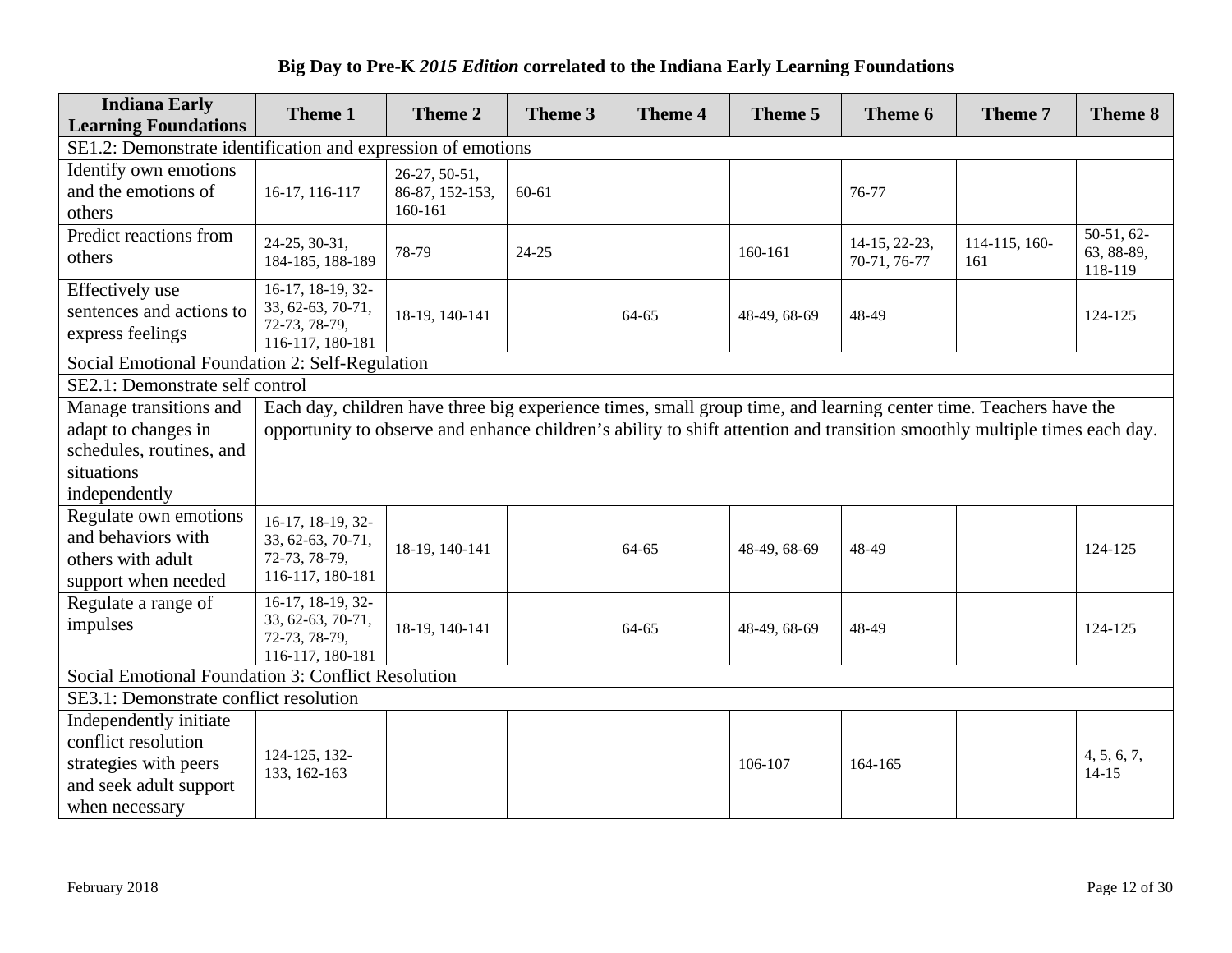| <b>Indiana Early</b><br><b>Learning Foundations</b>                                          | <b>Theme 1</b>                                                                                                                                                                                                                                         | Theme 2                                                           | Theme 3                                                                                | <b>Theme 4</b>                                                                         | Theme 5                                 | Theme 6                     | Theme 7                | Theme 8            |
|----------------------------------------------------------------------------------------------|--------------------------------------------------------------------------------------------------------------------------------------------------------------------------------------------------------------------------------------------------------|-------------------------------------------------------------------|----------------------------------------------------------------------------------------|----------------------------------------------------------------------------------------|-----------------------------------------|-----------------------------|------------------------|--------------------|
| Social Emotional Foundation 4: Building Relationships                                        |                                                                                                                                                                                                                                                        |                                                                   |                                                                                        |                                                                                        |                                         |                             |                        |                    |
| SE4.1: Demonstrate relationship skills                                                       |                                                                                                                                                                                                                                                        |                                                                   |                                                                                        |                                                                                        |                                         |                             |                        |                    |
| Show affection to<br>familiar adults and<br>peers using more<br>complex words and<br>actions | 4, 5, 6, 7, 34-35,<br>96-97, 176-177                                                                                                                                                                                                                   | 38-39, 60-61,<br>70-71, 124-125,<br>132-133, 142-<br>143, 160-161 |                                                                                        | 184-185                                                                                |                                         | 32-33, 70-71,<br>72-73      |                        |                    |
| Accept compromises<br>with suggested by a<br>peer or adult <i>provides</i><br>opportunities  | 14-15, 18-19, 30-<br>31, 42-43, 60-61,<br>62-63, 68-69, 76-<br>77, 86-87, 92-93,<br>96-97, 106-107,<br>110-111, 118-<br>119, 124-125,<br>132-133, 138-<br>139, 140-141,<br>152-153, 160-<br>161, 168-169,<br>170-171, 172-<br>173, 178-179,<br>186-187 | 4, 5, 6, 94-95,<br>170-171, 176-<br>177, 180-181                  | 86-87, 114-<br>115, 124-125,<br>132-133, 140-<br>141, 164-165,<br>170-171, 184-<br>185 | 80-81, 114-<br>115, 132-133,<br>140-141, 162-<br>163, 168-169,<br>178-179, 184-<br>185 | 32-33, 106-<br>107, 110-111,<br>134-135 | 34-35, 172-<br>173, 188-189 | 48-49, 80-81,<br>96-97 | 26-27, 122-<br>123 |
| Gauge response based<br>on the facial<br>expressions of others                               | 16-17, 116-117                                                                                                                                                                                                                                         | 26-27, 50-51,<br>86-87, 152-153,<br>160-161                       | $60 - 61$                                                                              |                                                                                        |                                         | 76-77                       |                        |                    |
| Maintain consistent<br>friendships                                                           | 5, 6, 7, 96-97,<br>184-185, 188-189                                                                                                                                                                                                                    |                                                                   |                                                                                        |                                                                                        |                                         | 186-187                     | 84-85                  | 26-27, 110-<br>111 |
| Engage in cooperative<br>play experiences for<br>sustained periods of<br>time                | 14-15, 18-19, 30-<br>31, 42-43, 60-61,<br>62-63, 68-69, 76-<br>77, 86-87, 92-93,<br>96-97, 106-107,<br>110-111, 118-119,<br>124-125, 132-133,<br>138-139, 140-141,<br>152-153, 160-161,<br>168-169, 170-171,<br>172-173, 178-179,<br>186-187           | 4, 5, 6, 94-95,<br>170-171, 176-<br>177, 180-181                  | 86-87, 114-<br>115, 124-125,<br>132-133, 140-<br>141, 164-165,<br>170-171, 184-<br>185 | 80-81, 114-<br>115, 132-133,<br>140-141, 162-<br>163, 168-169,<br>178-179, 184-<br>185 | 32-33, 106-<br>107, 110-111,<br>134-135 | 34-35, 172-<br>173, 188-189 | 48-49, 80-81,<br>96-97 | 26-27, 122-<br>123 |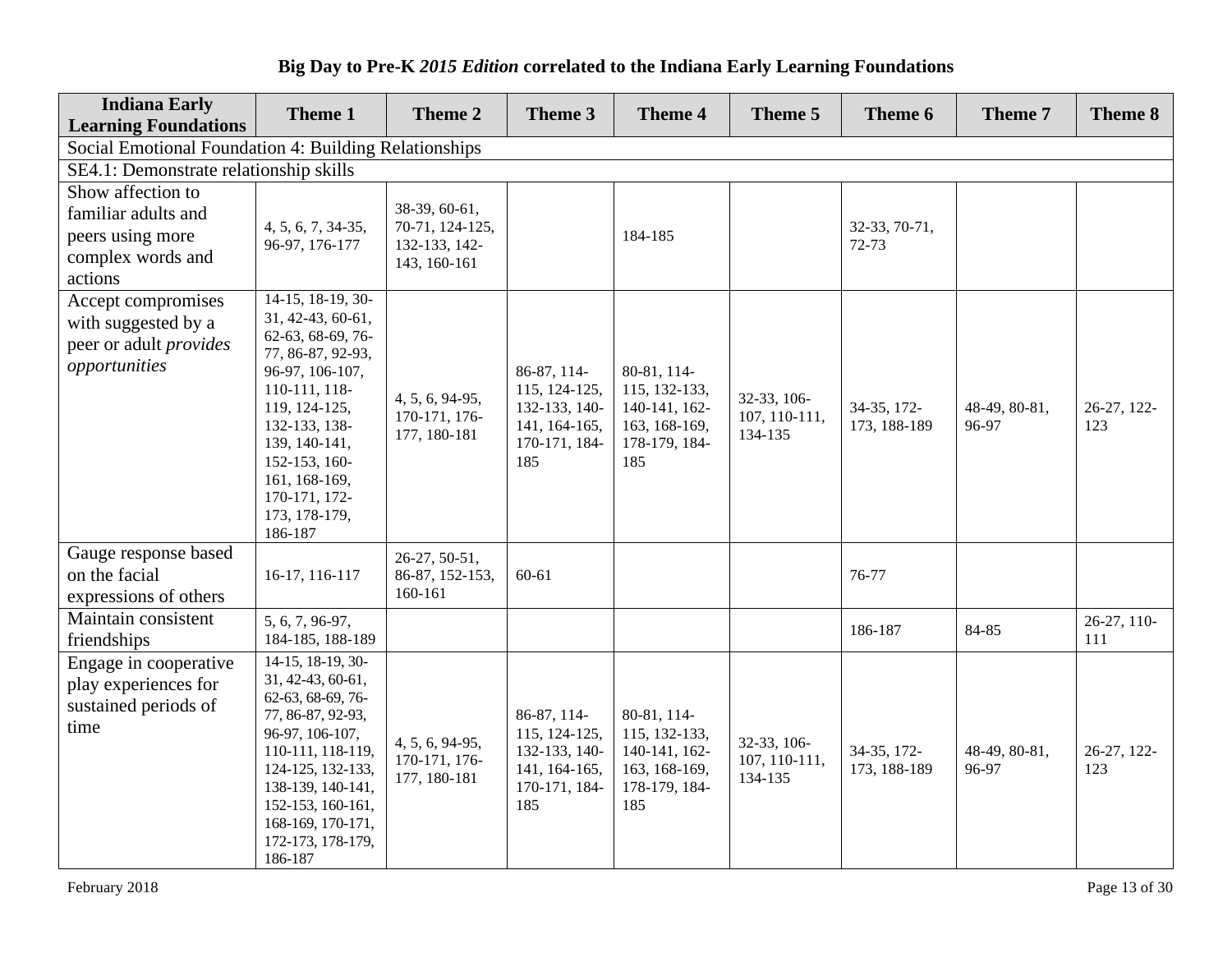| <b>Indiana Early</b><br><b>Learning Foundations</b>                      | Theme 1       | <b>Theme 2</b> | Theme 3    | <b>Theme 4</b> | Theme 5                          | Theme 6       | Theme 7                          | <b>Theme 8</b>    |
|--------------------------------------------------------------------------|---------------|----------------|------------|----------------|----------------------------------|---------------|----------------------------------|-------------------|
| <b>Approaches to Play and Learning</b>                                   |               |                |            |                |                                  |               |                                  |                   |
| Approaches to Play and Learning Foundation 1: Initiative and Exploration |               |                |            |                |                                  |               |                                  |                   |
| APL1.1: Demonstrate initiative and self-direction                        |               |                |            |                |                                  |               |                                  |                   |
| Take initiative to learn                                                 | 124-125, 132- |                |            |                |                                  |               |                                  |                   |
| new concepts and try                                                     | 133, 154-155, | 4, 5, 6        | 4, 5, 6, 7 | 4, 5, 6, 7     | 4, 5, 6, 7, 106<br>107           | 4, 5, 164-165 | 4, 5, 6                          | 4, 5, 6, 14<br>15 |
| new experiences                                                          | 162-163       |                |            |                |                                  |               |                                  |                   |
| Seek and gather new                                                      |               |                |            |                | 4, 18-19, 26-                    |               |                                  |                   |
| information to plan for                                                  |               |                |            |                | 27, 30-31, 34-                   |               |                                  |                   |
| projects and activities                                                  |               | 116-117, 162-  |            |                | 35, 42-43, 68-<br>69, 70-71, 72- | 14-15, 22-23, |                                  |                   |
| provides opportunities                                                   |               | 163, 172-173   | 178-179    | 86-87          | 73, 80-81,                       | 30-31, 32-33, | 16-17, 184-185                   | 130-131           |
|                                                                          |               |                |            |                | 106-107, 122-                    | 126-127       |                                  |                   |
|                                                                          |               |                |            |                | 123, 152-153,                    |               |                                  |                   |
|                                                                          |               |                |            |                | 188-189                          |               |                                  |                   |
| <b>APL1.2: Demonstrate</b>                                               |               |                |            |                |                                  |               |                                  |                   |
| interest and curiosity as<br>a learner                                   |               |                |            |                |                                  |               |                                  |                   |
|                                                                          |               |                |            |                |                                  |               |                                  |                   |
| Demonstrate eagerness<br>to learn about and                              |               |                |            |                |                                  |               |                                  |                   |
|                                                                          |               |                |            |                |                                  |               |                                  |                   |
| discuss new topics,<br>ideas, and tasks                                  |               |                |            |                |                                  |               |                                  |                   |
| Communicate a desire to                                                  |               |                |            |                |                                  |               |                                  |                   |
| learn new concepts or                                                    |               |                |            |                |                                  |               |                                  |                   |
| ideas                                                                    |               |                |            |                |                                  |               | 30-31, 40-41,                    |                   |
| Exhibit willingness to                                                   |               |                |            |                |                                  |               | 42-43, 76-77,<br>78-79, 122-123, |                   |
| try new experiences                                                      |               |                |            |                |                                  |               | 142-143, 168-                    |                   |
| Seek and gather new                                                      |               |                |            |                |                                  |               | 169, 170-171                     |                   |
| information to plan for                                                  |               |                |            |                |                                  |               |                                  |                   |
| projects and activities                                                  |               |                |            |                |                                  |               |                                  |                   |
| Use a variety of learning                                                |               |                |            |                |                                  |               |                                  |                   |
| approaches, such as                                                      |               |                |            |                |                                  |               |                                  |                   |
| observing imitating,                                                     |               |                |            |                |                                  |               |                                  |                   |
| asking questions, hands-                                                 |               |                |            |                |                                  |               |                                  |                   |
| on investigation, and                                                    |               |                |            |                |                                  |               |                                  |                   |
| active exploration                                                       |               |                |            |                |                                  |               |                                  |                   |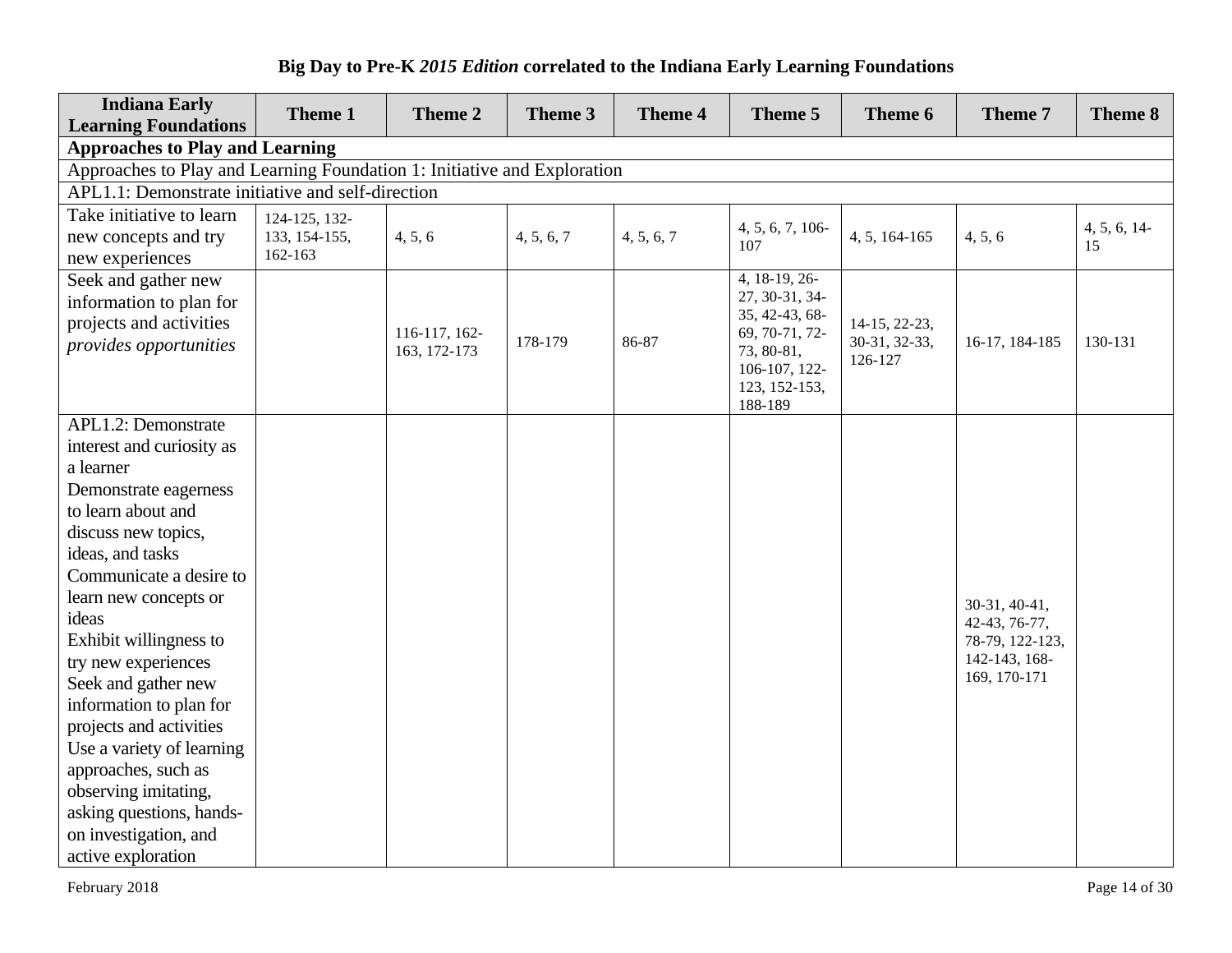| <b>Indiana Early</b><br><b>Learning Foundations</b>                                                                                                                                                           | Theme 1                             | Theme 2    | Theme 3                             | <b>Theme 4</b>                                                               | Theme 5                                                                                                                                                      | Theme 6     | Theme 7                       | Theme 8                                                                                                                      |
|---------------------------------------------------------------------------------------------------------------------------------------------------------------------------------------------------------------|-------------------------------------|------------|-------------------------------------|------------------------------------------------------------------------------|--------------------------------------------------------------------------------------------------------------------------------------------------------------|-------------|-------------------------------|------------------------------------------------------------------------------------------------------------------------------|
| Approaches to Play and Learning Foundation 2: Flexible Thinking                                                                                                                                               |                                     |            |                                     |                                                                              |                                                                                                                                                              |             |                               |                                                                                                                              |
| APL2.1: Demonstrate development of flexible thinking skills during play                                                                                                                                       |                                     |            |                                     |                                                                              |                                                                                                                                                              |             |                               |                                                                                                                              |
| Demonstrate<br>inventiveness,<br>imagination, and<br>creativity to solve a<br>problem                                                                                                                         | 40-41, 124-125,<br>132-133, 162-163 |            |                                     |                                                                              | 14-15, 18-19,<br>22-23, 30-31,<br>32-33, 46-47,<br>50-51, 60-61,<br>88-89, 92-93,<br>94-95, 96-97,<br>124-125, 134-<br>135, 140-141,<br>142-143, 170-<br>171 | 164-165     |                               | 4, 5, 6, 7,<br>$14-15, 26-$<br>27, 38-39,<br>$60-61, 68-$<br>69, 76-77,<br>78-79, 88-<br>89, 106-107,<br>118-119,<br>122-123 |
| Develop recovery skills<br>from setbacks and<br>differences in opinion<br>in a group setting<br>provides opportunities                                                                                        | 124-125, 132-<br>133, 162-163       |            |                                     |                                                                              | 106-107                                                                                                                                                      | 164-165     |                               | 4, 5, 6, 7,<br>$14 - 15$                                                                                                     |
| Approaches to Play and Learning Foundation 3: Attentiveness and Persistence                                                                                                                                   |                                     |            |                                     |                                                                              |                                                                                                                                                              |             |                               |                                                                                                                              |
| APL3.1: Demonstrate development of sustained attrition and persistence                                                                                                                                        |                                     |            |                                     |                                                                              |                                                                                                                                                              |             |                               |                                                                                                                              |
| Independently attend to a<br>book from beginning to<br>end                                                                                                                                                    | $6, 7, 116-117,$<br>154-155         | 6, 7       | $6-7, 70-71,$<br>76-77, 122-<br>123 | 6, 7                                                                         | 6, 7, 168-169                                                                                                                                                | 6, 7, 88-89 | 4, 5, 6, 7, 34-35,<br>154-155 | $6\,$                                                                                                                        |
| Focus on an activity with<br>deliberate concentration<br>despite distractions<br>and/or temptations                                                                                                           | 108-109                             | 4, 5, 6, 7 | 4, 5, 6, 7,<br>124-125              | 4, 5, 6, 7, 14<br>15, 16-17, 22-<br>23, 38-39, 46-<br>47, 86-87, 118-<br>119 | 4, 5, 6, 170-<br>171                                                                                                                                         |             | 4, 5, 6, 7                    | 34-35, 42-43                                                                                                                 |
| Carry out tasks, activity,<br>project, or transition,<br>even when frustrated or<br>challenged, with<br>minimal distress<br>Persist in trying to<br>complete a task after<br>previous attempts have<br>failed | 154-155                             |            |                                     |                                                                              | 14-15, 18-19,<br>22-23, 30-31,<br>32-33, 46-47,<br>50-51, 88-89,<br>92-93, 94-95,<br>96-97, 124-<br>125, 134-135,<br>140-141, 142-<br>143, 170-171           |             |                               | 4, 5, 6, 14<br>15, 142-143                                                                                                   |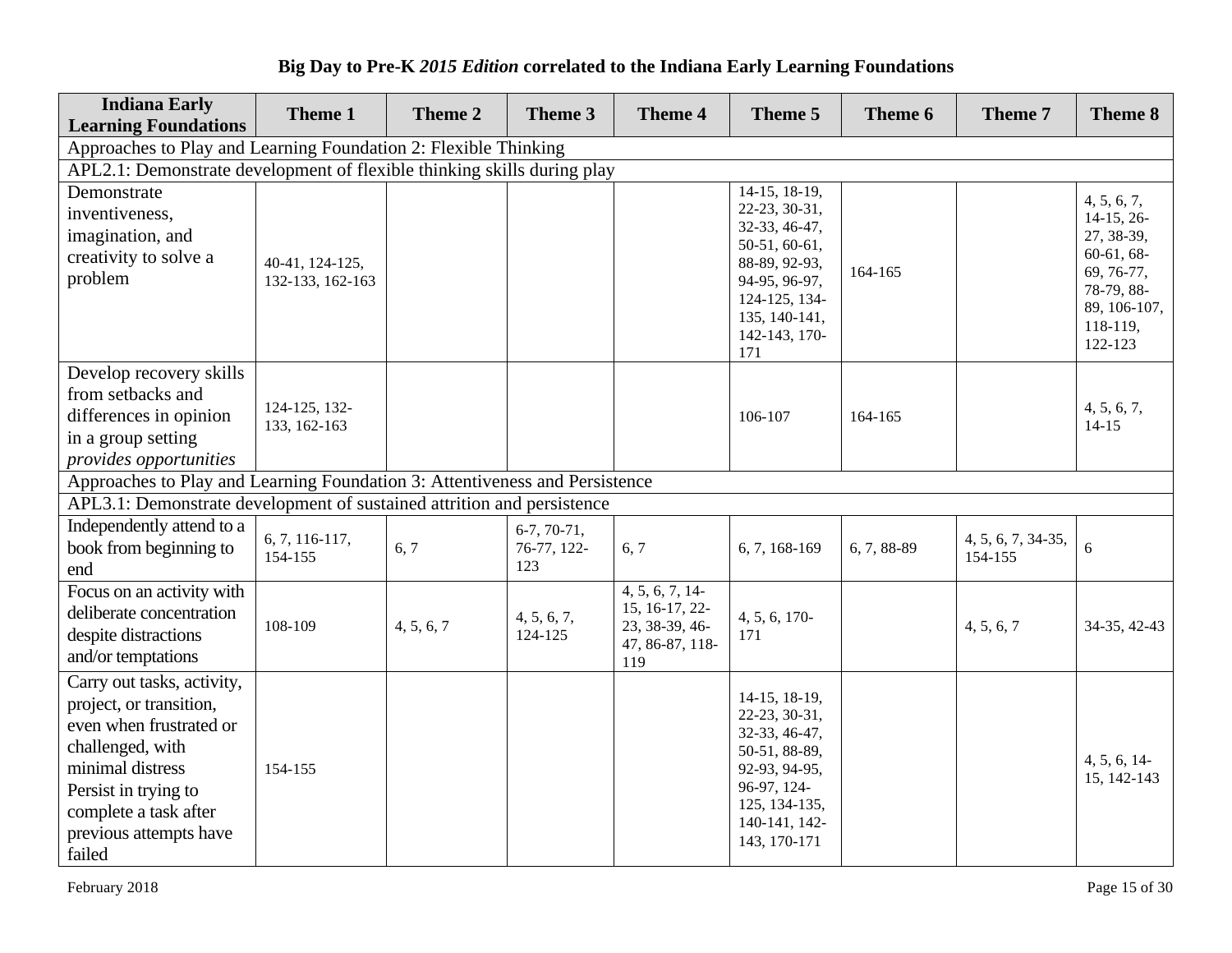| <b>Indiana Early</b><br><b>Learning Foundations</b>                                                                 | Theme 1                                                                                                                                                                                                                                                        | <b>Theme 2</b>                                   | Theme 3                                                                                | <b>Theme 4</b>                                                                                    | Theme 5                                                                                                                        | Theme 6                                                                     | Theme 7                                                                              | Theme 8                    |
|---------------------------------------------------------------------------------------------------------------------|----------------------------------------------------------------------------------------------------------------------------------------------------------------------------------------------------------------------------------------------------------------|--------------------------------------------------|----------------------------------------------------------------------------------------|---------------------------------------------------------------------------------------------------|--------------------------------------------------------------------------------------------------------------------------------|-----------------------------------------------------------------------------|--------------------------------------------------------------------------------------|----------------------------|
| Approaches to Play and Learning Foundation 4: Social Interactions                                                   |                                                                                                                                                                                                                                                                |                                                  |                                                                                        |                                                                                                   |                                                                                                                                |                                                                             |                                                                                      |                            |
| APL4.1: Demonstrate development of social interactions during play                                                  |                                                                                                                                                                                                                                                                |                                                  |                                                                                        |                                                                                                   |                                                                                                                                |                                                                             |                                                                                      |                            |
| Interact with peers in<br>complex pretend play,<br>including planning,<br>coordination of roles,<br>and cooperation | 4, 5, 6, 30-31, 60-<br>61, 96-97                                                                                                                                                                                                                               | 4, 5, 6, 108-109,<br>130-131                     | 4, 5, 6, 70-71,<br>86-87, 184-<br>185, 188-189                                         | 4, 5, 6, 24-25,<br>32-33, 70-71,<br>76-77, 108-<br>109, 138-139,<br>156-157, 172-<br>173, 180-181 | 4, 5, 6, 7, 22-<br>23, 50-51                                                                                                   | 4, 5, 6, 62-63,<br>70-71, 76-77,<br>86-87, 122-<br>123, 168-169,<br>178-179 | 4, 5, 6, 22-23,<br>32-33, 68-69,<br>84-85, 108-109,<br>114-115, 138-<br>139, 152-153 | 4, 5, 6, 16<br>17, 130-131 |
| Demonstrate<br>cooperative behavior in<br>interactions with others                                                  | $14-15$ , $18-19$ , $30-$<br>31, 42-43, 60-61,<br>62-63, 68-69, 76-<br>77, 86-87, 92-93,<br>96-97, 106-107,<br>110-111, 118-<br>119, 124-125,<br>132-133, 138-<br>139, 140-141,<br>152-153, 160-<br>161, 168-169,<br>170-171, 172-<br>173, 178-179,<br>186-187 | 4, 5, 6, 94-95,<br>170-171, 176-<br>177, 180-181 | 86-87, 114-<br>115, 124-125,<br>132-133, 140-<br>141, 164-165,<br>170-171, 184-<br>185 | 80-81, 114-<br>115, 132-133,<br>140-141, 162-<br>163, 168-169,<br>178-179, 184-<br>185            | 32-33, 106-<br>107, 110-111,<br>134-135                                                                                        | 34-35, 172-<br>173, 188-189                                                 | 48-49, 80-81,<br>96-97                                                               | 26-27, 122-<br>123         |
| Begin to accept and<br>share leadership                                                                             | 60-61, 92-93                                                                                                                                                                                                                                                   | 94-95                                            | 46-47, 72-73,<br>84-85, 106-<br>107, 124-125                                           |                                                                                                   | 138-139                                                                                                                        |                                                                             |                                                                                      |                            |
| <b>Science</b>                                                                                                      |                                                                                                                                                                                                                                                                |                                                  |                                                                                        |                                                                                                   |                                                                                                                                |                                                                             |                                                                                      |                            |
| Science Foundation 1: Physical Science                                                                              |                                                                                                                                                                                                                                                                |                                                  |                                                                                        |                                                                                                   |                                                                                                                                |                                                                             |                                                                                      |                            |
| SCI1.1: Demonstrate ability to explore objects in the physical world                                                |                                                                                                                                                                                                                                                                |                                                  |                                                                                        |                                                                                                   |                                                                                                                                |                                                                             |                                                                                      |                            |
| Use senses to describe<br>concepts of weight,<br>motion, and force                                                  |                                                                                                                                                                                                                                                                | 4, 5, 6                                          |                                                                                        |                                                                                                   | 4, 5, 6, 7                                                                                                                     | 5, 6                                                                        |                                                                                      | 5, 6                       |
| Ask questions and draw<br>conclusions about<br>physical properties and<br>the physical world                        | 118-119, 130-131                                                                                                                                                                                                                                               | 116-117, 162-<br>163, 172-173                    | 178-179                                                                                | 86-87                                                                                             | 4, 18-19, 26-<br>27, 30-31, 34-<br>35, 42-43, 68-<br>69, 70-71, 72-<br>73, 80-81,<br>106-107, 122-<br>123, 152-153,<br>188-189 | 14-15, 22-23,<br>30-31, 32-33,<br>126-127                                   | 16-17, 184-185                                                                       | 130-131                    |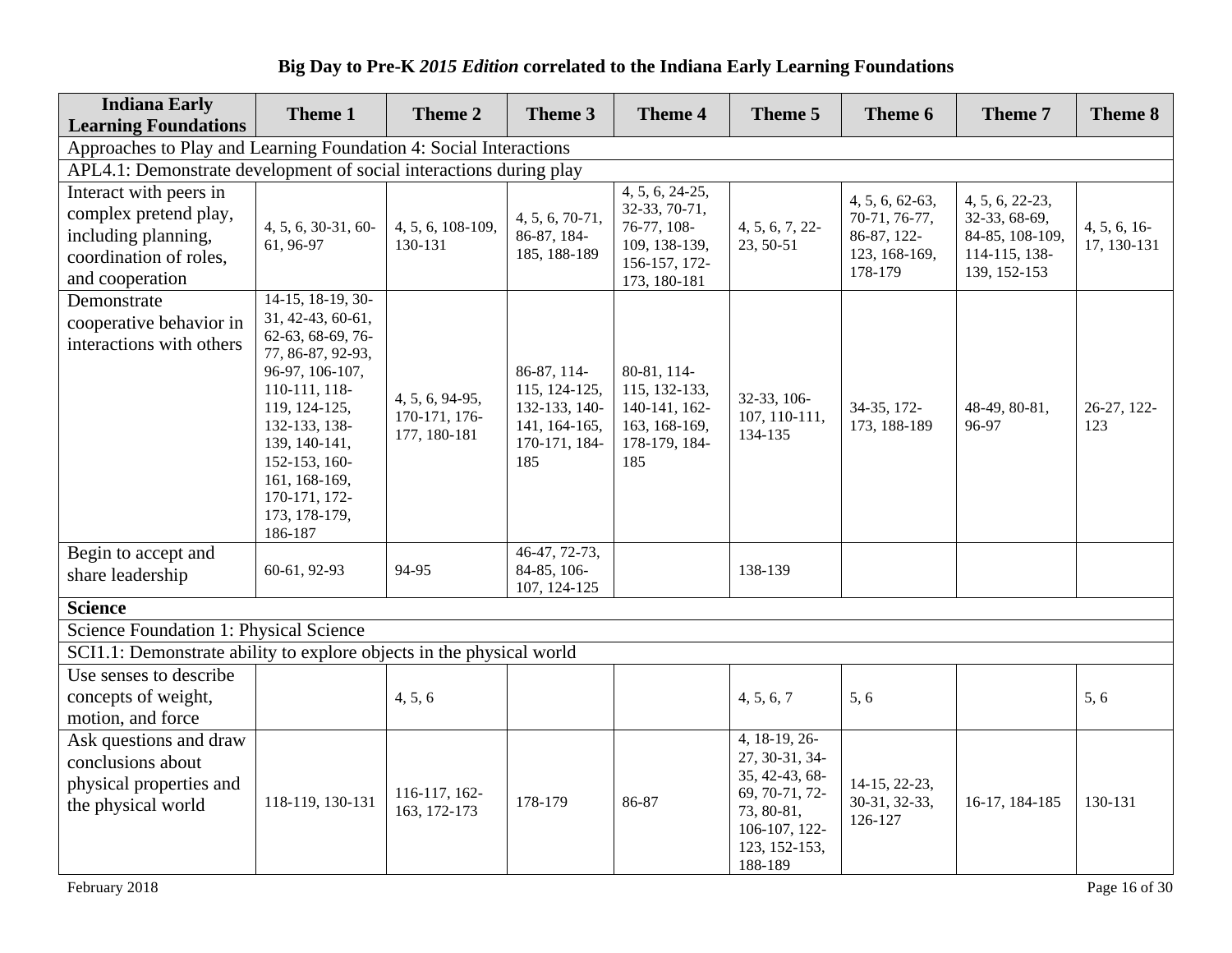#### **Indiana Early Learning Foundations Theme 1 Theme 2 Theme 3 Theme 4 Theme 5 Theme 6 Theme 7 Theme 8** SCI1.2: Demonstrate awareness of the physical properties of objects Identify materials that make up objects Use evidence from investigations to describe observable properties of objects 116-117, 118- 119, 126-127, 162-163, 172- 173 178-179 86-87 4, 18-19, 26- 27, 30-31, 34- 35, 42-43, 68- 69, 70-71, 72- 73, 80-81, 106-107, 122- 123, 152-153, 188-189 14-15, 22-23, 30-31, 32-33, 126-127 16-17, 184-185 130-131 Sort objects into categories based on physical attributes and explain reasoning 4, 5, 6, 156-157, 160-161, 172- 173, 186-187 22-23, 160- 161, 178-179 4, 5, 6, 24-25, 140-141 50-51, 162- 163, 176-177 40-41, 70-71, 94-95 26-27, 124-125, 140-141 Science Foundation 2: Earth and Space Science SCI2.1: Recognize the characteristics of Earth and sky Describe how shadows change through the day Describe typical day and night activities 38-39, 138- 139, 184-185 4, 5, 6, 7, 60-61, 68-69, 106-107, 116-117, 124- 125, 130-131, 132-133, 134- 135, 142-143, 170-171 Classify carious earth materials 4, 6, 114-115, 118-119, 162- 163 Describe how the Earth's surface is made up of different materials *provides opportunities* 4, 5, 6, 7, 152-153, 160- 161, 164-165, 168-169, 170- 171, 178-179, 180-181, 186- 187 4, 5, 6, 7 80-81 152-153 SCI2.2: Recognize seasonal and weather related changes **Communicate** awareness of seasonal changes Describe how weather changes 4, 5, 6, 7, 152- 153, 168-169, 170-171, 172- 173, 184-185, 186-187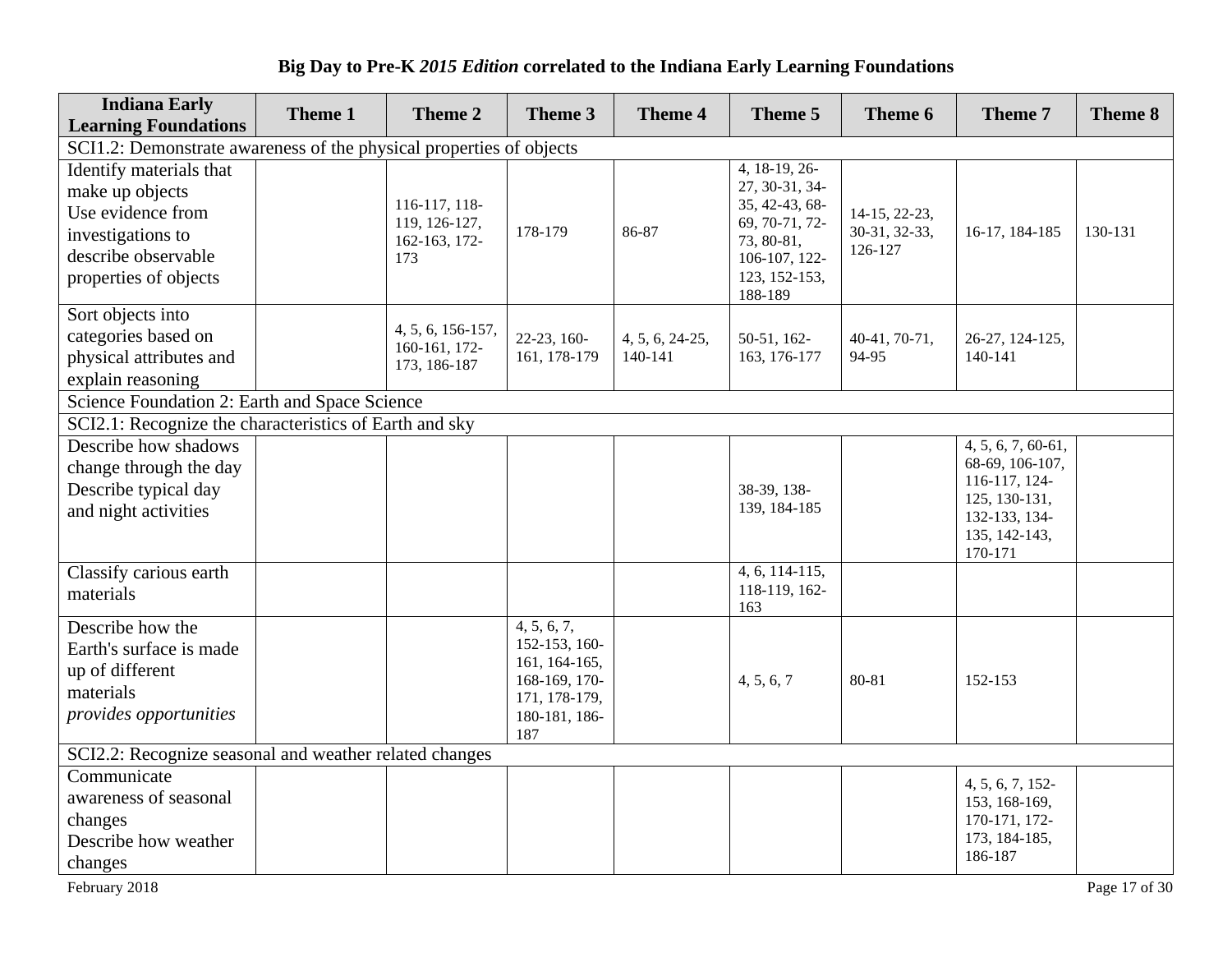| <b>Indiana Early</b><br><b>Learning Foundations</b>                                     | Theme 1   | Theme 2                       | Theme 3 | Theme 4                                                                                                                                                                                              | Theme 5 | Theme 6                                                                 | Theme 7                       | Theme 8      |
|-----------------------------------------------------------------------------------------|-----------|-------------------------------|---------|------------------------------------------------------------------------------------------------------------------------------------------------------------------------------------------------------|---------|-------------------------------------------------------------------------|-------------------------------|--------------|
| Science Foundation 3: Life Science                                                      |           |                               |         |                                                                                                                                                                                                      |         |                                                                         |                               |              |
| SC3.1: Demonstrate awareness of life                                                    |           |                               |         |                                                                                                                                                                                                      |         |                                                                         |                               |              |
| Differentiate animals<br>from plants                                                    | $42 - 43$ |                               |         | 4, 5, 6, 7, 14<br>15, 16-17, 24-<br>25, 32-33, 48-<br>49, 50-51, 68-<br>69, 70-71, 106-<br>107, 108-109,<br>122-123, 124-<br>125, 132-133,<br>140-141, 142-<br>143, 154-155,<br>184-185, 188-<br>189 |         | 122-123                                                                 | 42-43                         | 76-77, 86-87 |
| Discriminate between<br>living organisms and<br>non-living objects<br>Ask questions and |           |                               |         | 32-33<br>152-153, 160-                                                                                                                                                                               | 118-119 |                                                                         |                               |              |
| conduct investigations<br>to understand life<br>science                                 |           | 5, 6, 16-17, 34-<br>35, 42-43 |         | 161, 162-163,<br>178-179, 180-<br>181, 188-189                                                                                                                                                       |         |                                                                         | 26-27, 30-31,<br>46-47, 50-51 |              |
| Identify and describe<br>the function of body<br>parts                                  | 72-73     |                               |         |                                                                                                                                                                                                      |         | 14-15, 16-17,<br>22-23, 42-43,<br>46-47, 50-51,<br>124-125, 170-<br>171 |                               |              |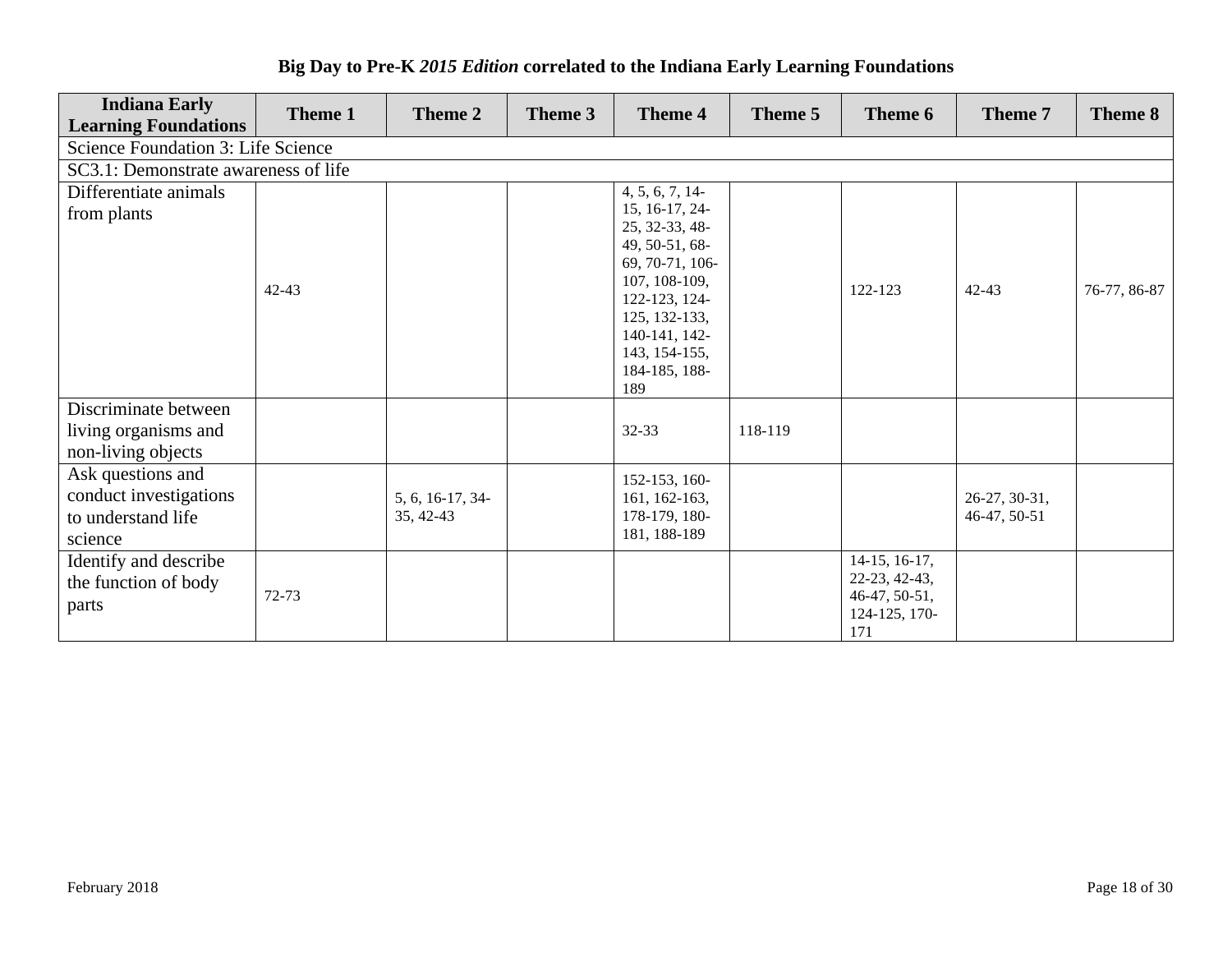| <b>Indiana Early</b><br><b>Learning Foundations</b>  | Theme 1          | Theme 2 | Theme 3                        | <b>Theme 4</b>                   | Theme 5       | Theme 6   | Theme 7 | Theme 8      |
|------------------------------------------------------|------------------|---------|--------------------------------|----------------------------------|---------------|-----------|---------|--------------|
| Science Foundation 4: Engineering                    |                  |         |                                |                                  |               |           |         |              |
| SC4.1: Demonstrate                                   |                  |         |                                |                                  |               |           |         |              |
| engineering design                                   |                  |         |                                |                                  |               |           |         |              |
| skills Select materials                              |                  |         |                                |                                  |               |           |         |              |
| and implement a                                      |                  |         |                                |                                  |               |           |         |              |
| designated plan                                      |                  |         |                                |                                  |               |           |         |              |
| <b>Evaluate and</b>                                  |                  |         | 4, 5, 6, 118                   |                                  |               |           |         |              |
| communicate solution                                 |                  |         | 119, 134-135,                  |                                  |               |           |         |              |
| outcomes                                             |                  |         | 138-139                        |                                  |               |           |         |              |
| Use classroom objects                                |                  |         |                                |                                  |               |           |         |              |
| to create simple                                     |                  |         |                                |                                  |               |           |         |              |
| machines to enhance                                  |                  |         |                                |                                  |               |           |         |              |
| play                                                 |                  |         |                                |                                  |               |           |         |              |
| provides opportunities                               |                  |         |                                |                                  |               |           |         |              |
| Science Foundation 5: Scientific Inquiry and Methods |                  |         |                                |                                  |               |           |         |              |
| SC5.1: Demonstrate scientific curiosity              |                  |         |                                |                                  |               |           |         |              |
| Discuss ways that                                    |                  |         | 4, 5, 6, 7,                    |                                  |               |           |         |              |
| people can affect the                                |                  |         | 152-153, 160-                  |                                  |               |           |         |              |
| environment in positive                              |                  |         | 161, 164-165,<br>168-169, 170- |                                  | 4, 5, 6, 7    | 80-81     | 152-153 |              |
| and negative ways                                    |                  |         | 171, 178-179,                  |                                  |               |           |         |              |
|                                                      |                  |         | 180-181, 186-                  |                                  |               |           |         |              |
|                                                      |                  |         | 187                            |                                  |               |           |         |              |
| Independently use                                    |                  |         |                                | $4, 5, 6, 7, 60$ -               |               |           |         |              |
| simple tools to conduct                              |                  |         |                                | 61, 62-63, 68-<br>69, 70-71, 76- |               |           |         | 5, 6, 34-35, |
| an investigation to                                  |                  |         |                                | 77, 78-79, 84-                   |               |           | 178-179 | 48-49        |
| increase understanding                               |                  |         |                                | 85, 86-87, 92-                   |               |           |         |              |
|                                                      |                  |         |                                | 93, 116-117                      |               |           |         |              |
| Engage in a scientific                               | 6, 118-119, 176- |         |                                |                                  | 62-63, 68-69, |           | 130-131 |              |
| experiment with peers                                | 177, 178-179     |         |                                |                                  | 108-109       |           |         |              |
| Communicate results of                               | 118-119, 164-    | 118-119 |                                |                                  |               | $40 - 41$ | 170-171 |              |
| an investigation                                     | 165, 178-179     |         |                                |                                  |               |           |         |              |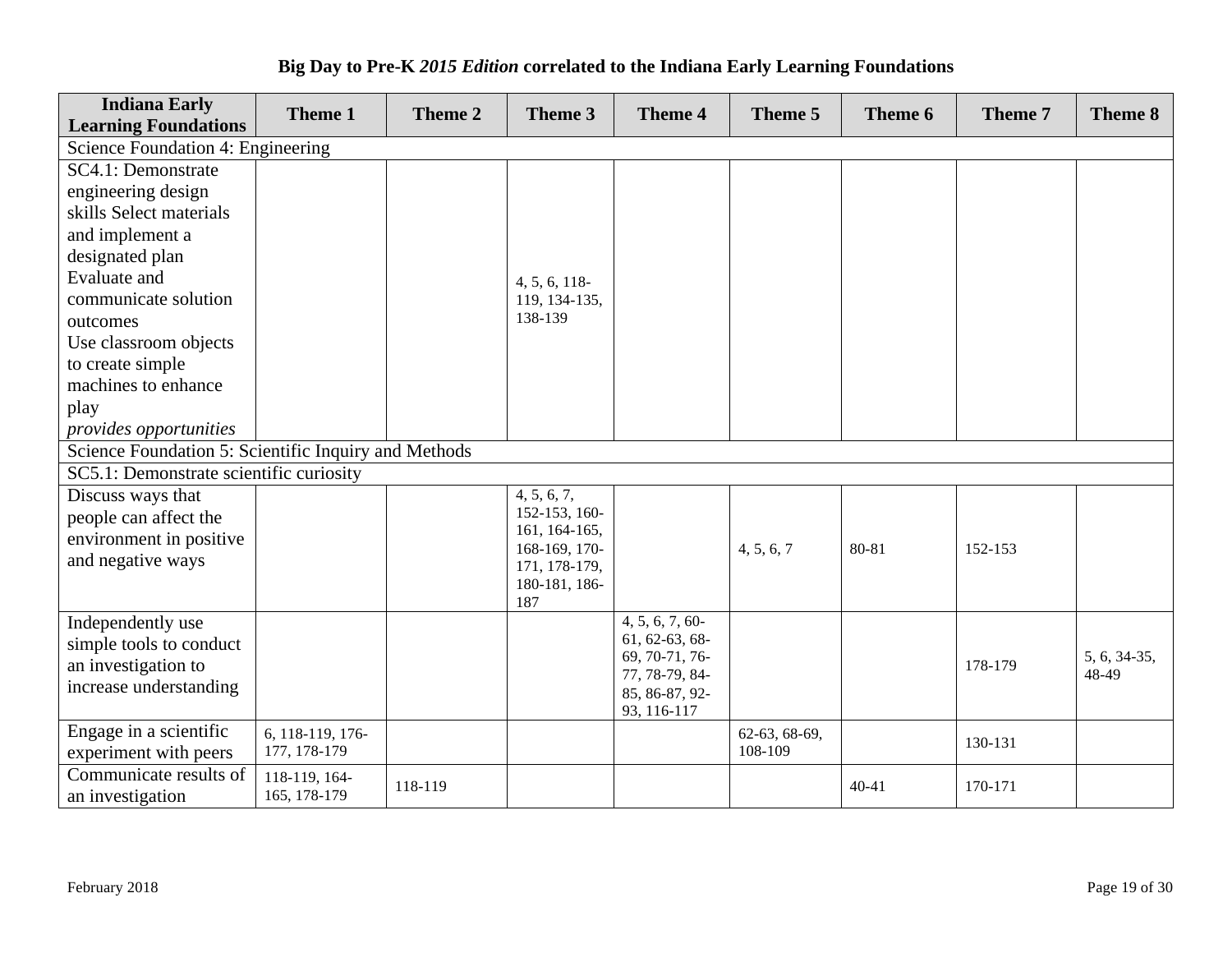| <b>Indiana Early</b><br><b>Learning Foundations</b>    | Theme 1          | Theme 2              | Theme 3 | <b>Theme 4</b> | Theme 5       | Theme 6        | Theme 7       | Theme 8      |
|--------------------------------------------------------|------------------|----------------------|---------|----------------|---------------|----------------|---------------|--------------|
| <b>Social Studies</b>                                  |                  |                      |         |                |               |                |               |              |
| Social Studies Foundation 1: Self                      |                  |                      |         |                |               |                |               |              |
| SS1.1: Demonstrate development of self                 |                  |                      |         |                |               |                |               |              |
| Participate in and                                     |                  |                      |         |                |               |                |               |              |
| describe local, state,                                 | 5, 108-109, 122- |                      |         |                |               |                |               |              |
| and national events and                                | 123, 124-125,    |                      |         |                |               |                |               |              |
| celebrations if observed                               | 132-133, 142-143 |                      |         |                |               |                |               |              |
| provides opportunities                                 |                  |                      |         |                |               |                |               |              |
| Identify/honor key                                     |                  |                      |         |                |               |                |               |              |
| people in history                                      | 4, 5, 26-27      | 92-93, 96-97         | $70-71$ | 186-187        | 170-171       | 114-115        |               | 4, 5, 7      |
| provides opportunities                                 |                  |                      |         |                |               |                |               |              |
| Assimilate family,                                     |                  |                      |         |                |               |                |               |              |
| community, and                                         |                  | 76-77, 86-87         |         |                | 30-31, 38-39, | 96-97, 106-    | 164-165, 186- | 30-31, 40-41 |
| cultural cooperative                                   |                  |                      |         |                | 178-179       | 107, 132-133   | 187           |              |
| play                                                   |                  |                      |         |                |               |                |               |              |
| Build awareness,                                       |                  |                      |         |                |               |                |               |              |
| respect, and acceptance                                |                  | 118-119, 132-        |         |                |               |                |               |              |
| for differences in                                     | 86-87, 164-165   | 133, 168-169,        |         |                |               | 32-33, 132-133 | 76-77, 96-97  | 78-79, 88-   |
| people and                                             |                  | 172-173, 180-<br>181 |         |                |               |                |               | 89, 106-107  |
| acknowledge                                            |                  |                      |         |                |               |                |               |              |
| connections                                            |                  |                      |         |                |               |                |               |              |
| Social Studies Foundation 2: History and Events        |                  |                      |         |                |               |                |               |              |
| SS2.1: Demonstrate awareness of chronological thinking |                  |                      |         |                |               |                |               |              |
| Demonstrate an                                         |                  |                      |         |                |               |                |               |              |
| understanding of time                                  |                  |                      |         |                |               |                |               |              |
| in the context of daily                                |                  |                      |         |                |               |                |               |              |
| experiences and                                        | 4, 5, 26-27      | 92-93, 96-97         | 70-71   | 186-187        | 170-171       | 114-115        |               | 4, 5, 7      |
| understand that the                                    |                  |                      |         |                |               |                |               |              |
| passage of time can be                                 |                  |                      |         |                |               |                |               |              |
| measured                                               |                  |                      |         |                |               |                |               |              |
| Begin to understand                                    | 4, 5, 26-27      | 92-93, 96-97         | 70-71   | 186-187        | 170-171       | 114-115        |               | 4, 5, 7      |
| how time is measured                                   |                  |                      |         |                |               |                |               |              |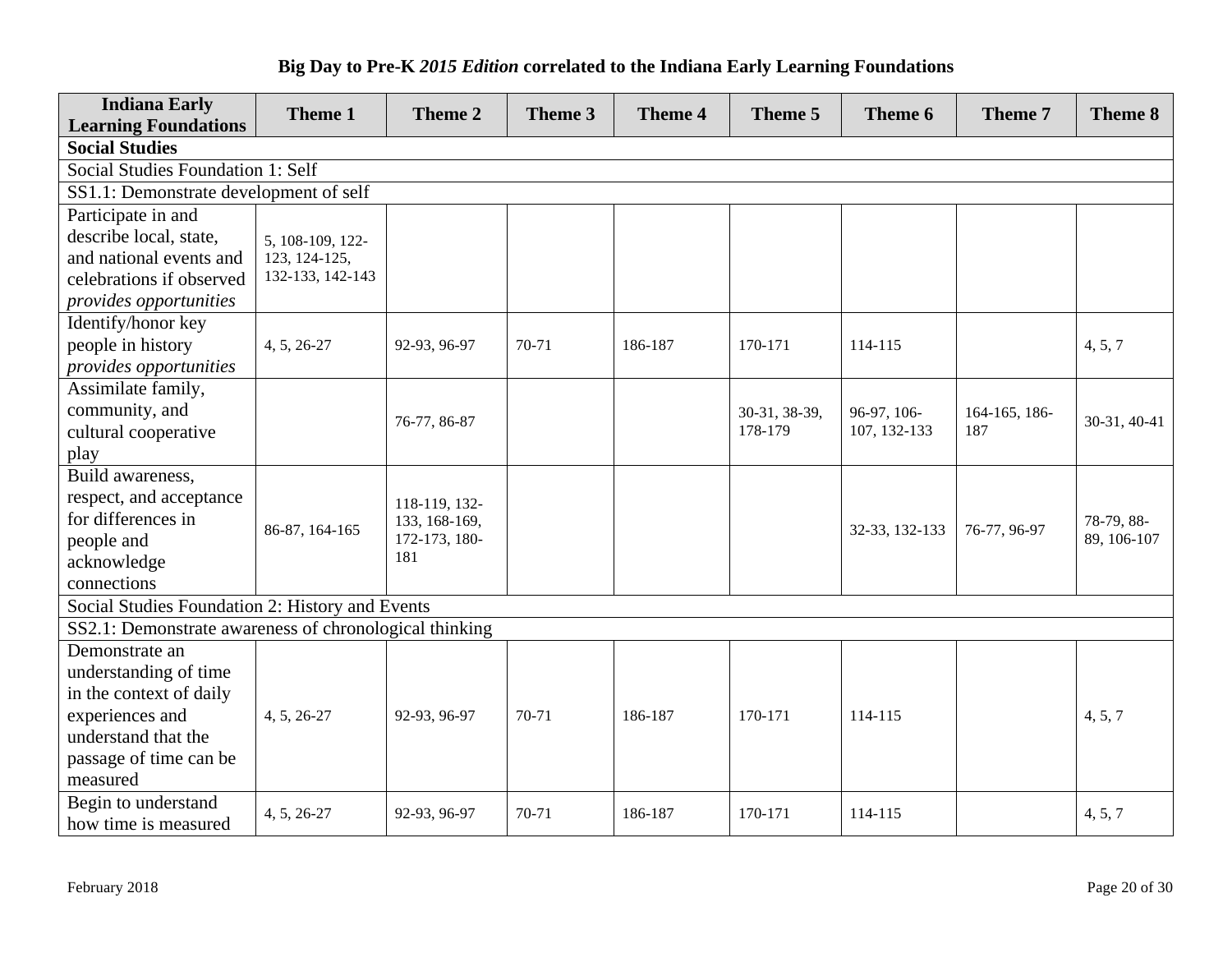| <b>Indiana Early</b><br><b>Learning Foundations</b>           | Theme 1                                   | Theme 2        | Theme 3                        | <b>Theme 4</b> | Theme 5                  | Theme 6        | Theme 7       | Theme 8     |
|---------------------------------------------------------------|-------------------------------------------|----------------|--------------------------------|----------------|--------------------------|----------------|---------------|-------------|
| SS2.2: Demonstrate awareness of historical knowledge          |                                           |                |                                |                |                          |                |               |             |
| Demonstrate the                                               |                                           |                |                                |                |                          |                |               |             |
| awareness of change                                           | 4, 5, 26-27                               | 92-93, 96-97   | 70-71                          | 186-187        | 170-171                  | 114-115        |               | 4, 5, 7     |
| over time provides                                            |                                           |                |                                |                |                          |                |               |             |
| opportunities                                                 |                                           |                |                                |                |                          |                |               |             |
| SS2.3: Demonstrate awareness of the foundations of government |                                           |                |                                |                |                          |                |               |             |
| Identify leaders and                                          |                                           |                | 26-27, 60-61,                  |                | 5, 6, 7, 68-69,          |                |               |             |
| community helpers at                                          |                                           |                | 62-63, 68-69,<br>70-71, 72-73, |                | 72-73, 76-77,            |                | 26-27, 32-33, | 78-79, 130- |
| home, school, and in                                          |                                           |                | 76-77, 86-87,                  |                | 88-89, 160-              | 62-63, 164-165 | 40-41, 84-85, | 131         |
| environments                                                  |                                           |                | 88-89, 96-97,                  |                | 161, 180-181,<br>188-189 |                | 88-89         |             |
|                                                               |                                           |                | 132-133                        |                |                          |                |               |             |
| Identify symbolic                                             |                                           |                |                                |                |                          |                |               |             |
| objects and pictures of                                       | 108-109, 124-                             |                |                                |                |                          |                |               |             |
| local, state, and/or                                          | 125, 142-143                              |                |                                |                |                          |                |               |             |
| national symbols                                              |                                           |                |                                |                |                          |                |               |             |
| SS2.4: Demonstrate awareness of the functions of government   |                                           |                |                                |                |                          |                |               |             |
| Demonstrate an                                                | $14-15$ , 16-17, 18-<br>19, 22-23, 24-25, |                |                                |                |                          |                |               |             |
| understanding of rules                                        | 26-27, 30-31, 42-                         |                |                                |                |                          |                |               |             |
| in the home, school                                           | 43, 46-47, 50-51,                         |                |                                |                |                          |                |               |             |
| environment, and the                                          | 64-65, 68-69, 76-                         |                |                                |                |                          |                |               |             |
| purposes they serve                                           | 77, 106-107, 110-                         | 60-61, 160-161 |                                | 134-135        | $22 - 23$                | 132-133, 142-  |               |             |
|                                                               | 111, 114-115,<br>118-119, 122-            |                |                                |                |                          | 143, 162-163   |               |             |
|                                                               | 123, 126-127,                             |                |                                |                |                          |                |               |             |
|                                                               | 130-131, 134-                             |                |                                |                |                          |                |               |             |
|                                                               | 135, 142-143,                             |                |                                |                |                          |                |               |             |
|                                                               | 156-157, 162-163                          |                |                                |                |                          |                |               |             |
| Social Studies Foundation 3: Geography                        |                                           |                |                                |                |                          |                |               |             |
| SS3.1: Demonstrate awareness of the world in spatial terms    |                                           |                |                                |                |                          |                |               |             |
| Develop concepts and                                          |                                           |                |                                |                |                          |                |               |             |
| describe location,                                            |                                           |                | 4, 5, 7, 50-51                 |                |                          |                |               |             |
| directionality, and                                           |                                           |                |                                |                |                          |                |               |             |
| spatial relationships                                         |                                           |                |                                |                |                          |                |               |             |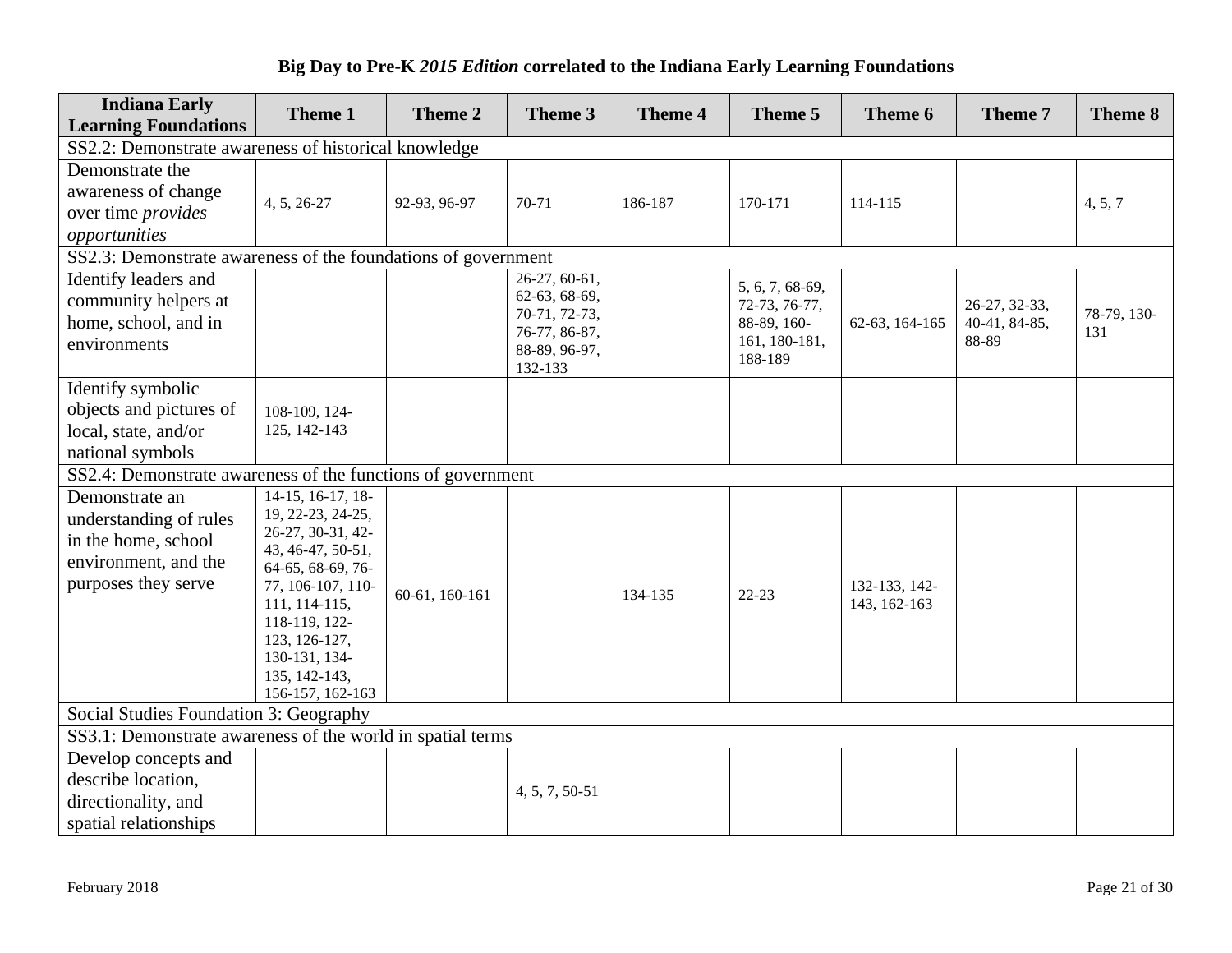| <b>Indiana Early</b><br><b>Learning Foundations</b>                                                  | Theme 1                          | Theme 2                      | Theme 3                                                                                                 | <b>Theme 4</b>                                                                                    | Theme 5                                                | Theme 6                                                                       | Theme 7                                                                              | Theme 8                                 |
|------------------------------------------------------------------------------------------------------|----------------------------------|------------------------------|---------------------------------------------------------------------------------------------------------|---------------------------------------------------------------------------------------------------|--------------------------------------------------------|-------------------------------------------------------------------------------|--------------------------------------------------------------------------------------|-----------------------------------------|
| Engage in play where<br>one item represents<br>another                                               | 4, 5, 6, 30-31, 60-<br>61, 96-97 | 4, 5, 6, 108-109,<br>130-131 | $4, 5, 6, 70-71,$<br>86-87, 184-<br>185, 188-189                                                        | 4, 5, 6, 24-25,<br>32-33, 70-71,<br>76-77, 108-<br>109, 138-139,<br>156-157, 172-<br>173, 180-181 | 4, 5, 6, 7, 22<br>23, 50-51                            | $4, 5, 6, 62-63,$<br>70-71, 76-77,<br>86-87, 122-<br>123, 168-169,<br>178-179 | 4, 5, 6, 22-23,<br>32-33, 68-69,<br>84-85, 108-109,<br>114-115, 138-<br>139, 152-153 | 4, 5, 6, 16<br>17, 130-131              |
| SS3.2: Demonstrate awareness of places and regions                                                   |                                  |                              |                                                                                                         |                                                                                                   |                                                        |                                                                               |                                                                                      |                                         |
| Use words to describe<br>natural and man-made<br>features of locations                               |                                  |                              | 4, 5, 6, 7                                                                                              | $4, 6, 7, 60 - 61,$<br>68-69                                                                      | 118-119, 126-<br>127, 130-131,<br>178-179, 184-<br>185 |                                                                               | 4, 5, 6, 7, 118-<br>119, 122-123                                                     | $16-17, 24-$<br>25, 32-33,<br>$34 - 35$ |
| Become familiar with<br>information about<br>where they live and<br>understand what an<br>address is |                                  |                              |                                                                                                         |                                                                                                   |                                                        | 178-179, 180-<br>181                                                          |                                                                                      |                                         |
| SS3.3: Demonstrate awareness of environment and society                                              |                                  |                              |                                                                                                         |                                                                                                   |                                                        |                                                                               |                                                                                      |                                         |
| Begin to describe the<br>reciprocal relationship<br>between humans and<br>the environment            |                                  |                              | 4, 5, 6, 7,<br>152-153, 160-<br>161, 164-165,<br>168-169, 170-<br>171, 178-179,<br>180-181, 186-<br>187 |                                                                                                   | 4, 5, 6, 7                                             | 80-81                                                                         | 152-153                                                                              |                                         |
| Social Studies Foundation 4: Economics                                                               |                                  |                              |                                                                                                         |                                                                                                   |                                                        |                                                                               |                                                                                      |                                         |
| SS4.1: Demonstrate awareness of economics                                                            |                                  |                              |                                                                                                         |                                                                                                   |                                                        |                                                                               |                                                                                      |                                         |
| Begin to understand the<br>purpose of money and<br>concepts of buying and<br>selling through play    |                                  |                              |                                                                                                         | 124-125                                                                                           |                                                        |                                                                               |                                                                                      |                                         |
| Develop an awareness<br>that people work for<br>money in order to<br>provide for basic needs         | 164-165                          |                              |                                                                                                         | 22-23, 42-43                                                                                      |                                                        | 86-87                                                                         | $14-15$ , $16-17$ ,<br>22-23, 106-107,<br>124-125, 134-<br>135                       |                                         |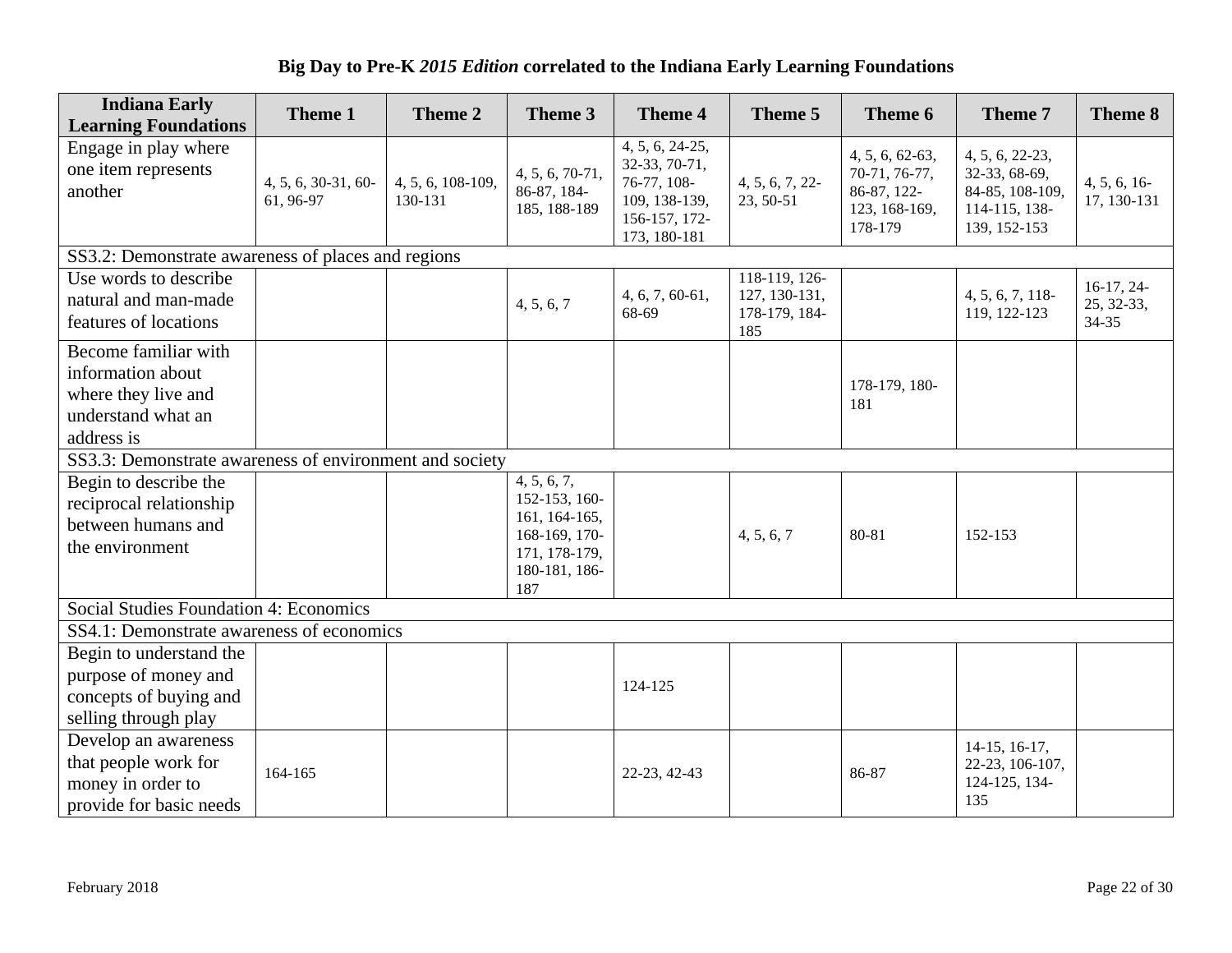| Big Day to Pre-K 2015 Edition correlated to the Indiana Early Learning Foundations |  |  |
|------------------------------------------------------------------------------------|--|--|
|------------------------------------------------------------------------------------|--|--|

| <b>Indiana Early</b><br><b>Learning Foundations</b>                                                                          | Theme 1                            | Theme 2                      | Theme 3                                                                                      | <b>Theme 4</b>                                                                                    | Theme 5                                                                     | Theme 6                                                                     | <b>Theme 7</b>                                                                         | Theme 8                    |
|------------------------------------------------------------------------------------------------------------------------------|------------------------------------|------------------------------|----------------------------------------------------------------------------------------------|---------------------------------------------------------------------------------------------------|-----------------------------------------------------------------------------|-----------------------------------------------------------------------------|----------------------------------------------------------------------------------------|----------------------------|
| Describe community<br>helpers/workers in<br>terms of<br>tools/equipment they<br>use and<br>services/products they<br>provide |                                    |                              | 26-27, 60-61,<br>62-63, 68-69,<br>70-71, 72-73,<br>76-77, 86-87,<br>88-89, 96-97,<br>132-133 |                                                                                                   | 5, 6, 7, 68-69,<br>72-73, 76-77,<br>88-89, 160-<br>161, 180-181,<br>188-189 | 62-63, 164-165                                                              | 26-27, 32-33,<br>40-41, 84-85,<br>88-89                                                | 78-79, 130-<br>131         |
| Act out adult social<br>roles and occupations<br>provides opportunities                                                      | $4, 5, 6, 30-31, 60-$<br>61, 96-97 | 4, 5, 6, 108-109,<br>130-131 | $4, 5, 6, 70-71,$<br>86-87, 184-<br>185, 188-189                                             | 4, 5, 6, 24-25,<br>32-33, 70-71,<br>76-77, 108-<br>109, 138-139,<br>156-157, 172-<br>173, 180-181 | 4, 5, 6, 7, 22<br>23, 50-51                                                 | 4, 5, 6, 62-63,<br>70-71, 76-77,<br>86-87, 122-<br>123, 168-169,<br>178-179 | $4, 5, 6, 22-23,$<br>32-33, 68-69,<br>84-85, 108-109,<br>114-115, 138-<br>139, 152-153 | 4, 5, 6, 16<br>17, 130-131 |
| Social Studies Foundation 5: Citizenship<br>SS5.1: Demonstrate awareness of citizenship                                      |                                    |                              |                                                                                              |                                                                                                   |                                                                             |                                                                             |                                                                                        |                            |
| Demonstrate<br>willingness to work<br>together to accomplish<br>tasks                                                        | 60-61, 92-93                       | 94-95                        | 46-47, 72-73,<br>84-85, 106-<br>107, 124-125                                                 |                                                                                                   | 138-139                                                                     |                                                                             |                                                                                        |                            |
| Identify simple tasks<br>within the home, early<br>childhood setting, or<br>community                                        |                                    |                              | 4, 5, 7, 152<br>153, 154-155,<br>160-161, 164-<br>165, 168-169,<br>170-171, 178-<br>179      |                                                                                                   |                                                                             |                                                                             |                                                                                        |                            |
| Provide leadership in<br>completing daily tasks                                                                              | 60-61, 92-93                       | 94-95                        | 46-47, 72-73,<br>84-85, 106-<br>107, 124-125                                                 |                                                                                                   | 138-139                                                                     |                                                                             |                                                                                        |                            |
| Demonstrate an<br>understanding of the<br>outcome of a vote                                                                  |                                    |                              |                                                                                              | 110-111                                                                                           |                                                                             |                                                                             |                                                                                        |                            |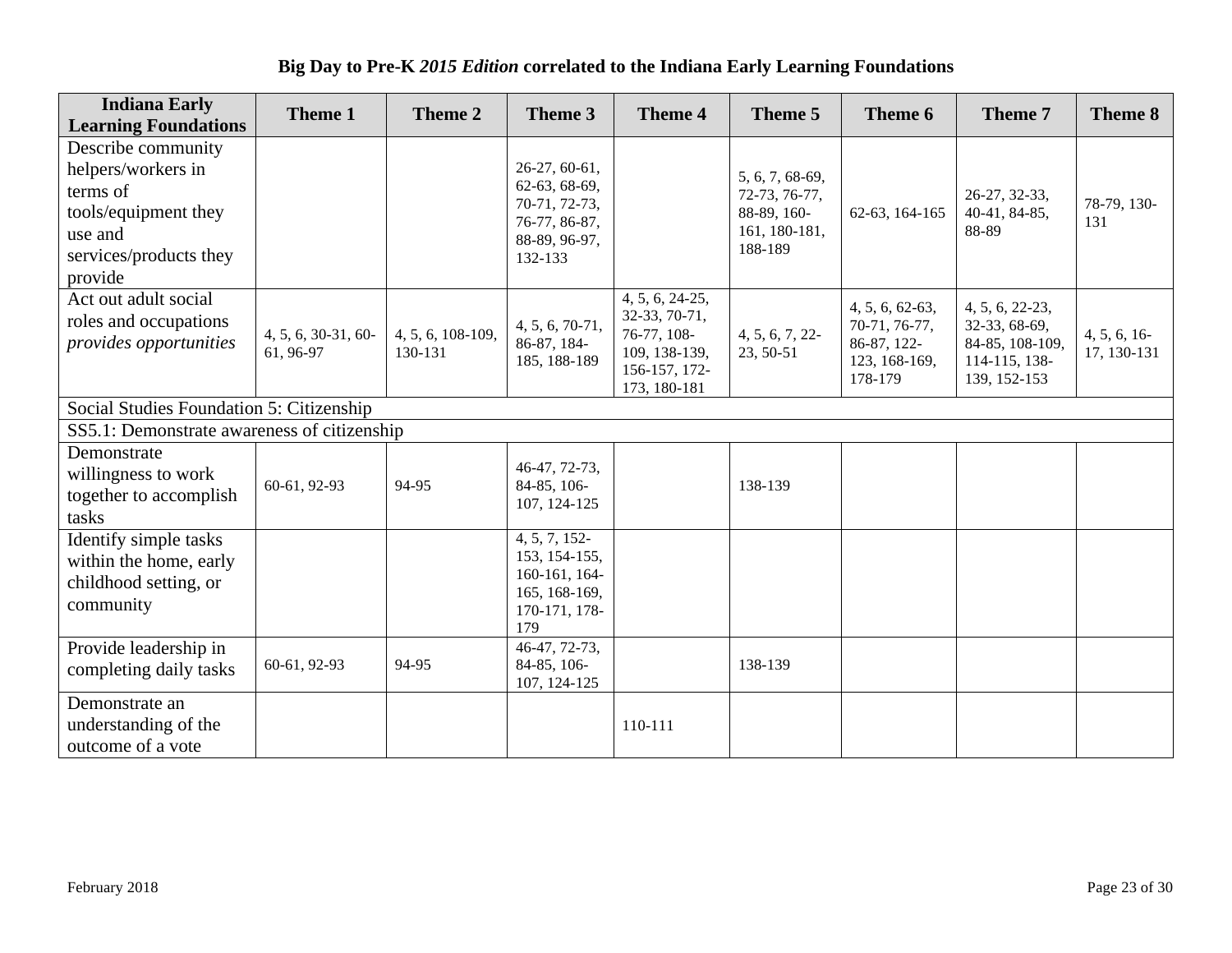| <b>Indiana Early</b><br><b>Learning Foundations</b>                                                | Theme 1                                                                 | Theme 2                                                                       | Theme 3                                        | <b>Theme 4</b>                                                                           | Theme 5            | Theme 6                                                                                  | Theme 7                                                | <b>Theme 8</b>                                              |
|----------------------------------------------------------------------------------------------------|-------------------------------------------------------------------------|-------------------------------------------------------------------------------|------------------------------------------------|------------------------------------------------------------------------------------------|--------------------|------------------------------------------------------------------------------------------|--------------------------------------------------------|-------------------------------------------------------------|
| <b>Creative Arts</b>                                                                               |                                                                         |                                                                               |                                                |                                                                                          |                    |                                                                                          |                                                        |                                                             |
| <b>Creative Arts Foundation 1: Music</b>                                                           |                                                                         |                                                                               |                                                |                                                                                          |                    |                                                                                          |                                                        |                                                             |
| CA1.1: Demonstrate creative music expression                                                       |                                                                         |                                                                               |                                                |                                                                                          |                    |                                                                                          |                                                        |                                                             |
| Respond to changes<br>heard in music                                                               | 92-93                                                                   | 42-43, 72-73,<br>154-155                                                      |                                                | $50 - 51$                                                                                | 154-155            | 26-27                                                                                    |                                                        |                                                             |
| Use familiar rhymes,<br>songs, changes, and<br>musical instruments to<br>express creativity        | 160-161, 176-177                                                        | 40-41, 78-79,<br>84-85                                                        | 38-39, 114-<br>115, 186-187                    | 76-77, 122-<br>123, 178-179                                                              | 84-85, 152-<br>153 | 68-69, 84-85,<br>86-87, 114-115                                                          |                                                        |                                                             |
| Sing songs that use the<br>voice in a variety of<br>ways                                           | 70-71, 72-73, 80-<br>81, 86-87, 96-97,<br>114-115, 164-<br>165, 172-173 | 26-27, 34-35,<br>80-81, 110-111,<br>114-115, 124-<br>125, 130-131,<br>132-133 | 30-31, 84-85,<br>114-115, 122-<br>123, 176-177 | 38-39, 72-73,<br>84-85, 86-87,<br>130-131, 138-<br>139, 162-163,<br>164-165, 188-<br>189 | 152-153            | $38-39, 50-51,$<br>62-63, 78-79,<br>88-89, 152-<br>153, 162-163,<br>170-171, 184-<br>185 | 38-39, 40-41,<br>50-51, 70-71,<br>114-115, 126-<br>127 | 72-73, 84-<br>85, 96-97,<br>108-109,<br>124-125,<br>132-133 |
| Respond to rhythmic<br>patterns in music                                                           | 92-93                                                                   | 42-43, 72-73,<br>154-155                                                      |                                                | $50 - 51$                                                                                | 154-155            | 26-27                                                                                    |                                                        |                                                             |
| Describe feelings and<br>reactions in response to                                                  |                                                                         | 154-155, 188-                                                                 |                                                |                                                                                          |                    |                                                                                          |                                                        |                                                             |
| diverse musical genres<br>and styles                                                               |                                                                         | 189                                                                           |                                                |                                                                                          |                    |                                                                                          |                                                        |                                                             |
| <b>Creative Arts Foundation 2: Dance</b>                                                           |                                                                         |                                                                               |                                                |                                                                                          |                    |                                                                                          |                                                        |                                                             |
| CA2.1: Demonstrate creative movement expression                                                    |                                                                         |                                                                               |                                                |                                                                                          |                    |                                                                                          |                                                        |                                                             |
| Convey ideas and<br>emotions through<br>creative movement<br>expression (with or<br>without music) |                                                                         | 160-161                                                                       | 38-39                                          | 116-117, 164-<br>165                                                                     | 160-161            | 46-47                                                                                    | 164-165                                                | 64-65                                                       |
| Purposefully select<br>movements that<br>communicate ideas,<br>thoughts, and feelings              |                                                                         | 160-161                                                                       | 38-39                                          | 116-117, 164-<br>165                                                                     | 160-161            | 46-47                                                                                    | 164-165                                                | 64-65                                                       |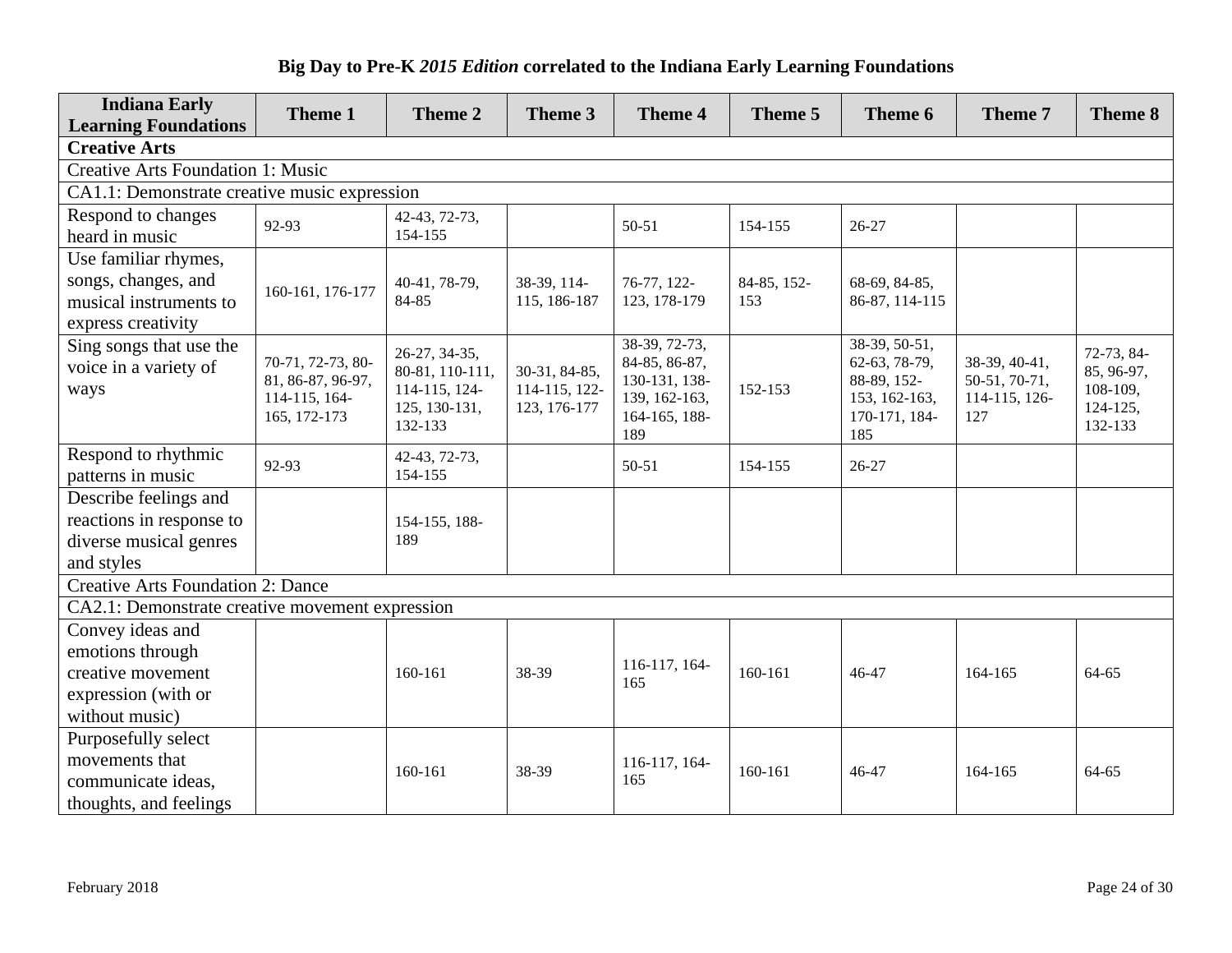| <b>Indiana Early</b><br><b>Learning Foundations</b>                                                                                               | Theme 1                                                                                                                         | Theme 2                                                                                                                                                             | Theme 3                                                                                                                                               | <b>Theme 4</b>                                                                                                                                                                                     | Theme 5                                                                                                                                                                     | Theme 6                                                                                                        | Theme 7                                                                                                                                                                         | Theme 8                                                                                                                        |
|---------------------------------------------------------------------------------------------------------------------------------------------------|---------------------------------------------------------------------------------------------------------------------------------|---------------------------------------------------------------------------------------------------------------------------------------------------------------------|-------------------------------------------------------------------------------------------------------------------------------------------------------|----------------------------------------------------------------------------------------------------------------------------------------------------------------------------------------------------|-----------------------------------------------------------------------------------------------------------------------------------------------------------------------------|----------------------------------------------------------------------------------------------------------------|---------------------------------------------------------------------------------------------------------------------------------------------------------------------------------|--------------------------------------------------------------------------------------------------------------------------------|
| <b>Creative Arts Foundation 3: Visual Arts</b>                                                                                                    |                                                                                                                                 |                                                                                                                                                                     |                                                                                                                                                       |                                                                                                                                                                                                    |                                                                                                                                                                             |                                                                                                                |                                                                                                                                                                                 |                                                                                                                                |
| CA3.1: Demonstrate creative expression through the visual art process                                                                             |                                                                                                                                 |                                                                                                                                                                     |                                                                                                                                                       |                                                                                                                                                                                                    |                                                                                                                                                                             |                                                                                                                |                                                                                                                                                                                 |                                                                                                                                |
| Identify and use colors,                                                                                                                          |                                                                                                                                 |                                                                                                                                                                     |                                                                                                                                                       |                                                                                                                                                                                                    |                                                                                                                                                                             |                                                                                                                |                                                                                                                                                                                 |                                                                                                                                |
| lines, and shapes found                                                                                                                           |                                                                                                                                 |                                                                                                                                                                     |                                                                                                                                                       |                                                                                                                                                                                                    | 116-117                                                                                                                                                                     | 140-141                                                                                                        |                                                                                                                                                                                 |                                                                                                                                |
| in the environment and                                                                                                                            |                                                                                                                                 |                                                                                                                                                                     |                                                                                                                                                       |                                                                                                                                                                                                    |                                                                                                                                                                             |                                                                                                                |                                                                                                                                                                                 |                                                                                                                                |
| in works of art                                                                                                                                   |                                                                                                                                 |                                                                                                                                                                     |                                                                                                                                                       |                                                                                                                                                                                                    |                                                                                                                                                                             |                                                                                                                |                                                                                                                                                                                 |                                                                                                                                |
| CA3.2: Demonstrate creative expression through visual art production                                                                              |                                                                                                                                 |                                                                                                                                                                     |                                                                                                                                                       |                                                                                                                                                                                                    |                                                                                                                                                                             |                                                                                                                |                                                                                                                                                                                 |                                                                                                                                |
| Progress in ability to<br>create drawings,<br>models, and other art<br>using a variety of<br>materials                                            | 4, 5, 6, 7, 26-27,<br>42-43, 48-49, 50-<br>51, 80-81, 96-97,<br>110-111, 118-<br>119, 134-135,<br>142-143, 186-<br>187, 188-189 | 4, 5, 6, 7, 34-35,<br>48-49, 60-61,<br>72-73, 84-85,<br>94-95, 108-109,<br>114-115, 122-<br>123, 124-125,<br>134-135, 168-<br>169, 170-171,<br>172-173, 180-<br>181 | $4, 6, 34-35,$<br>50-51, 64-65,<br>86-87, 96-97,<br>118-119, 134-<br>135, 138-139,<br>142-143, 152-<br>153, 154-155,<br>168-169, 184-<br>185, 188-189 | 4, 5, 6, 7, 18<br>19, 26-27, 40-<br>41, 50-51, 68-<br>69, 80-81, 84-<br>85, 94-95, 96-<br>97, 108-109,<br>124-125, 126-<br>127, 130-131,<br>160-161, 168-<br>169, 170-171,<br>176-177, 188-<br>189 | 30-31, 42-43,<br>46-47, 72-73,<br>80-81, 84-85,<br>96-97, 130-<br>131, 142-143,<br>156-157, 162-<br>163, 178-179,<br>188-189                                                | 4, 5, 6, 7, 16<br>17, 26-27, 42-<br>43, 50-51, 86-<br>87, 96-97, 118-<br>119, 138-139,<br>160-161, 186-<br>187 | 4, 5, 7, 18-19,<br>32-33, 42-43,<br>46-47, 50-51,<br>68-69, 80-81,<br>92-93, 96-97,<br>116-117, 130-<br>131, 142-143,<br>160-161, 170-<br>171, 176-177,<br>180-181, 186-<br>187 | 4, 5, 6, 7,<br>$16-17, 34-$<br>35, 46-47,<br>48-49, 50-<br>51, 60-61,<br>64-65, 72-<br>73, 80-81,<br>84-85, 96-<br>97, 110-111 |
| Develop drawing<br>ability to plan, work<br>independently and<br>cooperatively, and<br>demonstrate care and<br>persistence in a variety<br>of art | 50-51, 62-63,<br>180-181                                                                                                        | 96-97, 142-143,<br>152-153, 154-<br>155                                                                                                                             | 24-25, 96-97,<br>156-157, 162-<br>163, 180-181,<br>188-189                                                                                            | 116-117, 134-<br>135, 180-181                                                                                                                                                                      | 16-17, 24-25,<br>26-27, 38-39,<br>50-51, 64-65,<br>84-85, 116-<br>117, 122-123,<br>132-133, 138-<br>139, 142-143,<br>160-161, 178-<br>179, 184-185,<br>186-187, 188-<br>189 | 40-41, 92-93,<br>124-125, 140-<br>141, 154-155,<br>176-177                                                     | 22-23, 64-65,<br>106-107, 114-<br>115, 154-155,<br>186-187                                                                                                                      | 142-143                                                                                                                        |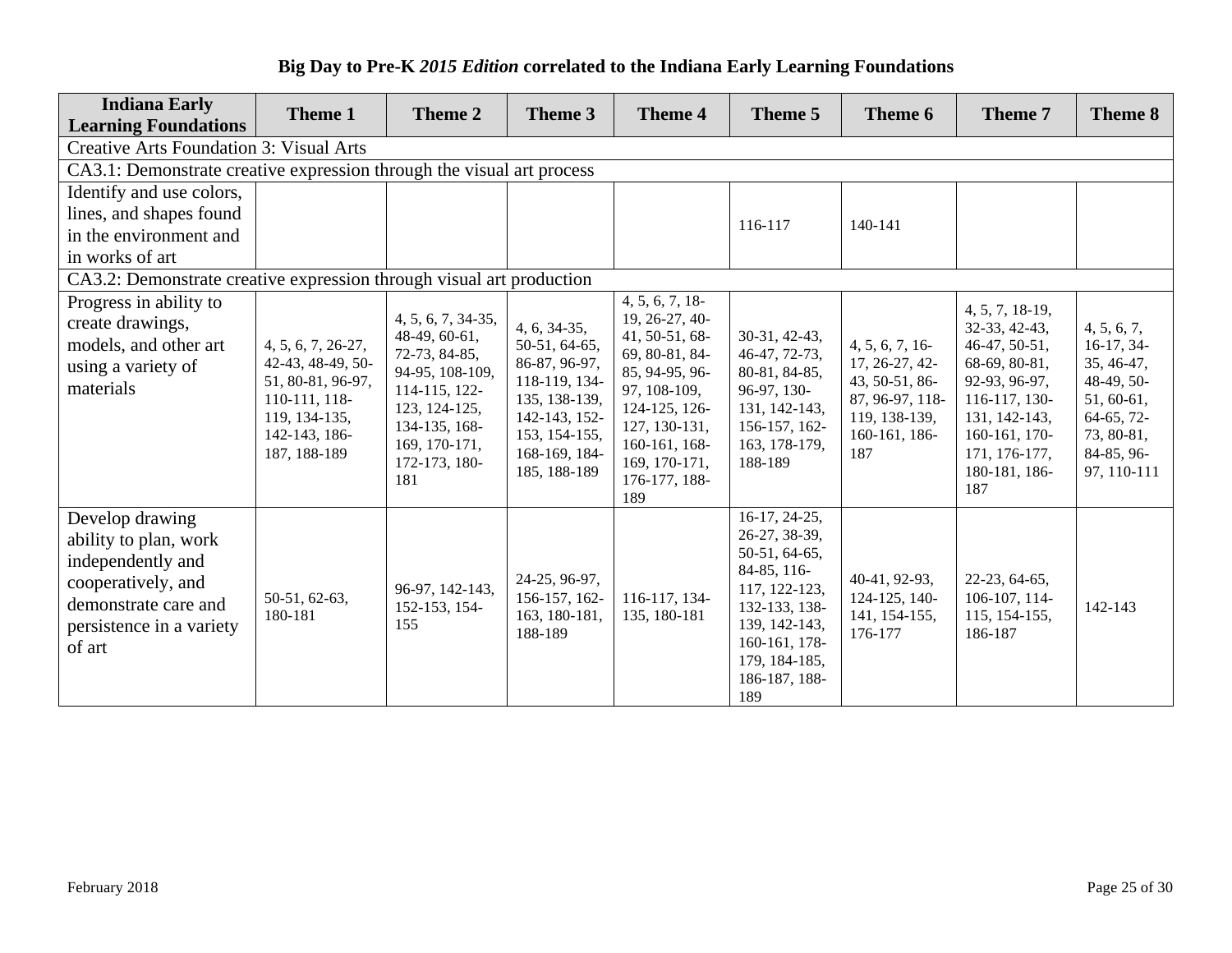| <b>Indiana Early</b><br><b>Learning Foundations</b>                   | Theme 1                                                                                                                                                                                                                                                          | Theme 2                                          | Theme 3                                                                                | <b>Theme 4</b>                                                                         | Theme 5                                                                                                                                                                       | Theme 6                                                    | Theme 7                                                    | Theme 8            |  |  |
|-----------------------------------------------------------------------|------------------------------------------------------------------------------------------------------------------------------------------------------------------------------------------------------------------------------------------------------------------|--------------------------------------------------|----------------------------------------------------------------------------------------|----------------------------------------------------------------------------------------|-------------------------------------------------------------------------------------------------------------------------------------------------------------------------------|------------------------------------------------------------|------------------------------------------------------------|--------------------|--|--|
| CA3.3: Demonstrate creative expression through art appreciation       |                                                                                                                                                                                                                                                                  |                                                  |                                                                                        |                                                                                        |                                                                                                                                                                               |                                                            |                                                            |                    |  |  |
| Observe and discuss art<br>forms                                      |                                                                                                                                                                                                                                                                  |                                                  | $24 - 25$                                                                              | $72 - 73$                                                                              | 32-33, 152-<br>153, 168-169,<br>178-179, 188-<br>189                                                                                                                          | 30-31, 140-141                                             |                                                            |                    |  |  |
| Reflect on differences<br>and preferences when<br>encounters artwork  |                                                                                                                                                                                                                                                                  |                                                  | $24 - 25$                                                                              | 72-73                                                                                  | $32-33, 152-$<br>153, 168-169,<br>178-179, 188-<br>189                                                                                                                        | 30-31, 140-141                                             |                                                            |                    |  |  |
| Share ideas about<br>personal creative work<br>provides opportunities | 50-51, 62-63,<br>180-181                                                                                                                                                                                                                                         | 96-97, 142-143,<br>152-153, 154-<br>155          | 24-25, 96-97,<br>156-157, 162-<br>163, 180-181,<br>188-189                             | 116-117, 134-<br>135, 180-181                                                          | $16-17, 24-25,$<br>26-27, 38-39,<br>50-51, 64-65,<br>84-85, 116-<br>117, 122-123,<br>132-133, 138-<br>139, 142-143,<br>160-161, 178-<br>179, 184-185,<br>186-187, 188-<br>189 | 40-41, 92-93,<br>124-125, 140-<br>141, 154-155,<br>176-177 | 22-23, 64-65,<br>106-107, 114-<br>115, 154-155,<br>186-187 | 142-143            |  |  |
| Creative Arts Foundation 4: Dramatic Play                             |                                                                                                                                                                                                                                                                  |                                                  |                                                                                        |                                                                                        |                                                                                                                                                                               |                                                            |                                                            |                    |  |  |
| CA4.1: Demonstrate creative expression through dramatic play          |                                                                                                                                                                                                                                                                  |                                                  |                                                                                        |                                                                                        |                                                                                                                                                                               |                                                            |                                                            |                    |  |  |
| Engage in associative<br>and cooperative play                         | $14-15$ , $18-19$ , $30-$<br>$31, 42-43, 60-61,$<br>62-63, 68-69, 76-<br>77, 86-87, 92-93,<br>96-97, 106-107,<br>110-111, 118-<br>119, 124-125,<br>132-133, 138-<br>139, 140-141,<br>152-153, 160-<br>161, 168-169,<br>170-171, 172-<br>173, 178-179,<br>186-187 | 4, 5, 6, 94-95,<br>170-171, 176-<br>177, 180-181 | 86-87, 114-<br>115, 124-125,<br>132-133, 140-<br>141, 164-165,<br>170-171, 184-<br>185 | 80-81, 114-<br>115, 132-133,<br>140-141, 162-<br>163, 168-169,<br>178-179, 184-<br>185 | 32-33, 106-<br>107, 110-111,<br>134-135                                                                                                                                       | 34-35, 172-<br>173, 188-189                                | 48-49, 80-81,<br>96-97                                     | 26-27, 122-<br>123 |  |  |
| Role-play imaginary<br>events and characters                          |                                                                                                                                                                                                                                                                  |                                                  | 40-41, 70-71,<br>122-123                                                               | 46-47                                                                                  | $40-41, 160-$<br>161                                                                                                                                                          | 24-25, 162-163                                             | 62-63, 72-73,<br>76-77, 160-161                            | 138-139            |  |  |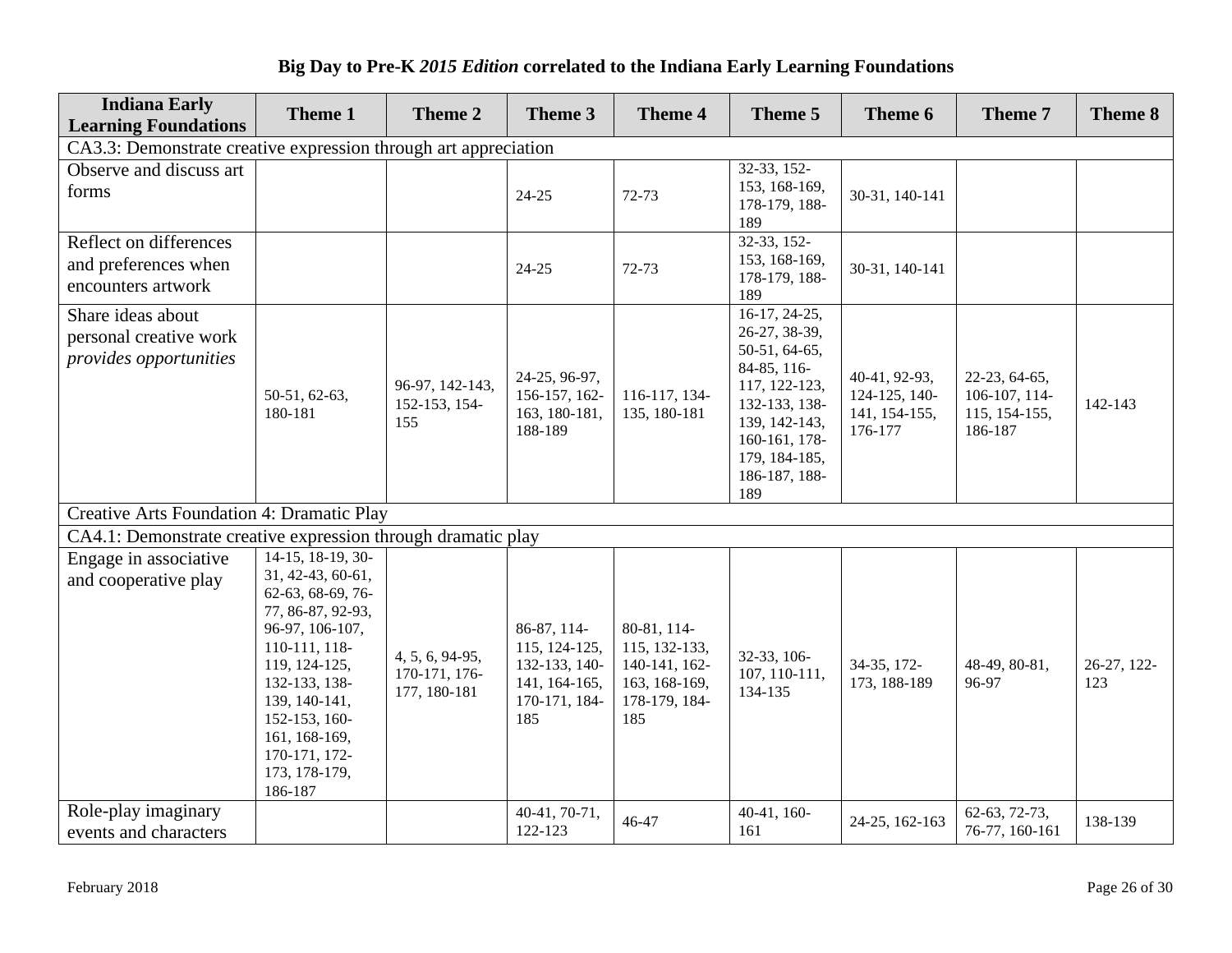| <b>Indiana Early</b><br><b>Learning Foundations</b>                                                               | Theme 1                          | Theme 2                      | Theme 3                                                                  | <b>Theme 4</b>                                                                                    | Theme 5                     | Theme 6                                                                                                                       | Theme 7                                                                              | Theme 8                    |
|-------------------------------------------------------------------------------------------------------------------|----------------------------------|------------------------------|--------------------------------------------------------------------------|---------------------------------------------------------------------------------------------------|-----------------------------|-------------------------------------------------------------------------------------------------------------------------------|--------------------------------------------------------------------------------------|----------------------------|
| Participate freely in<br>dramatic play<br>experiences that<br>become of increased<br>duration and<br>complexity   | 4, 5, 6, 30-31, 60-<br>61, 96-97 | 4, 5, 6, 108-109,<br>130-131 | $4, 5, 6, 70-71,$<br>86-87, 184-<br>185, 188-189                         | 4, 5, 6, 24-25,<br>32-33, 70-71,<br>76-77, 108-<br>109, 138-139,<br>156-157, 172-<br>173, 180-181 | 4, 5, 6, 7, 22<br>23, 50-51 | 4, 5, 6, 62-63,<br>70-71, 76-77,<br>86-87, 122-<br>123, 168-169,<br>178-179                                                   | 4, 5, 6, 22-23,<br>32-33, 68-69,<br>84-85, 108-109,<br>114-115, 138-<br>139, 152-153 | 4, 5, 6, 16<br>17, 130-131 |
| <b>Physical Health and Growth</b>                                                                                 |                                  |                              |                                                                          |                                                                                                   |                             |                                                                                                                               |                                                                                      |                            |
| Physical Health and Growth Foundation 1: Health and Wellness                                                      |                                  |                              |                                                                          |                                                                                                   |                             |                                                                                                                               |                                                                                      |                            |
| PHG1.1: Demonstrate development of healthy practices                                                              |                                  |                              |                                                                          |                                                                                                   |                             |                                                                                                                               |                                                                                      |                            |
| Demonstrate health and<br>hygiene-related<br>behaviors with minimal<br>prompting                                  | 5, 6                             |                              |                                                                          |                                                                                                   |                             | 4, 5, 6                                                                                                                       |                                                                                      |                            |
| Communicate practices<br>that promote healthy<br>living and prevent<br>illness for self and<br>family members     | 22-23, 24-25, 72-<br>73, 86-87   |                              |                                                                          |                                                                                                   |                             | 64-65, 72-73,<br>78-79, 84-85,<br>92-93, 94-95,<br>96-97                                                                      |                                                                                      |                            |
| Engage in<br>sociodramatic play to<br>demonstrate the roles of<br>medical professionals<br>provides opportunities | 4, 5, 6, 30-31, 60-<br>61, 96-97 | 4, 5, 6, 108-109,<br>130-131 | $4, 5, 6, 70-71,$<br>86-87, 184-<br>185, 188-189                         | 4, 5, 6, 24-25,<br>32-33, 70-71,<br>76-77, 108-<br>109, 138-139,<br>156-157, 172-<br>173, 180-181 | 4, 5, 6, 7, 22<br>23, 50-51 | 4, 5, 6, 62-63,<br>70-71, 76-77,<br>86-87, 122-<br>123, 168-169,<br>178-179                                                   | 4, 5, 6, 22-23,<br>32-33, 68-69,<br>84-85, 108-109,<br>114-115, 138-<br>139, 152-153 | 4, 5, 6, 16<br>17, 130-131 |
| PHG1.2: Demonstrate development of safety practices                                                               |                                  |                              |                                                                          |                                                                                                   |                             |                                                                                                                               |                                                                                      |                            |
| Demonstrate basic<br>safety knowledge                                                                             | 72-73                            |                              | $5, 6, 26-27,$<br>30-31, 42-43,<br>50-51, 72-73,<br>106-107, 124-<br>125 | 22-23, 46-47                                                                                      | 84-85                       | 4, 5, 6, 7, 152-<br>153, 156-157,<br>162-163, 164-<br>165, 168-169,<br>170-171, 176-<br>177, 184-185,<br>186-187, 188-<br>189 | 60-61, 138-139,<br>168-169                                                           |                            |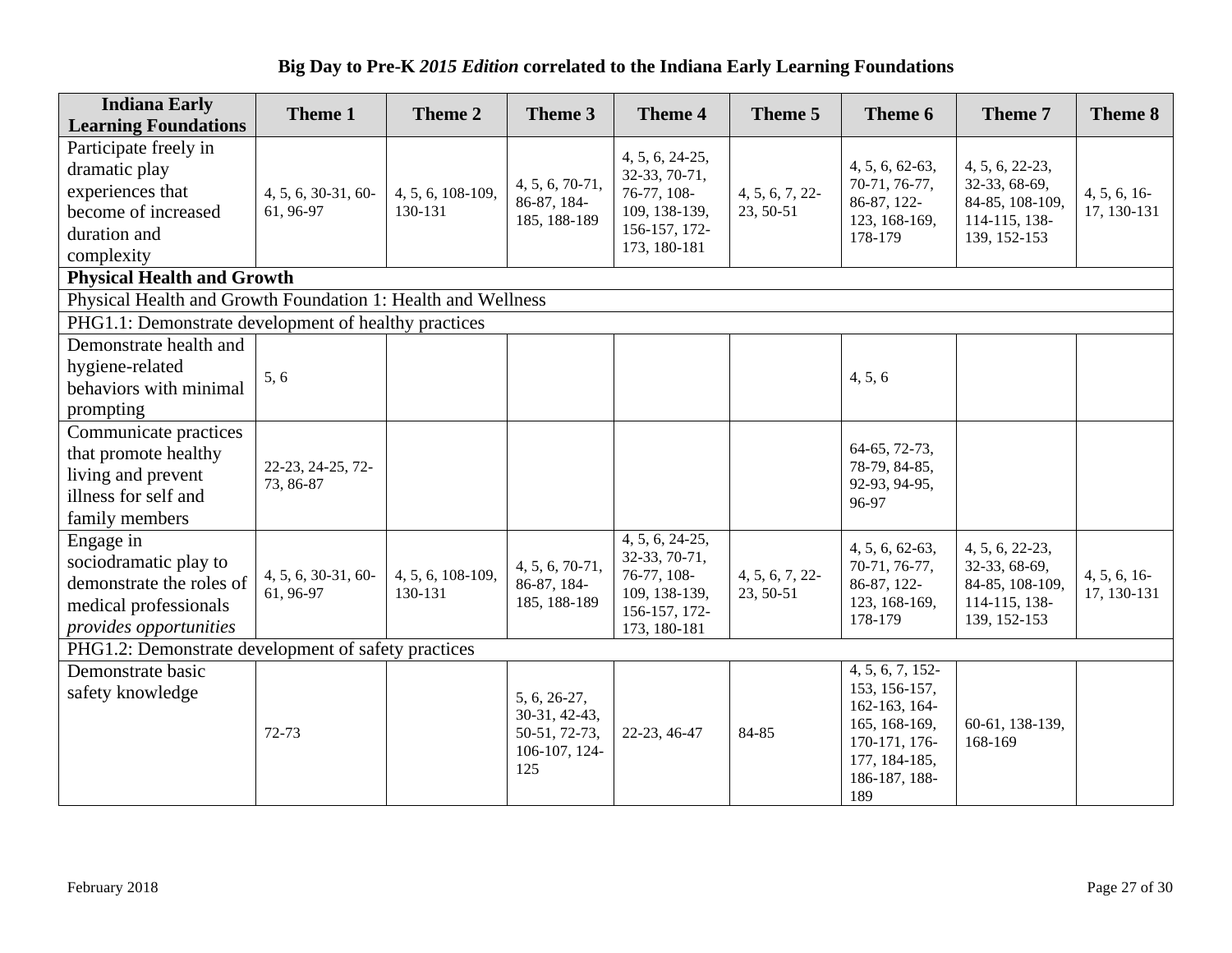| <b>Indiana Early</b><br><b>Learning Foundations</b>                               | Theme 1                                                                                   | Theme 2 | Theme 3                                                                | <b>Theme 4</b> | Theme 5                                         | Theme 6                                                                                                                       | Theme 7                    | Theme 8 |
|-----------------------------------------------------------------------------------|-------------------------------------------------------------------------------------------|---------|------------------------------------------------------------------------|----------------|-------------------------------------------------|-------------------------------------------------------------------------------------------------------------------------------|----------------------------|---------|
| Participate, with adult<br>support, to develop<br>safety rules for an<br>activity | 72-73                                                                                     |         | 5, 6, 26-27,<br>30-31, 42-43,<br>50-51, 72-73,<br>106-107, 124-<br>125 | 22-23, 46-47   | 84-85                                           | 4, 5, 6, 7, 152-<br>153, 156-157,<br>162-163, 164-<br>165, 168-169,<br>170-171, 176-<br>177, 184-185,<br>186-187, 188-<br>189 | 60-61, 138-139,<br>168-169 |         |
| PHG1.3: Demonstrate development of nutrition awareness                            |                                                                                           |         |                                                                        |                |                                                 |                                                                                                                               |                            |         |
| Respond to physical<br>cues when hungry, full<br>or thirsty                       | Teachers have the opportunity to observe children's progress throughout the day.          |         |                                                                        |                |                                                 |                                                                                                                               |                            |         |
| Communicate about<br>variety and amount of<br>foods needed to be<br>healthy       | 22-23, 24-25, 72-<br>73, 86-87                                                            |         |                                                                        |                |                                                 | 64-65, 72-73,<br>78-79, 84-85,<br>92-93, 94-95,<br>96-97                                                                      |                            |         |
| Name food and<br>beverages that help to<br>build healthy bodies                   | 22-23, 24-25, 72-<br>73, 86-87                                                            |         |                                                                        |                |                                                 | 64-65, 72-73,<br>78-79, 84-85,<br>92-93, 94-95,<br>96-97                                                                      |                            |         |
| Independently feeds<br>self using utensils                                        | Teachers have the opportunity to observe children's ability during snack and lunch times. |         |                                                                        |                |                                                 |                                                                                                                               |                            |         |
| Physical Health and Growth Foundation 2: Senses                                   |                                                                                           |         |                                                                        |                |                                                 |                                                                                                                               |                            |         |
| PHG2.1: Demonstrate how the five senses support processing information            |                                                                                           |         |                                                                        |                |                                                 |                                                                                                                               |                            |         |
| Take things apart and<br>invent new structures<br>using the parts                 |                                                                                           |         | 4, 5                                                                   |                | 4, 5, 110-111,<br>126-127, 132-<br>133, 140-141 | 168-169, 186-<br>187                                                                                                          |                            | 116-117 |
| PHG2.2: Demonstrate development of body awareness                                 |                                                                                           |         |                                                                        |                |                                                 |                                                                                                                               |                            |         |
| Identify and describe<br>function of body parts                                   | 72-73                                                                                     |         |                                                                        |                |                                                 | 14-15, 16-17,<br>22-23, 42-43,<br>46-47, 50-51,<br>124-125, 170-<br>171                                                       |                            |         |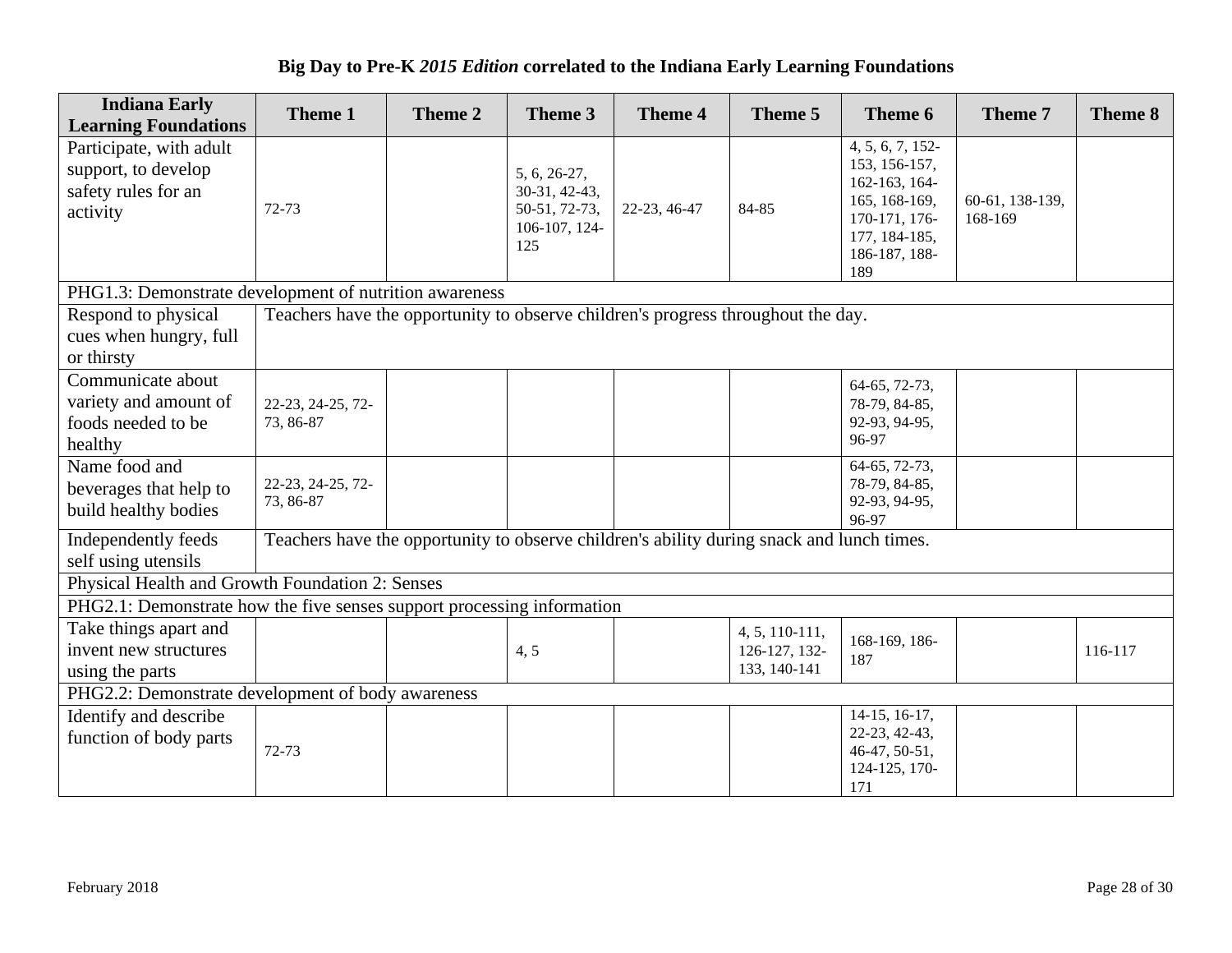| <b>Indiana Early</b><br><b>Learning Foundations</b>                                                           | Theme 1                                                                                                                                                 | Theme 2                                                                                                              | Theme 3                                                                                                                                   | <b>Theme 4</b>                                                                                                                      | Theme 5                                                                                  | Theme 6                                                                 | Theme 7                                                                                                                                                                                                     | Theme 8                                                                                                               |
|---------------------------------------------------------------------------------------------------------------|---------------------------------------------------------------------------------------------------------------------------------------------------------|----------------------------------------------------------------------------------------------------------------------|-------------------------------------------------------------------------------------------------------------------------------------------|-------------------------------------------------------------------------------------------------------------------------------------|------------------------------------------------------------------------------------------|-------------------------------------------------------------------------|-------------------------------------------------------------------------------------------------------------------------------------------------------------------------------------------------------------|-----------------------------------------------------------------------------------------------------------------------|
| Demonstrate awareness<br>of own body in relation<br>to other people and<br>objects through play<br>activities |                                                                                                                                                         |                                                                                                                      |                                                                                                                                           |                                                                                                                                     |                                                                                          | 18-19, 68-69,<br>138-139, 152-<br>153, 168-169                          |                                                                                                                                                                                                             | 4, 5, 6, 7,<br>64-65                                                                                                  |
| Participate in structured<br>and unstructured active<br>physical play exhibiting<br>strength and stamina      | 16-17, 40-41, 48-<br>49, 92-93, 94-95,<br>110-111, 116-<br>117, 126-127,<br>130-131, 134-<br>135, 140-141,<br>154-155, 160-<br>161, 170-171,<br>176-177 | 24-25, 32-33,<br>38-39, 70-71,<br>88-89, 108-109,<br>118-119, 126-<br>127, 140-141,<br>154-155, 176-<br>177, 186-187 | 16-17, 26-27,<br>62-63, 76-77,<br>86-87, 92-93,<br>94-95, 110-<br>111, 122-123,<br>130-131, 140-<br>141, 154-155,<br>160-161, 170-<br>171 | 18-19, 24-25,<br>26-27, 40-41,<br>48-49, 60-61,<br>76-77, 94-95,<br>106-107, 110-<br>111, 118-119,<br>122-123, 152-<br>153, 160-161 | 34-35, 48-49,<br>78-79, 94-95,<br>110-111, 130-<br>131, 138-139,<br>154-155, 172-<br>173 | 16-17, 34-35,<br>68-69, 70-71,<br>84-85, 92-93,<br>116-117, 176-<br>177 | $16-17, 18-19,$<br>22-23, 34-35,<br>38-39, 48-49,<br>64-65, 70-71,<br>78-79, 84-85,<br>86-87, 118-119,<br>124-125, 126-<br>127, 130-131,<br>138-139, 142-<br>143, 154-155,<br>162-163, 178-<br>179, 180-181 | 22-23, 60-<br>$61, 60-61,$<br>$62-63, 70-$<br>71, 72-73,<br>86-87, 108-<br>109, 118-<br>119, 122-<br>123, 132-<br>133 |
| Demonstrate basic<br>understanding that<br>physical activity helps<br>the body grow and be<br>healthy         |                                                                                                                                                         | 18-19, 60-61,<br>134-135                                                                                             |                                                                                                                                           |                                                                                                                                     |                                                                                          | 106-107, 124-<br>125                                                    |                                                                                                                                                                                                             | 18-19                                                                                                                 |
| Physical Health and Growth Foundation 3: Motor Skills                                                         |                                                                                                                                                         |                                                                                                                      |                                                                                                                                           |                                                                                                                                     |                                                                                          |                                                                         |                                                                                                                                                                                                             |                                                                                                                       |
| PHG3.1: Demonstrate development of fine and gross motor coordination<br>Perform fine-motor                    |                                                                                                                                                         |                                                                                                                      |                                                                                                                                           |                                                                                                                                     | 4, 5, 6, 7, 62                                                                           |                                                                         |                                                                                                                                                                                                             | $30-31, 42-$                                                                                                          |
| tasks that require small-<br>muscle strength and<br>control                                                   | 14-15, 46-47,<br>188-189                                                                                                                                | 26-27, 48-49,<br>50-51, 164-165                                                                                      | 86-87, 130-<br>131, 172-173                                                                                                               | 72-73, 88-89,<br>96-97, 118-<br>119, 176-177                                                                                        | 63, 126-127,<br>132-133, 164-<br>165, 168-169,<br>186-187                                | 24-25, 26-27,<br>48-49, 50-51,<br>130-131, 140-<br>141                  | 4, 5, 6, 7, 22-23,<br>78-79, 118-119,<br>162-163, 172-<br>173, 186-187                                                                                                                                      | 43, 50-51,<br>84-85, 96-<br>97, 106-107,<br>108-109,<br>114-115                                                       |
| Demonstrate<br>coordination and<br>balance in a variety of<br>activities                                      | $14-15, 50-51,$<br>188-189                                                                                                                              | 4, 5, 6, 7                                                                                                           | 4, 5, 6, 7                                                                                                                                | 4, 5, 6, 7                                                                                                                          | 42-43, 70-71,<br>110-111, 114-<br>4, 5, 6, 7115,<br>126-127                              | 156-157                                                                 | 4, 5, 6, 7                                                                                                                                                                                                  |                                                                                                                       |